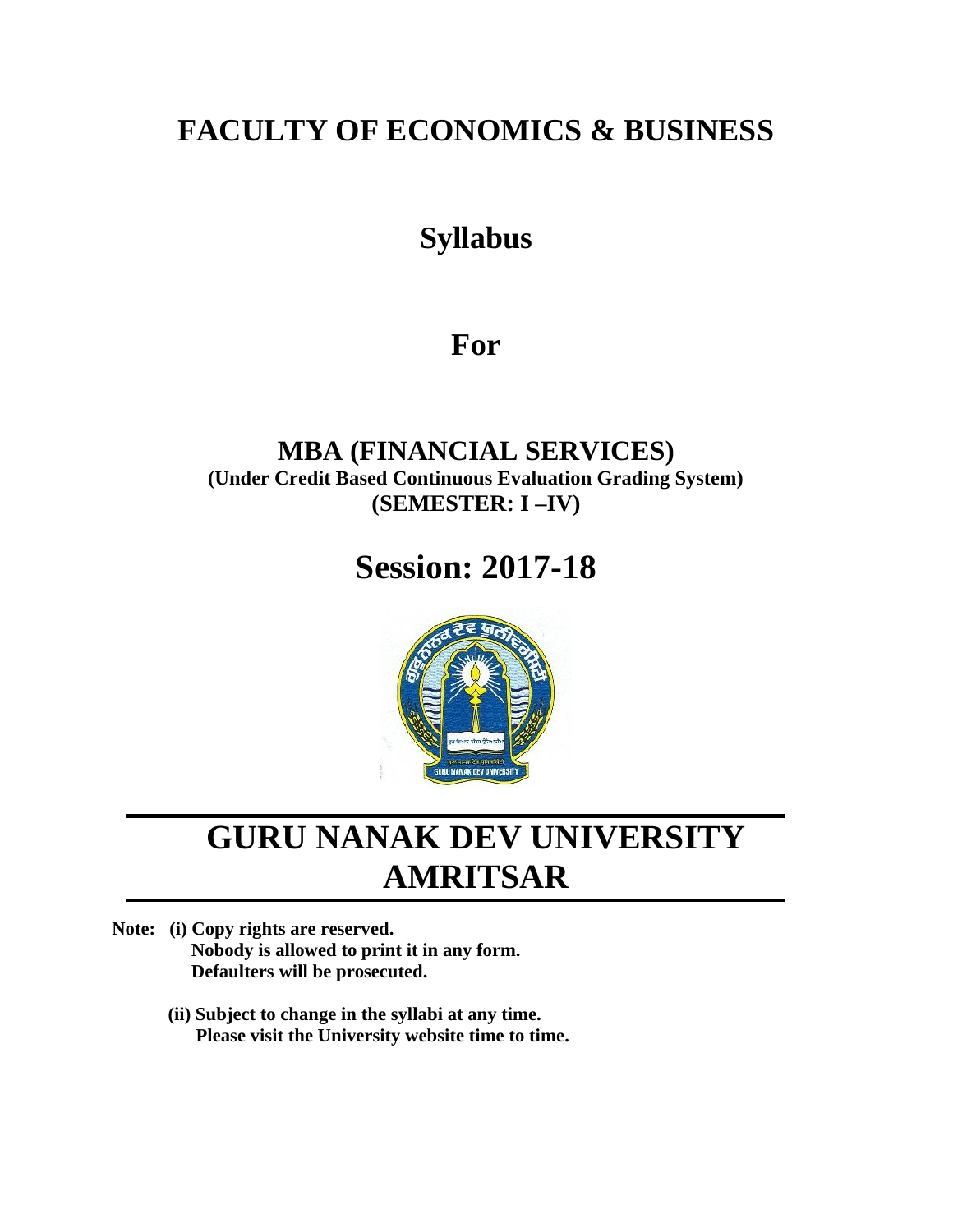### **SCHEME OF COURSES**

| Course No.          | C/E/I         | <b>Course Title</b>                                 | L              | T  | P | <b>Total</b><br><b>Credits</b> |
|---------------------|---------------|-----------------------------------------------------|----------------|----|---|--------------------------------|
| <b>Core Courses</b> |               |                                                     |                |    |   |                                |
| $MFL-401$           | $\mathcal{C}$ | <b>Managerial Economics</b>                         | $\overline{4}$ | -- |   | 4                              |
| $MFL - 402$         | $\mathcal{C}$ | <b>Quantitative Methods for Management</b>          | 4              | -- |   | 4                              |
| $MFL - 403$         | $\mathcal{C}$ | <b>Accounting for Management</b>                    | 4              |    |   | $\overline{4}$                 |
| <b>MFL-404</b>      | C             | <b>Business Environment</b>                         | 4              | -- |   | 4                              |
| MFL - 406           | $\mathcal{C}$ | Management Principles & Organizational<br>Behaviour | $\overline{4}$ | -- |   | 4                              |
| $MFL-407$           | $\mathcal{C}$ | Corporate Law and Administration                    | 4              | -- |   | $\overline{4}$                 |
|                     |               | <b>Total Credits:</b>                               | 24             | -- |   | 24                             |

### **Semester-II:**

**Semester-I:**

| <b>Course No.</b>   | C/E/I         | <b>Course Title</b>                                                                                                                     | L              | T     | ${\bf P}$ | <b>Total</b><br><b>Credits</b> |
|---------------------|---------------|-----------------------------------------------------------------------------------------------------------------------------------------|----------------|-------|-----------|--------------------------------|
| <b>Core Courses</b> |               |                                                                                                                                         |                |       |           |                                |
| MFL - 451           | $\mathcal{C}$ | <b>Business Research Methodology</b>                                                                                                    | 4              |       |           | $\overline{4}$                 |
| <b>MFL - 452</b>    | $\mathcal{C}$ | <b>Financial Management</b>                                                                                                             | $\overline{4}$ | $-$   | --        | $\overline{4}$                 |
| MFL - 453           | $\mathcal{C}$ | <b>Marketing Management</b>                                                                                                             | 4              | --    |           | $\overline{4}$                 |
| <b>MFL-454</b>      | $\mathcal{C}$ | Human Resource Management                                                                                                               | $\overline{4}$ | $-$   | --        | $\overline{4}$                 |
| $MFL-455$           | $\mathcal{C}$ | Production and Operations Management                                                                                                    | $\overline{4}$ |       |           | $\overline{4}$                 |
| $MFS - 457$         | $\mathcal{C}$ | Seminar                                                                                                                                 | --             | $- -$ | 2         | $\overline{2}$                 |
| $MFL-458$           | $\mathcal{C}$ | Case Studies in Management                                                                                                              | $\overline{2}$ | --    | --        | $\overline{2}$                 |
|                     |               | <b>Interdisciplinary Courses (3 Credits)</b>                                                                                            |                |       |           |                                |
|                     | I             | To be offered from the outside Department.                                                                                              | 3              | --    |           | 3                              |
|                     |               | <b>Total Credits</b>                                                                                                                    | 25             |       | 2         | 27                             |
|                     |               | Note: After second semester every student will be required to undergo summer training of<br>Six Weeks duration in the corporate sector. |                |       |           |                                |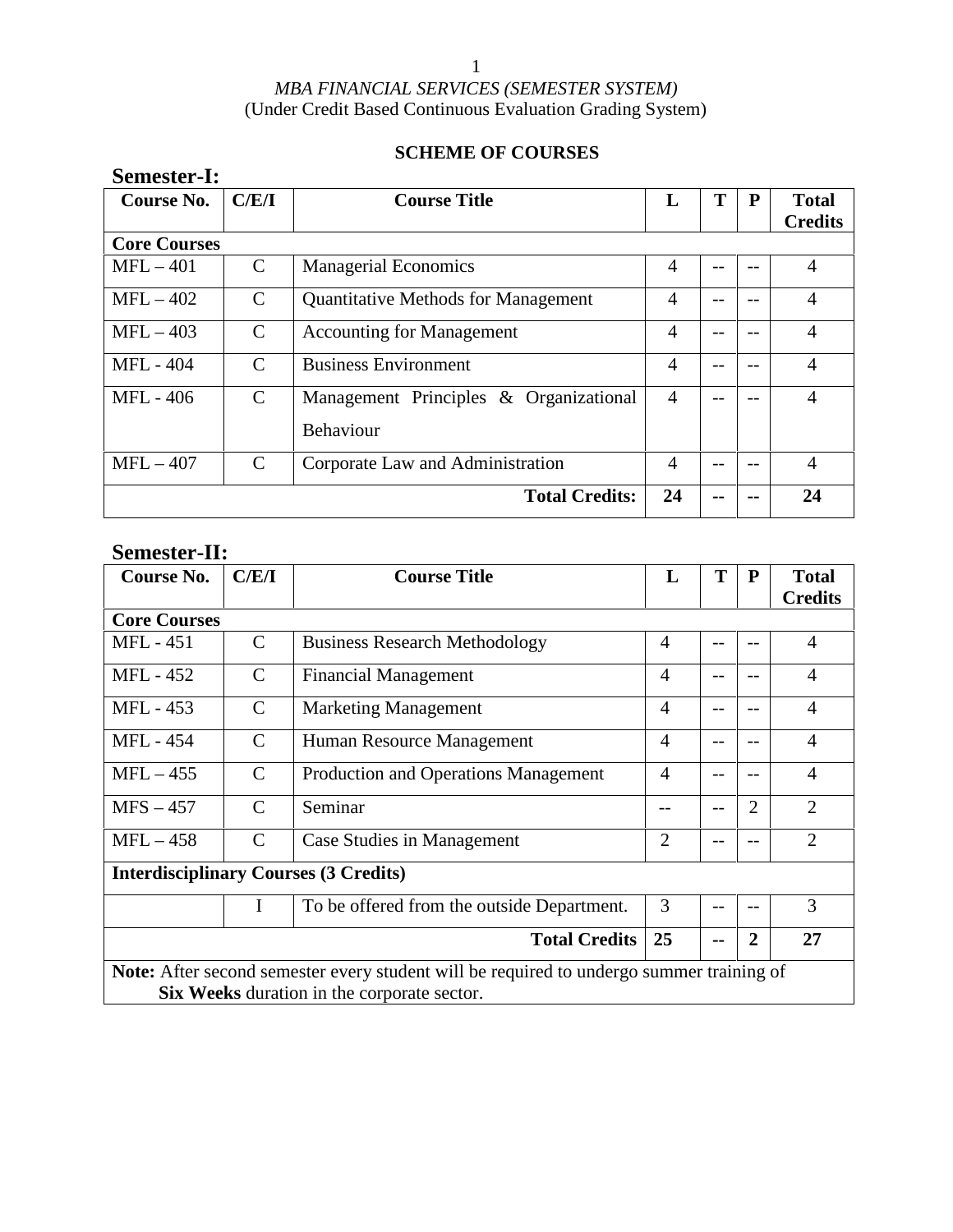| Semester-III:       |               |                                                                     |                |       |                |                                |
|---------------------|---------------|---------------------------------------------------------------------|----------------|-------|----------------|--------------------------------|
| <b>Course No.</b>   | C/E/I         | <b>Course Title</b>                                                 | L              | T     | P              | <b>Total</b><br><b>Credits</b> |
| <b>Core Courses</b> |               |                                                                     |                |       |                |                                |
| <b>MFL-503</b>      | $\mathcal{C}$ | Capital Markets and Investment Management.                          | 4              | $-$   |                | $\overline{4}$                 |
| $MFL-506$           | $\mathcal{C}$ | <b>Management Control System</b>                                    | 4              | $ -$  |                | 4                              |
| $MFL-508$           | $\mathcal{C}$ | <b>Financial Research and Econometrics</b>                          | 4              | $ -$  | $- -$          | 4                              |
| <b>MFL-509</b>      | $\mathcal{C}$ | Management of Banking Operations & Tresury<br>Management            | $\overline{4}$ | $ -$  |                | 4                              |
| $MFL-510$           | C             | Management of Financial Services and<br><b>Financial Institutes</b> | 4              | $- -$ |                | 4                              |
| <b>MFS-507</b>      | C             | Seminar                                                             |                | $- -$ | $\overline{2}$ | $\overline{2}$                 |
|                     |               | <b>Interdisciplinary Courses (3 Credits)</b>                        |                |       |                |                                |
|                     | L             | To be offered from the outside Department.                          | 3              | $- -$ | $- -$          | 3                              |
|                     |               | <b>Total Credits:</b>                                               | 27             | --    | 2              | 29                             |

## **Semester-IV:**

| <b>Course</b><br>No. | C/E/I         | <b>Course Title</b>                          | L              | T    | P    | <b>Total</b><br><b>Credits</b> |
|----------------------|---------------|----------------------------------------------|----------------|------|------|--------------------------------|
| <b>Core Courses</b>  |               |                                              |                |      |      |                                |
| $MFL-551$            | $\mathcal{C}$ | <b>Strategic Management</b>                  | $\overline{A}$ | --   | $ -$ | $\overline{4}$                 |
| $MFL-552$            | $\mathcal{C}$ | Management of Insurance Services             | $\overline{A}$ | --   |      | $\overline{4}$                 |
| $MFL-553$            | $\mathcal{C}$ | <b>Financial Risk Management</b>             | 4              | --   | --   | 4                              |
| <b>MFL</b> -554      | $\mathcal{C}$ | Portfolio Management and Mutual Funds        | $\overline{4}$ | --   |      | 4                              |
| $MFL-556$            | $\mathcal{C}$ | Corporate Tax Law and Planning               | $\overline{4}$ | --   | --   | $\overline{4}$                 |
| <b>MFL</b> -557      | $\mathcal{C}$ | Case Studies in Finance                      | $\overline{2}$ | --   |      | $\overline{2}$                 |
|                      |               | <b>Interdisciplinary Courses (3 Credits)</b> |                |      |      |                                |
|                      | $\mathbf{I}$  | To be offered from the outside Department.   | 3              | --   | --   | 3                              |
|                      |               | <b>Total Credits:</b>                        | 25             | $ -$ | --   | 25                             |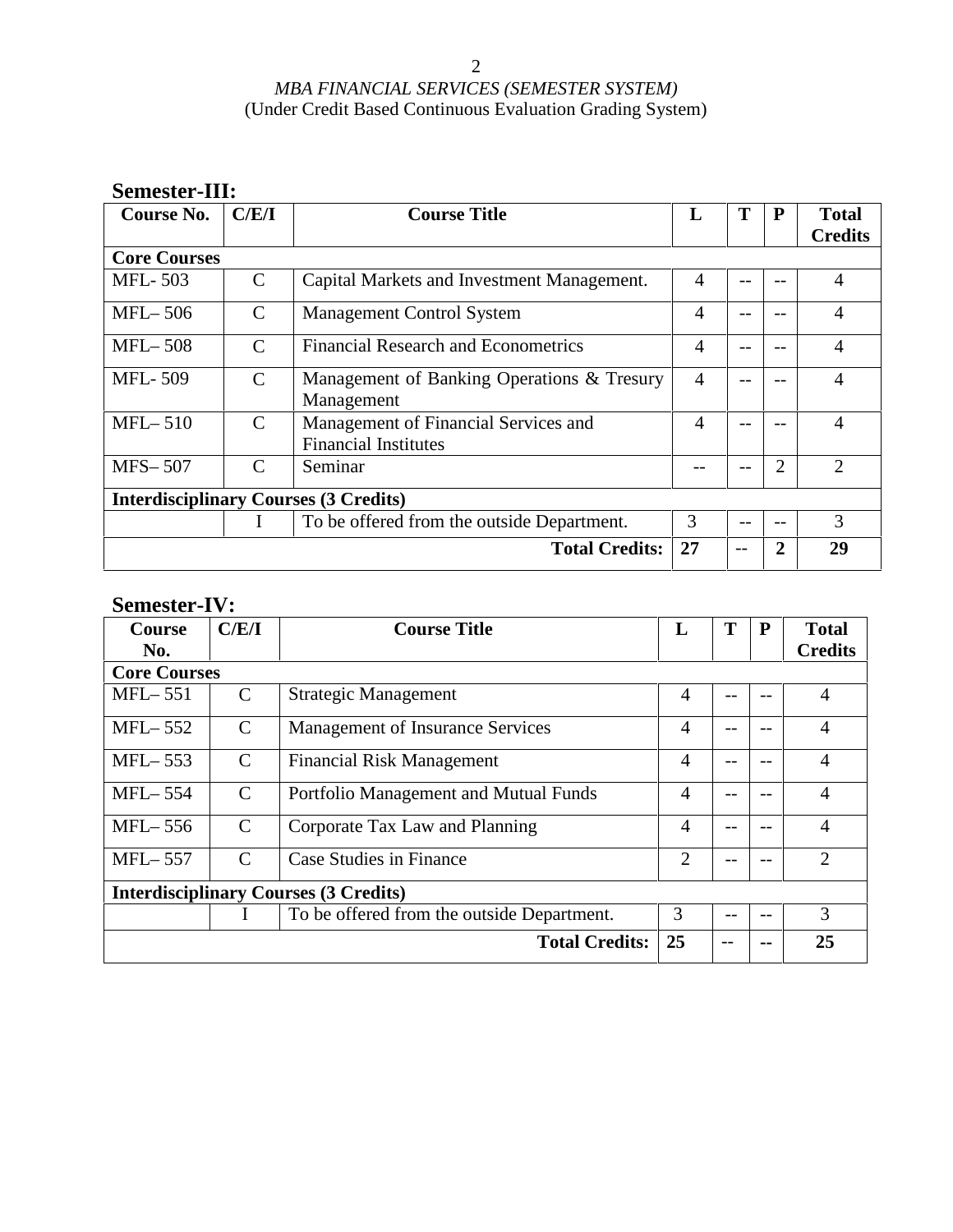### **MFL-401: MANAGERIAL ECONOMICS**

### **Credits 4-0-0**

|           | <b>Text</b>                                                                                                                                                                            |
|-----------|----------------------------------------------------------------------------------------------------------------------------------------------------------------------------------------|
| $\bullet$ | Managerial Economics: Meaning, Nature, Scope and Concepts.                                                                                                                             |
|           | Marginal Analysis: Law of Diminishing Marginal Utility, Law of Equimarginal<br>Utility.                                                                                                |
| $\bullet$ | Law of Demand: Meaning, Determinants, Exceptions, Kinds of Demand, Change in<br>Demand and Importance.                                                                                 |
|           | Elasticity of Demand: Meaning, Types and Degrees of Elasticity of Demand,<br>Methods of Measuring Price Elasticity of Demand, Factors Determining Elasticity of<br>Demand, Importance. |
|           | Indifference Curve Analysis: Meaning, Assumptions, Properties, Consumer<br>Equilibrium, Importance.                                                                                    |
|           | <b>First Minor Test: One Hour</b>                                                                                                                                                      |
| $\bullet$ | Production Function: Meaning, Types: Short Run and Long Run Production<br>Function, Economies and Diseconomies of Scale.                                                               |
| $\bullet$ | Theory of Costs: Types of Costs, Traditional Theory: Long Run & Short Run,<br>Modern Theory: Long Run & Short Run.                                                                     |
| $\bullet$ | Managerial Theories: Profit maximization and Sales Maximization.                                                                                                                       |
| $\bullet$ | Market Structure: Meaning, Assumptions and Equilibrium of Perfect Competition,<br>Monopoly, Monopolistic Competition.                                                                  |
|           | Oligopoly: Sweezy Model.                                                                                                                                                               |
|           | <b>Second Minor Test: One Hour</b>                                                                                                                                                     |
| $\bullet$ | National Income: Conceptual Framework, Measures of National Income, Methods                                                                                                            |
|           | of Measurement, Limitations of National Income.                                                                                                                                        |
| $\bullet$ | Consumption Function: Meaning, and Nature, Determinants and Measures to Raise<br>Propensity to Consume. Keynes Psychological Law of Consumption - Meaning,                             |
|           | Properties and Implications.<br>Inflation: Meaning, Types, Theories, Causes, Effects and Control. Unemployment<br>trade off.                                                           |

### **Final Examination: Three Hours**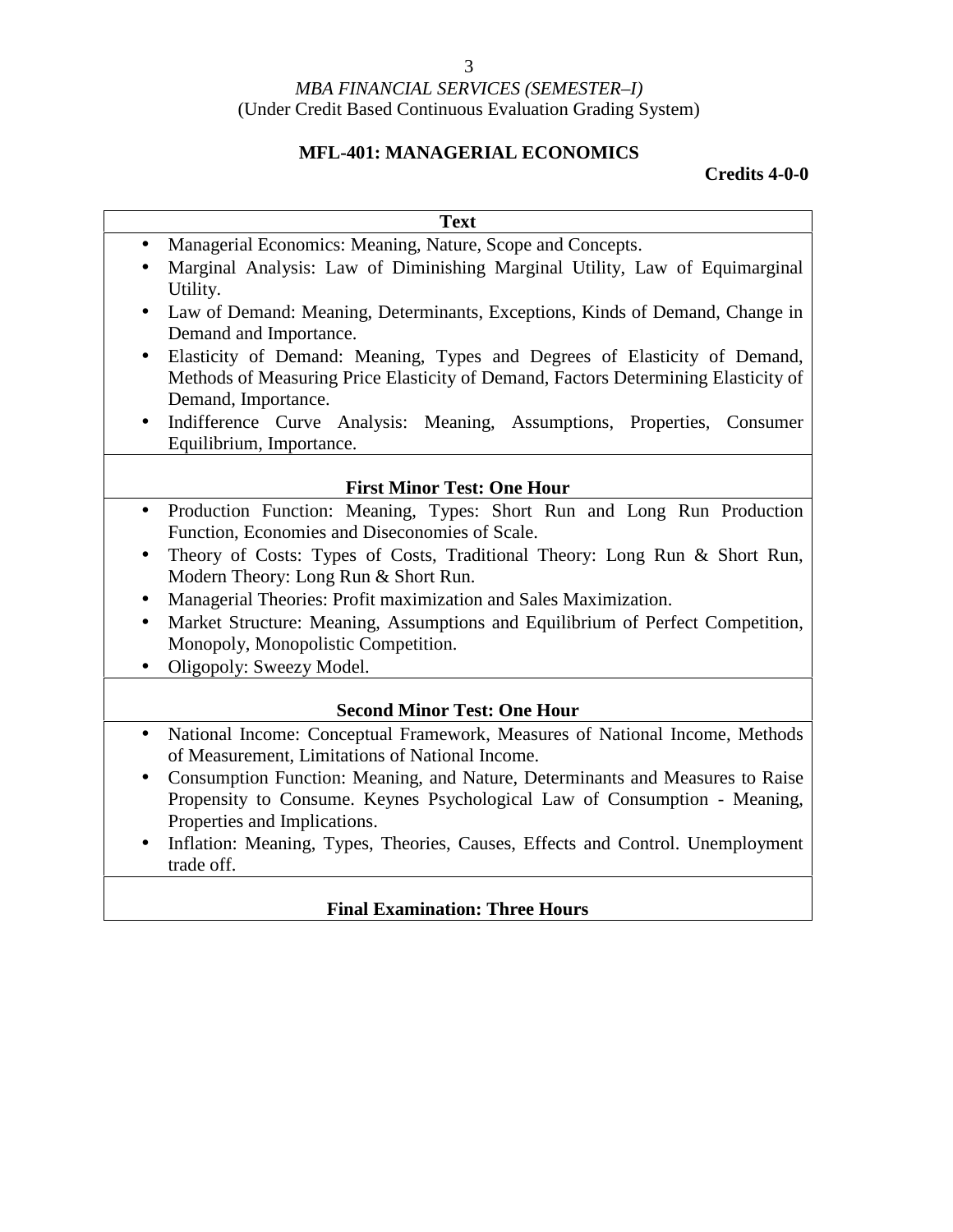- 1. Koutsoyiannis, A, Modern Micro Economics, Palgrave Macmillan Publishers, New Delhi.
- 2. Thomas Christopher R., and Maurice S. Charles, Managerial Economics Concepts and Applications, 8th Edition, Tata McGraw Hills, 2006.
- 3. Mehta, P. L, Managerial Economics Analysis, Problems and Cases, Sultan Chand & Sons, Delhi.
- 4. Peterson and Lewis, Managerial Economics, 4th Edition, Prentice Hall of India Pvt. Ltd., New Delhi.
- 5. Shapiro, Macro Economics, Galgotia Publications.
- 6. H. L Ahuja Advanced Economic Analysis, S. Chand & Co. Ltd, New Delhi.
- 7. G.S Gupta, Managerial Economics, Tata McGraw Hill.
- 8. Goel Dean, Managerial Economics, Prentice Hall of India, Pvt. Ltd., New Delhi.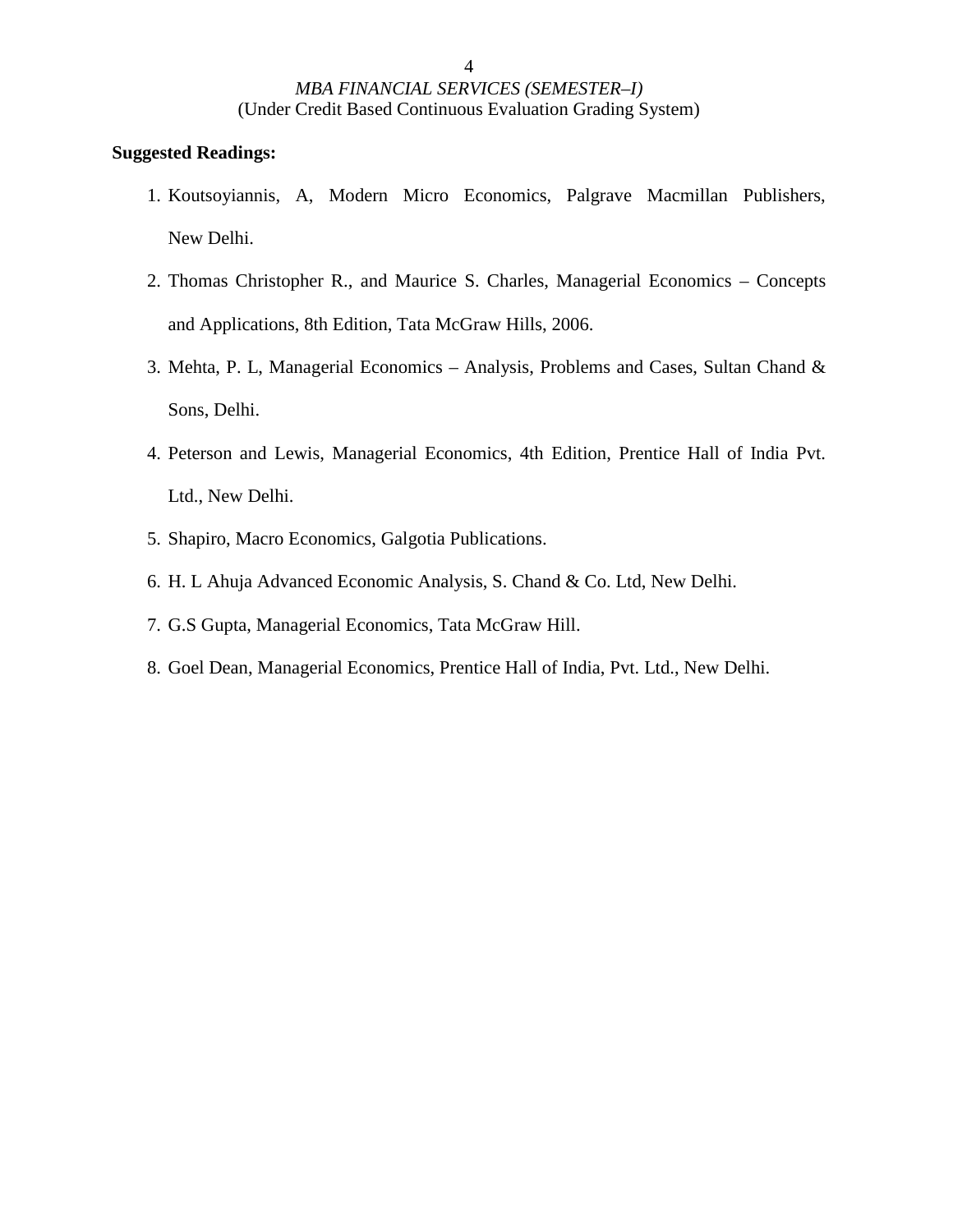#### **MFL-402: QUANTITATIVE METHODS FOR MANAGEMENT**

#### **Credits 4-0-0**

|           | <b>Text</b>                                                                        |
|-----------|------------------------------------------------------------------------------------|
| $\bullet$ | Correlation and Regression Analysis: Simple, partial and multiple correlation      |
|           | coefficients; simple and multiple regression (three variables only).               |
| $\bullet$ | Elementary probability theory: Additive and Multiplicative laws of probability and |
|           | their business applications.                                                       |
| $\bullet$ | Probability Distributions: Binomial, Poisson and Normal distributions; with their  |
|           | properties and applications.                                                       |
| $\bullet$ | Practicals through SPSS/MS Excel.                                                  |
|           | <b>First Minor Test: One Hour</b>                                                  |
| $\bullet$ | Hypotheses: Null and Alternative Hypotheses, Type I and Type II errors; Hypothesis |
|           | testing — Parametric tests: z- test, t- test, F- test (ANOVA one way and two-way); |
|           | Non-Parametric tests: Chi Square.                                                  |
| $\bullet$ | Practicals through SPSS/MS Excel                                                   |
|           | <b>Second Minor Test: One Hour</b>                                                 |
| $\bullet$ | Linear programming; definition, characteristics, formulation of LPP; solution by   |
|           | graphic and Simplex method; Business Applications of LP.                           |
| $\bullet$ | Transportation problems.                                                           |
|           | Practicals through SPSS/MS Excel                                                   |
|           | <b>Final Examination: Three Hours</b>                                              |

- 1. Levin, Richard and David S Rubin: Statistics for Management, Prentice Hall, Delhi.
- 2. Levin and Brevson, Business Statistics, Pearson Education, New Delhi.
- 3. Anderson, Sweeney and Williams: Statistics for Business and Economics, Thompson, New Delhi.
- 4. Sharma, J.K., Business Statistics.
- 5. Hooda, R.P: Statistics for Business and Economics. Macmillan, New Delhi.
- 6. Lee S.M., L.J. Moore and B.W. Taylor, Management Science, Boston: Allyn Bacon, 1994.
- 7. Vohra, N. D., Quantitative Techniques in Management.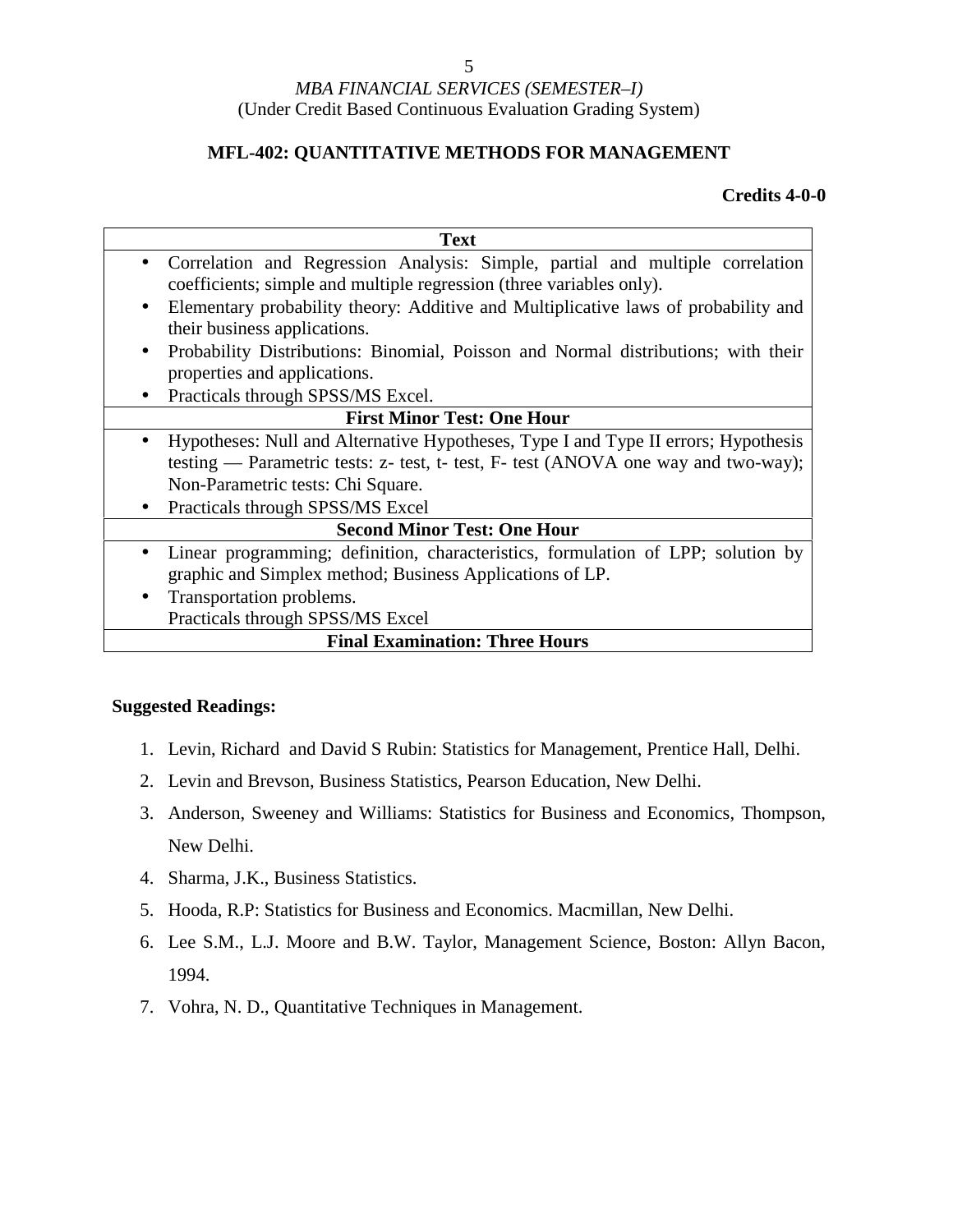### **MFL-403 ACCOUNTING FOR MANAGEMENT**

#### **Credits 4-0-0**

| <b>Text</b>                                                                                                                                                                                                                                                                                                                                                                                                                              |
|------------------------------------------------------------------------------------------------------------------------------------------------------------------------------------------------------------------------------------------------------------------------------------------------------------------------------------------------------------------------------------------------------------------------------------------|
| Introduction to Accounting: Accounting as an information system, Users of<br>$\bullet$                                                                                                                                                                                                                                                                                                                                                   |
| accounting information; Basic accounting concepts and conventions. Accounting                                                                                                                                                                                                                                                                                                                                                            |
| Cycle. Role of Accountant in Profession and Industry.                                                                                                                                                                                                                                                                                                                                                                                    |
| Understanding Corporate Financial Statements: Types, nature, attributes, uses and<br>$\bullet$                                                                                                                                                                                                                                                                                                                                           |
| limitations. Corporate reporting and disclosure requirements.                                                                                                                                                                                                                                                                                                                                                                            |
| <b>First Minor Test: One Hour</b>                                                                                                                                                                                                                                                                                                                                                                                                        |
| Tools of Financial Statement Analysis: Ratio Analysis, Common size financial<br>$\bullet$<br>statements, Comparative statements and Trend Analysis.                                                                                                                                                                                                                                                                                      |
| Cost Accounting: Definition and objectives. Cost Management Concepts and cost<br>$\bullet$                                                                                                                                                                                                                                                                                                                                               |
| behavior. Preparation of cost sheet.                                                                                                                                                                                                                                                                                                                                                                                                     |
| Budgets and Budgetary Control: Understanding concepts of Master Budget, Fixed                                                                                                                                                                                                                                                                                                                                                            |
| Budget and Flexible Budgets, Zero base budget, participative budget and                                                                                                                                                                                                                                                                                                                                                                  |
| performance budget.                                                                                                                                                                                                                                                                                                                                                                                                                      |
| <b>Second Minor Test: One Hour</b>                                                                                                                                                                                                                                                                                                                                                                                                       |
| Introduction to Standard Costing and Variance Analysis: Standard costing as a<br>$\bullet$<br>control technique; Setting of standards and their revision; Variance analysis -<br>Meaning and importance, Kinds of variances and their uses-material, Labour<br>variances; Relevance of variance analysis to budgeting and standard costing.<br>Marginal Costing and Break-even Analysis: Concept of marginal cost; Marginal<br>$\bullet$ |
| costing and absorption costing; Marginal costing versus direct costing; Cost-volume-<br>profit analysis; Break-even analysis; Assumptions and practical applications of<br>break-even- analysis; Decisions regarding sales-mix, Make or buy decisions and                                                                                                                                                                                |
| discontinuation of a product line etc.                                                                                                                                                                                                                                                                                                                                                                                                   |
| <b>Final Examination: Three Hours</b>                                                                                                                                                                                                                                                                                                                                                                                                    |

- 1. Bhattachrya, S.K. and John Dearden, " Accounting for Management–Text and Cases", Vikas Publishing House.
- 2. Lele, R. K. and Jawahar Lal, "Accounting Theory", Himalaya Publishers.
- 3. Porwal, L: S. " Accounting Theory", Tata McGraw Hill.
- 4. Horngren, Charles T., Gary L. Sundem and William O. Stratton, "Introduction to Management Accounting", Pearson Education Asia.
- 5. Sharma, Subhash and M.P. Vithal, "Financial Accounting for Management Text and Cases", McMillan.
- 6. Arora, M.N., "Cost Accounting–Principles and Practice", Vikas Publishing House.
- 7. Pandey, I.M, "Essentials of Management Accounting", Vikas Publishing House.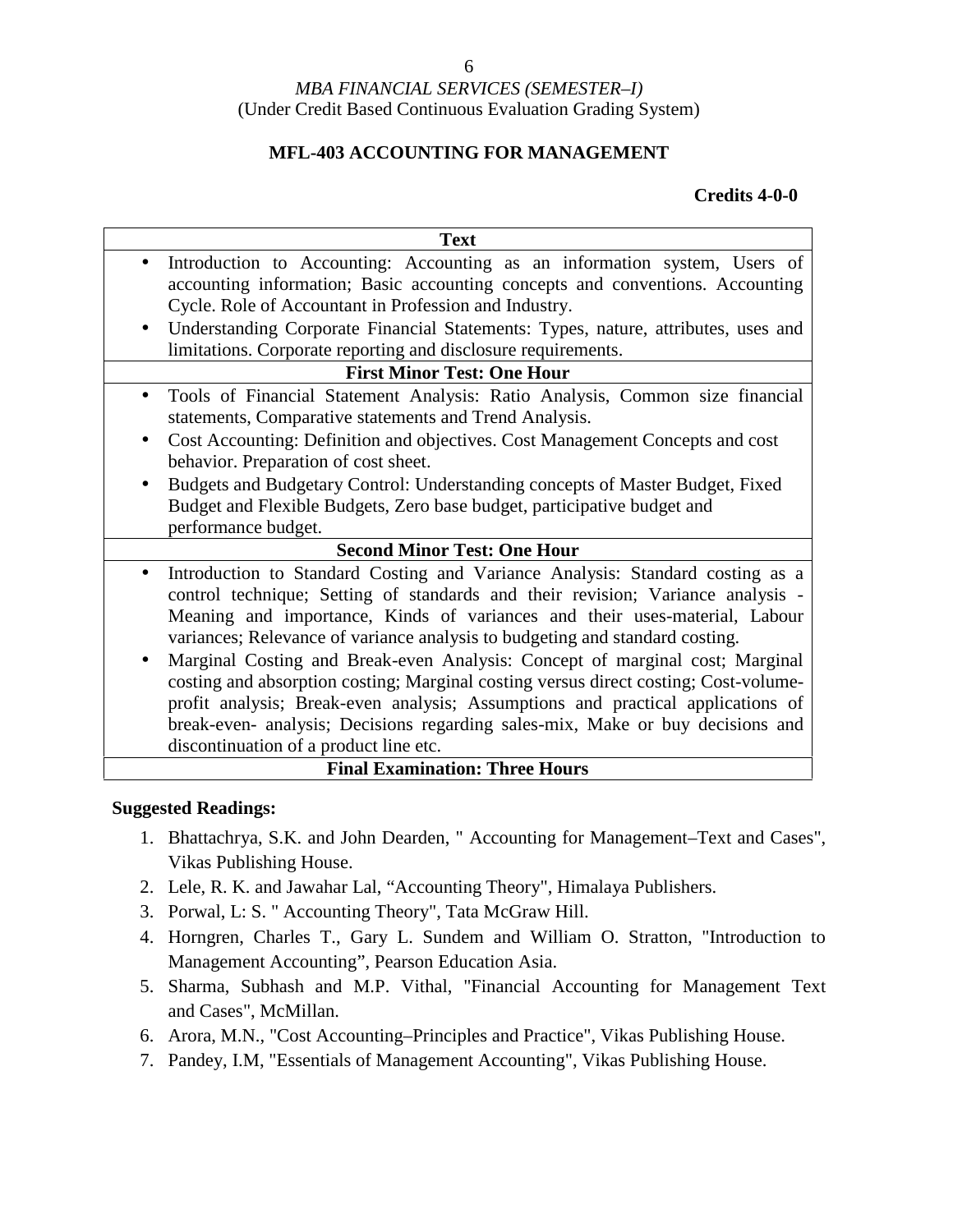#### 7

#### *MBA FINANCIAL SERVICES (SEMESTER–I)* (Under Credit Based Continuous Evaluation Grading System)

#### **MFL-404: BUSINESS ENVIRONMENT**

#### **Credits 4-0-0**

**Text**

• Salient features of Economic Systems: Capitalist System/Market Economy; Socialist System and Mixed Economy; Basic Features of Indian Economy, Changing Role of Government in Business.

• Business Environment: Meaning, Types: Internal Environment; External Environment; Micro and Macro Environment.

• Aspects of Economic Reforms: Liberalisation; Privatisation/Disinvestment of Public Enterprises; Globalisation and its Implications for India.

#### **First Minor Test: One Hour**

• Economic Planning in India: Objectives, Strategies and Evaluation of Latest Five Year Plan.

• Deficit Financing and its implications for the Indian Economy; Analysis of current year Annual Budget.

• Consumer Rights and Consumerism: Role of Consumer Groups with Special Reference to India; Consumer Protection Act, 1986 with Latest Amendments.

#### **Second Minor Test: One Hour**

• Social Responsibility of Business: Concept, Rationale, Dimensions, Models of Social Responsibility and Barriers to SR; The Environment Protection Act, 1986 with Latest Amendments.

• Evaluation of Various Regulatory Policies of Government: Industrial Policy Changes during the Post Reforms; Fiscal and Monetary Policy Changes in India, Salient Features of FEMA.

•Export Promotion versus Import Substitution Policies Debate : Concept of Balance-of- Payments; Balance-of-Trade; Currency Convertibility; Objectives and Evaluation of Latest Foreign Trade Policy of Indian Government.

#### **Final Examination : Three Hours**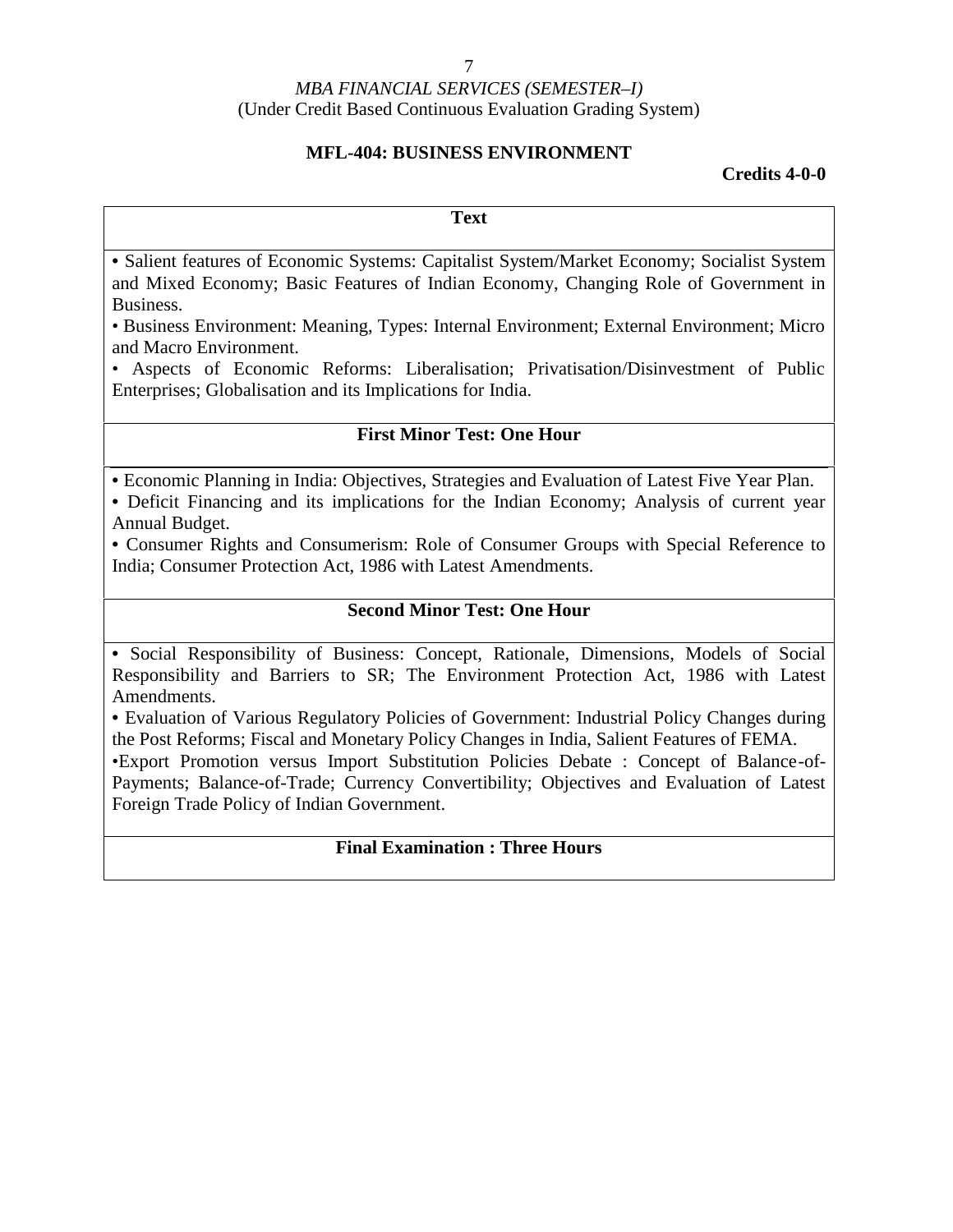- 1. V.K. Puri & S.K. Misra, Economic Environment of Business, Latest Edition, Himalaya Publishing House, New Delhi.
- 2. A.C. Fernando, Business Environment, Latest Edition, Pearson Publication, New Delhi.
- 3. V. Neelamegam, Business Environment, Latest Edition, Vrinida Publications, Delhi.
- 4. Francis Cherunilam, Business Environment, Latest Edition, Himalaya Publishing House, New Delhi.
- 5. K. Aswathappa, Essentials of Business Environment, Latest Edition, Himalaya Publishing House, New Delhi.
- 6. Paul Justin, Business Environment, Latest Edition, McGraw Hill Education, New Delhi.
- 7. Ruddar Dutt and KPM Sundaram, Indian Economy, Latest Edition, S. Chand & Company Ltd., New Delhi.Govt. of India, Five Years Plan Documents.
- *Note:* **It is Mandatory for the students to consult Economic Times, Financial Express, Annual Budget and Economic Survey to understand this paper.**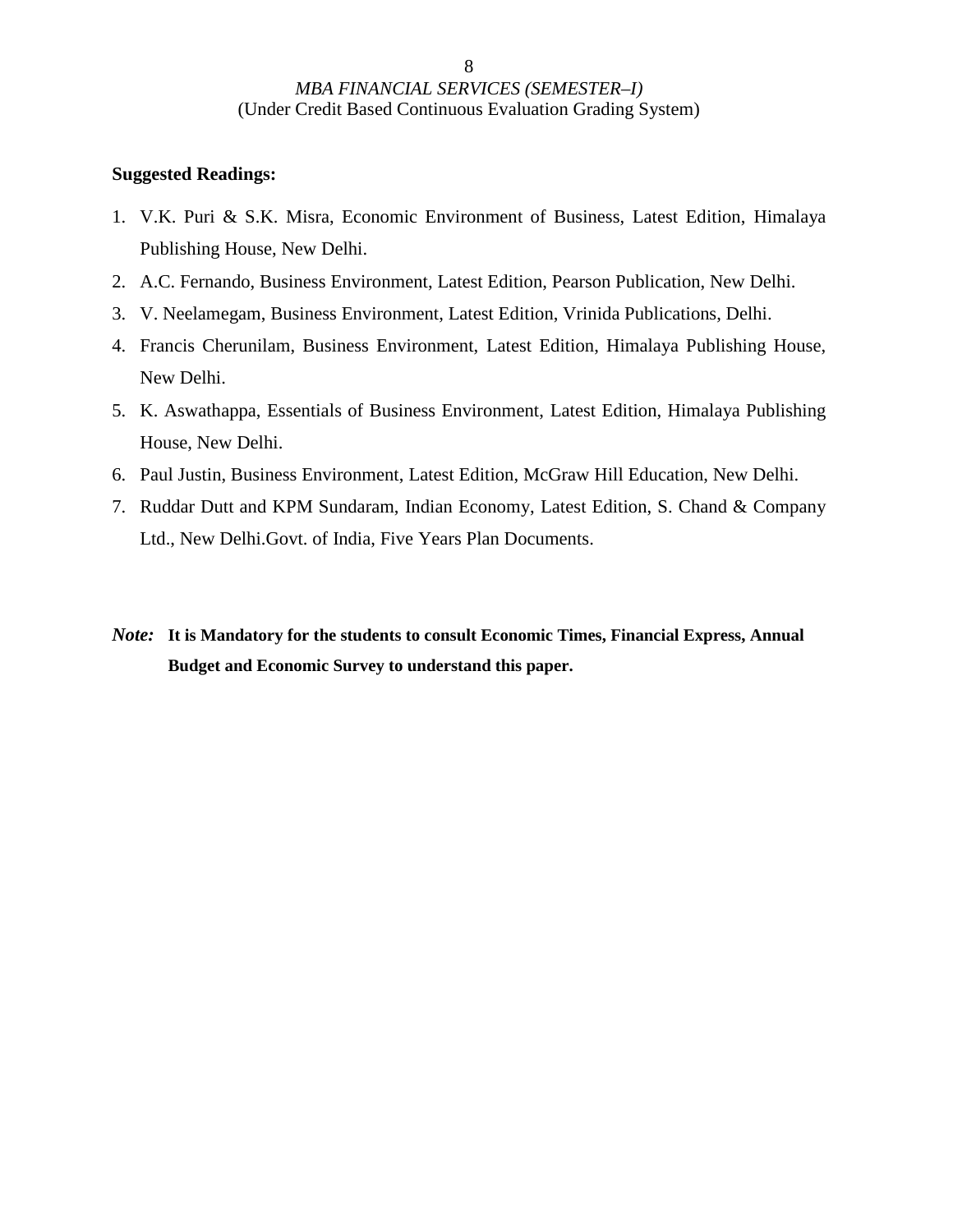### **MFL-406: MANAGEMENT PRINCIPLES AND ORGANIZATIONAL BEHAVIOUR**

|                        | <b>Text</b>                                                                                                                                                                                                                                                                                                                                                                                                                                                                                                                                                                                                                                                                                                                                                                                              |
|------------------------|----------------------------------------------------------------------------------------------------------------------------------------------------------------------------------------------------------------------------------------------------------------------------------------------------------------------------------------------------------------------------------------------------------------------------------------------------------------------------------------------------------------------------------------------------------------------------------------------------------------------------------------------------------------------------------------------------------------------------------------------------------------------------------------------------------|
|                        | Management: Functions, Roles and Skills, Manager's job and Universality of<br>Management, Historical background of Management: Classical Approach; Scientific Management, General Administrative Theory. Quantitative Approach; Total Quality<br>Management, Quantitative Approach, Behavioural Approach; Early Advocates of<br>Organisational Behaviour, The Behavioural Approach, The Contemporary Approach<br>and the Hawthorne Studies.                                                                                                                                                                                                                                                                                                                                                              |
| $\bullet$<br>$\bullet$ | Decision Making: Process, Types of Decisions and Decision Making Conditions,<br>Decision Making Styles, Decision Making and Planning.<br><b>Planning and Performance:</b> Goals and Plans, types of Goals, Types of Plans, Setting<br>Goals and Developing Plans, MBO concepts and steps in MBO, Criticism of Planning,<br>Effective Planning in Dynamic Environments, Planning Premises.                                                                                                                                                                                                                                                                                                                                                                                                                |
|                        | <b>First Minor Test: One Hour</b>                                                                                                                                                                                                                                                                                                                                                                                                                                                                                                                                                                                                                                                                                                                                                                        |
| $\bullet$              | <b>Designing Organisational Structure:</b> Work Specializations, Departmentalization.<br>Chain of Command, Span of Control, Centralization and Decentralization.<br>Relationship between Authority, Responsibility and Accountability, Power, Delegation of Authority. Formalization, Mechanistic and Organic Structure; Two<br>models of Organisational design, Contingency Factors. Common Organisational Designs; Traditional Organisational, Contemporary Organisational Designs, Today's<br>Organisational Designs Challenges.<br><b>Understanding Individual Behaviour:</b> Focus and Goals of Organisation Behaviour.<br>Attitudes and Job Performance, Cognitive dissonance.<br><b>Communication:</b> Functions, Methods and Barriers to Communication. Formal Versus<br>Informal communication. |
|                        | <b>Second Minor Test: One Hour</b>                                                                                                                                                                                                                                                                                                                                                                                                                                                                                                                                                                                                                                                                                                                                                                       |
| $\bullet$<br>$\bullet$ | Motivation: Concept and early theories of Motivation: Maslow's Hierarchy of Needs<br>Theory, McGregor's Theory X and theory Y, Herzberg's Two-Factor Theory,<br>McClelland's Three-Needs Theory, Contemporary Theories of Motivation<br>Expectancy Theory Integrating Contemporary Theories of Motivation. Contemporary<br>Issues in Motivation; Cross Cultural Challenges, Dynamics and motivation Group<br>workers, Designing Appropriate Reward Programs.<br>Leadership: Concept, Early Theories of Leadership; Trait Theory, Behavioural                                                                                                                                                                                                                                                             |
|                        | Theories: Michigan Studies, Ohio State University Studies, Manegerial Grid Theory.<br>Contingency Theories of Leadership; Fiedler's Model, Harsey Blanchard's Situational<br>Theory, Path Goal Theory. Contemporary Views of Leadership; Transactional and<br>Transformational Leadership. Leadership Issues in the 21 <sup>st</sup> Century; Managing Power,<br>Developing Trust, Empowering Employees, Leading Across Cultures, Understanding Gender Differences and Leadership. An Effective Leader.<br>Controlling: Concept, Controlling Process and Controlling For Organisational Performance. Controlling and Planning, Tools for Measuring Organisational                                                                                                                                        |
|                        | Performance; Feedforward, Concurrent and Feedback Control, Financial Controls, The<br>Balanced Score Card Approach, Quality Control Charts, Benchmarking of Best<br>Practices. Contemporary Issues in Controlling; Adjusting Control for Cross Cultural<br>Differences, Workplace Concerns.<br><b>Final Examination: Three Hours</b>                                                                                                                                                                                                                                                                                                                                                                                                                                                                     |
|                        |                                                                                                                                                                                                                                                                                                                                                                                                                                                                                                                                                                                                                                                                                                                                                                                                          |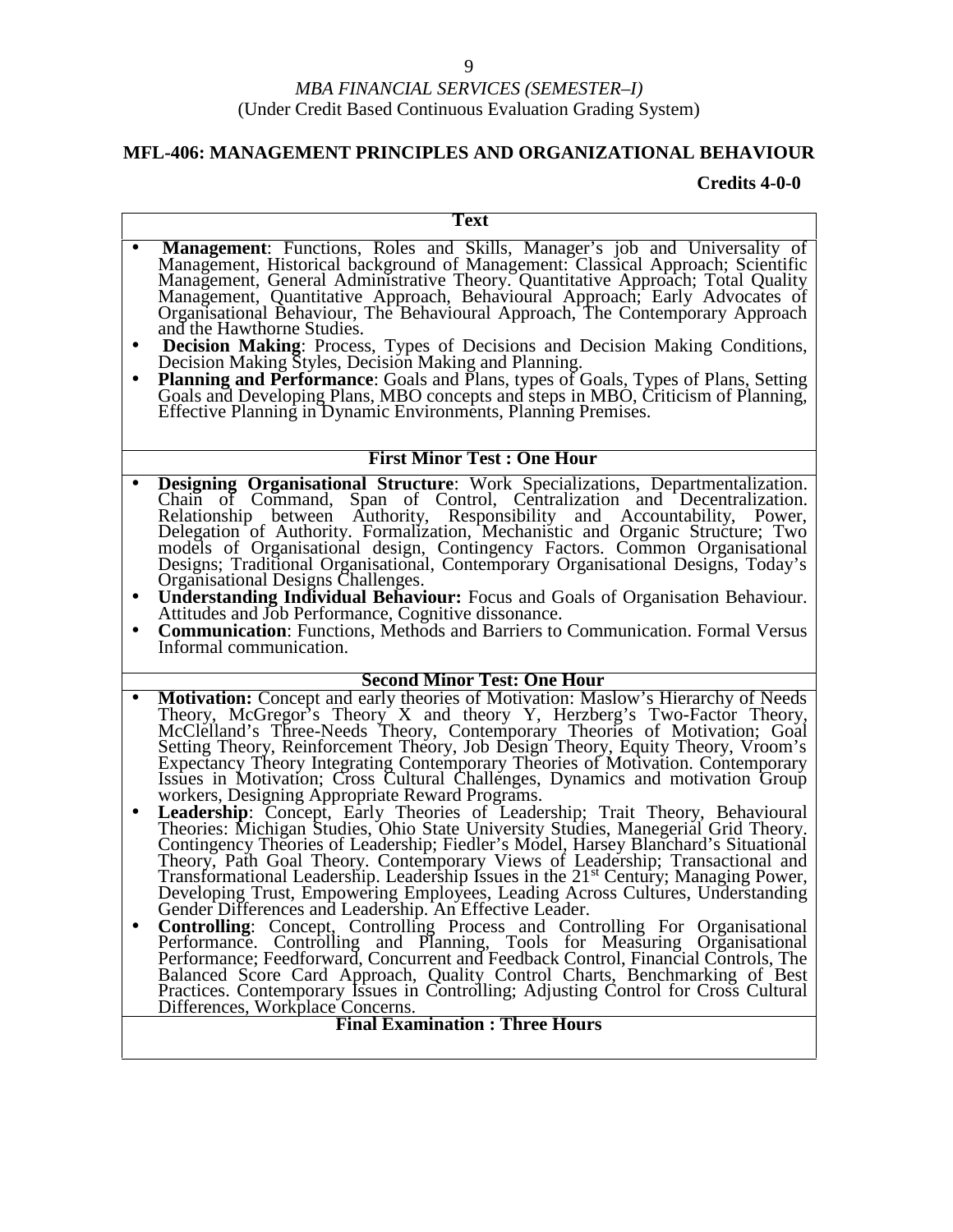- 1. Harold Koontz, and Heinz Weihrich, *Essentials of Management: An International Perspective,* New Delhi, McGraw-Hill, 2010.
- 2. Richard L Daft, *The New Era of Management*, New Delhi, Thomson, 2007.
- 3. Jon L Pierce and Donald G Gardner, *Management and Organizational Behaviour,* New Delhi,Thomson, 2007.
- 4. Stephen P Robbins, Mary Coulter and Neharika Vohra, *Managemnt,* New Delhi, Pearsons , 2011
- 5. Sekaran, Uma, *Organizational Behaviour: Text and Cases*, New Delhi, Tata McGraw Hill, 2007.
- 6. Steven L. McShane, Mary Ann Von Glinow, Radha R Sharma, *Organisational Behaviour,* New Delhi, Tata McGraw Hill, 2007.
- 7. Paul Hersey, Kenneth H Blanchard, Devwey E Johnson, *Management of Organizational Behaviour: Leading Human Resources*, New Delhi, Pearson Education, 2002.
- 8. Philip Sadler, *Leadership,* New Delhi, Kogan Page, 2004.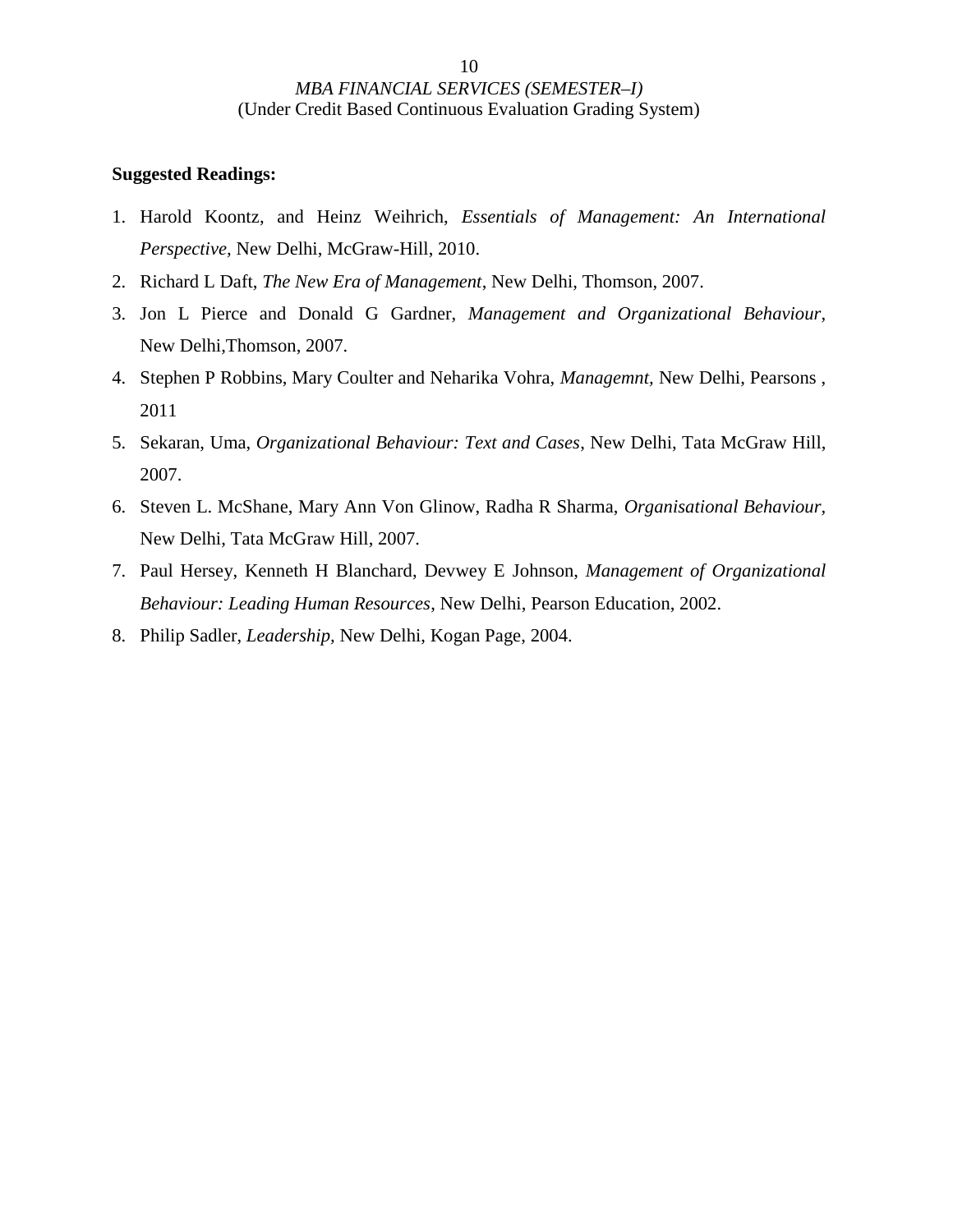#### **MFL–407: CORPORATE LAW AND ADMINISTRATION**

#### **Credits 4-0-0**

**Text**

**Companies Act and its Administration:** History, Extent and Application; Amendments and Authorities under the Companies Act.

**Definition and Nature of Company:** Company: - Its meaning; Characteristics of a Company; Lifting of the Corporate Veil; Company vs. Partnership.

**Kinds of Companies:** Different Classifications of Companies. Privileges of a Private Company. Distinction between a Public and Private Company. Conversion of a Private Company in to a Public Company.

**Formation of a Company:** Promoters, Incorporation of a Company: Procedure and Document to be Filled. Preliminary Contracts.

#### **First Minor Test: One Hour**

**Memorandum of Association:** Meaning, Importance, Contents, Alteration, Doctrine of Ultra- Virus.

**Article of Association:** Meaning, Contents, Alteration, Memorandum of Association and Article of Association, Constructive Notice of Memorandum and Article, Doctrine of Indoor Management.

**Prospectus:** Definition, Dating and Registration of Prospectus, Kind of Prospectus: Shelf Prospectus, Deemed Prospectus, Abridge Prospectus, Red herring Prospectus, Statement in lieu of Prospectus, Liability for Misstatement in prospectus.

**Share Capital:** Kinds, Classes of Capital, Alteration of Capital, Further issue of Capital, Voting Rights.

**Share:** Definition, Types of Shares, Application and Allotment of Shares, Issue of Shares, Transfer and Transmission of Shares.

#### **Second Minor Test: One Hour**

**Company Management Director:** Appointment and Restriction on Appointment, Removal, Qualification, Duties and Powers, Remuneration of Directors.

**Meeting of Shareholders:** Types, Rules of Meetings, Voting, Resolutions and Minutes.

**Winding up of a Company:** Modes of Winding up, Commencement and Procedure of Winding up and Consequences of Winding up order.

#### **Final Examination : Three Hours**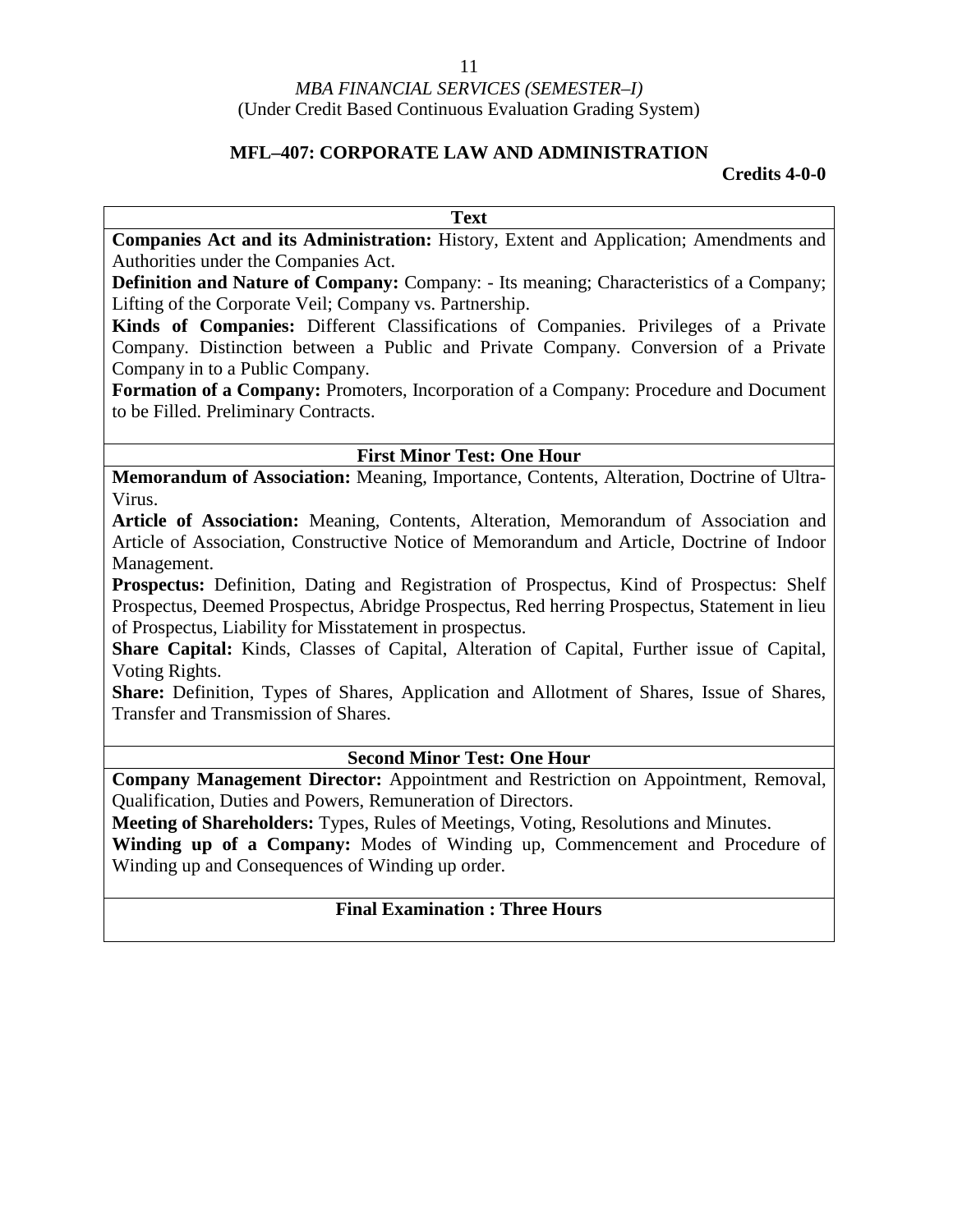- 1. Majumdar A.K. and Kapoor G.K., Company Law and Practice, Taxmann Pulications, New Delhi**.**
- 2. Singh, Avtar, Company Law, Easter Book Co. Lucknow Ed., 2007.
- 3. Avadhanni, V. A., SEBI Guidelines and Listing of Companies, Himalaya Publishing House, Delhi.
- 4. Begrail Ashok K., Company Law, Vikas Publishing House (P), Ltd., 5- Ansari Road, Delhi Ed., 2006.
- 5. Chuhan, S.D. Singh and Sharma N.K., Indian Company Law Sahitya Bhawan, Agra, Ed., 1981.
- 6. Shah, S.M. Lectures on Company Law; Law, N.M. Tripathi (P) Ltd. Co., 1974.
- 7. Samaldas Gandhi Marg, Mumbai, Ed., 1981.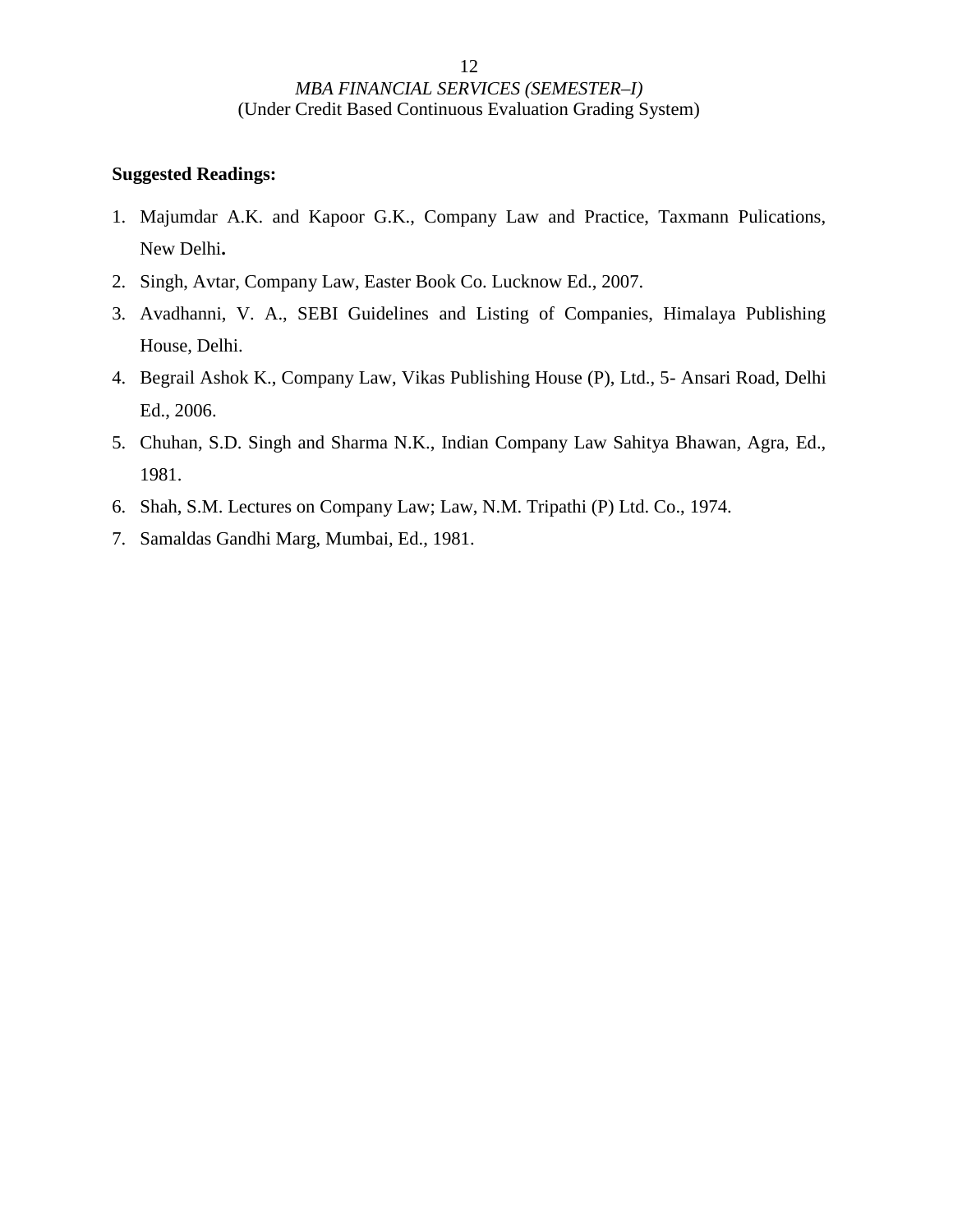#### **MFL-451: BUSINESS RESEARCH METHODOLOGY**

#### **Credits 4-0-0**

| <b>Text</b>                                                                                |
|--------------------------------------------------------------------------------------------|
| Business Research Methodology: Introduction, Definition, Scope, Basic and Applied          |
| Research, Managerial Value of Business Research, Research Process.                         |
| <b>Research Designs:</b> Exploratory, Descriptive and Experimental Research Designs.       |
| Exploratory Research Designs: Qualitative Techniques, Secondary Data Analysis,             |
| Experience Survey, Focus Groups, Depth Interview, Projective Techniques.                   |
| <b>Descriptive Research Designs:</b> Survey and Observation Methods.                       |
| Experimental Research Designs: Internal and External Validity in Experimentation, Basic    |
| Designs-After only, Before-After, After only with Control Group, Before-After with Control |
| Group, Time Series Designs.                                                                |
| <b>First Minor Test: One Hour</b>                                                          |
| Measurement: Concepts, Levels- Nominal, Ordinal, Interval and Rating Scale, Measurement    |
| Errors.                                                                                    |
| <b>Scaling Designs:</b> Comparative and Non-Comparative Scaling Techniques.                |
| <b>Questionnaire and Questionnaire Design Process</b>                                      |
| Sampling Design: Steps in Sampling Design, Probability Sampling Methods- Simple            |
| Random Sampling, Multistage Sampling, Systematic Sampling, Stratified Sampling, Cluster    |
| Sampling.                                                                                  |
| Non-Probability Sampling Methods- Convenience Sampling, Judgement Sampling,                |
| Snowball Sampling Quota Sampling. Sampling and Non-Sampling Errors                         |
| <b>Tabulation and Cross Tabulation of Data</b>                                             |
| <b>Second Minor Test: One Hour</b>                                                         |
| Non Parametric tests: Run Test for randomness of data, Mann Whitney U Test, Wilcoxon       |
| Matched Pairs Rank Test, Kruskul-Wallis Test, Kolmogorov-Smirnov Test                      |
| Logistic regression Multiple Regression, Practical through SPSS                            |
| <b>Major Test: Three Hours</b>                                                             |

- 1. Cooper, D. R. and Schindler, P.S., "Business Research Methods", Tata McGraw Hill, New Delhi.
- 2. Levine, D.M., Krehbiel T.C. and Berenson M.L., "Business Statistics", Pearson Education, New Delhi.
- 3. Bryman, Alan and Bell, Emma, "Business Research Methods" Oxford University Press, New Delhi.
- 4. Bajpai, Naval, "Business Research Methods", Pearson Publications, New Delhi.
- 5. Chawla, Deepak and Sondhi, Neena, "Research Methodology: Concepts and Cases", Vikas Publication House, Noida.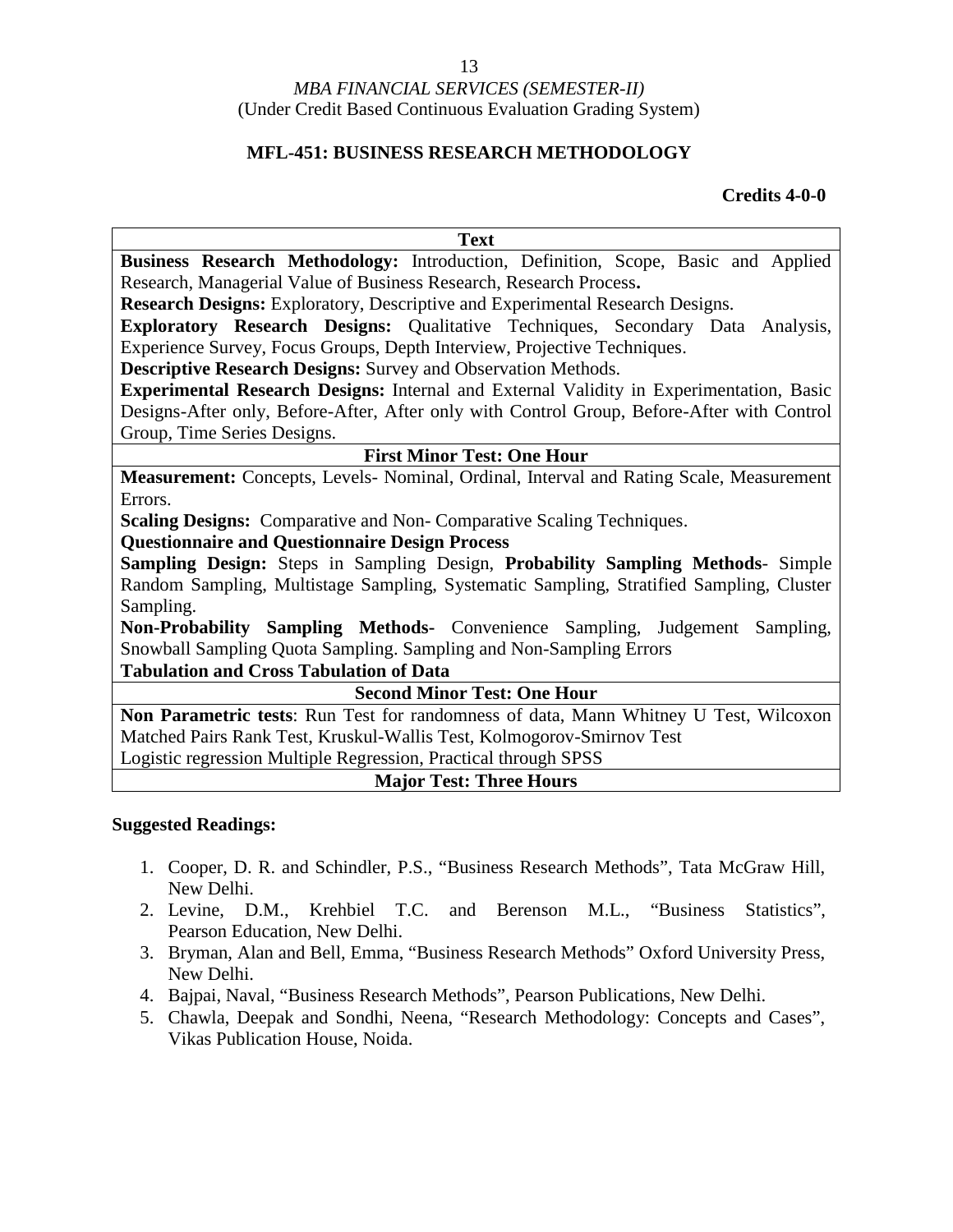#### 14

### *MBA FINANCIAL SERVICES (SEMESTER-II)* (Under Credit Based Continuous Evaluation Grading System)

### **MFL – 452: FINANCIAL MANAGEMENT**

| <b>Text</b>                                                                             |
|-----------------------------------------------------------------------------------------|
| Financial Management: Meaning and Nature; Financial Goal-Profit vs. Wealth<br>$\bullet$ |
| Maximization; Finance Functions-Investment, Financing, Iiquidity and Dividend           |
| Decisions. Financial Planning-Theories of Capitalization.                               |
| Capital Structure Theories: Conceptual Framework. Determinants. Net Income              |
| Approach, Net Operating Income Approach, Intermediary Approach and M.M.                 |
| Hypotheses with Special Reference to the Process of Arbitrage.                          |
| Cost of Capital: Meaning and Significance of Cost of Capital; Calculation of Cost of    |
| Debt, Preference Capital, Equity Capital and Retained Earnings; Combined Cost of        |
| Capital (Weighted).                                                                     |
| <b>First Minor Test: One Hour</b>                                                       |
| Instruments of Finance: Long Term and Short Term.                                       |
| Capital Budgeting: Nature of Investment Decisions; Investment Evaluation Criteria-      |
| Non-Discounted Cash Flow Criteria, Discounted Cash Flow Criteria; Risk Analysis in      |
| Capital Budgeting (Practicals Through Excel).                                           |
| Dividend Policies: Issues in Dividend Decisions. Forms of Dividends; Theories of        |
| Relevance and Irrelevance of Dividends.                                                 |
| <b>Second Minor Test: One Hour</b>                                                      |
| Operating and Financial Leverage: Measurement of Leverages; Analyzing Alternate         |
| Financial Plans; Financial and Operating Leverage, Combined Leverage. EBIT and          |
| <b>EPS</b> Analysis                                                                     |
| Management of Working Capital: Meaning, Significance and Types of Working               |
| Capital; Approaches of Working Capital; Calculating Operating Cycle Period and          |
| Estimation of Working Capital Requirements.                                             |
| Management of Cash: Strategies, Baumol's, Miller-Orr's and Beranek's Models of          |
| Cash Management.                                                                        |
| Management of Receivables: Credit Policy, Credit Terms and Collection Efforts.          |
| <b>Final Examination: Three Hours</b>                                                   |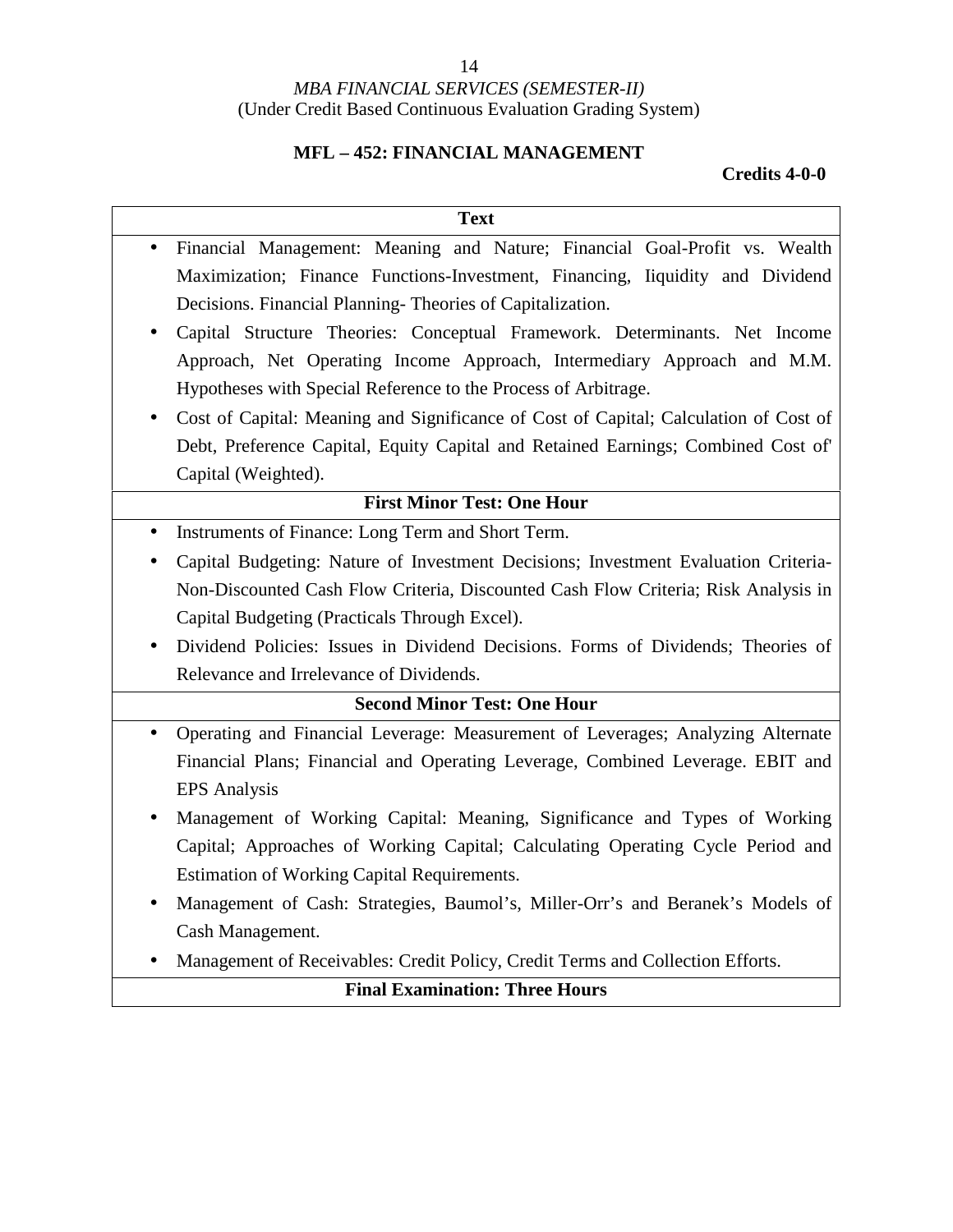- 1. Berk, Jonathan and DeMarzo, Peter: Financial Management, Pearson Education, Dorling Kindersley (India) Pvt Ltd.
- 2. Bhattacharya, Hrishlkas: Working Capital Management: Strategies and Techniques. Prentice Hall, New Delhi.
- 3. Brealey, Richard A and Sleward C. Myers: Corporate Finance, McGraw Hill. Int. Ed, New York.
- 4. Chandrara, Prasanna: Financial Management, Tata McGraw Hill, Delhi
- 5. Hampton, John: Financial Decision Making, Prentice Hall, Delhi
- 6. Pandey, I,M: Financial Management, Vikas Publishing House, Delhi.
- 7. Van Horne. J.G. and J.M. Wachowicz Jr.: Fundamentals of Financial Management. Prentice-Hall, Delhi.
- 8. Van Horne, James G: Financial Management and Policy, Prentice Hall, Delhi,
- 9. Pinches,George E: Essentials of Financial Management; Harper and Row, New York,
- 10. Khan MY, Jain PK: Financial Management; Tata McGraw Hill, New Delhi.
- 11. Archer, Stephen, H., Choate G Marc, Racette, George; Financial Management; John Wiley, New York
- 12. Block, Stanley B, Geoffrey A Hilt: Foundations of Financial Management; Richard D.Jrwin, Homewood lllinois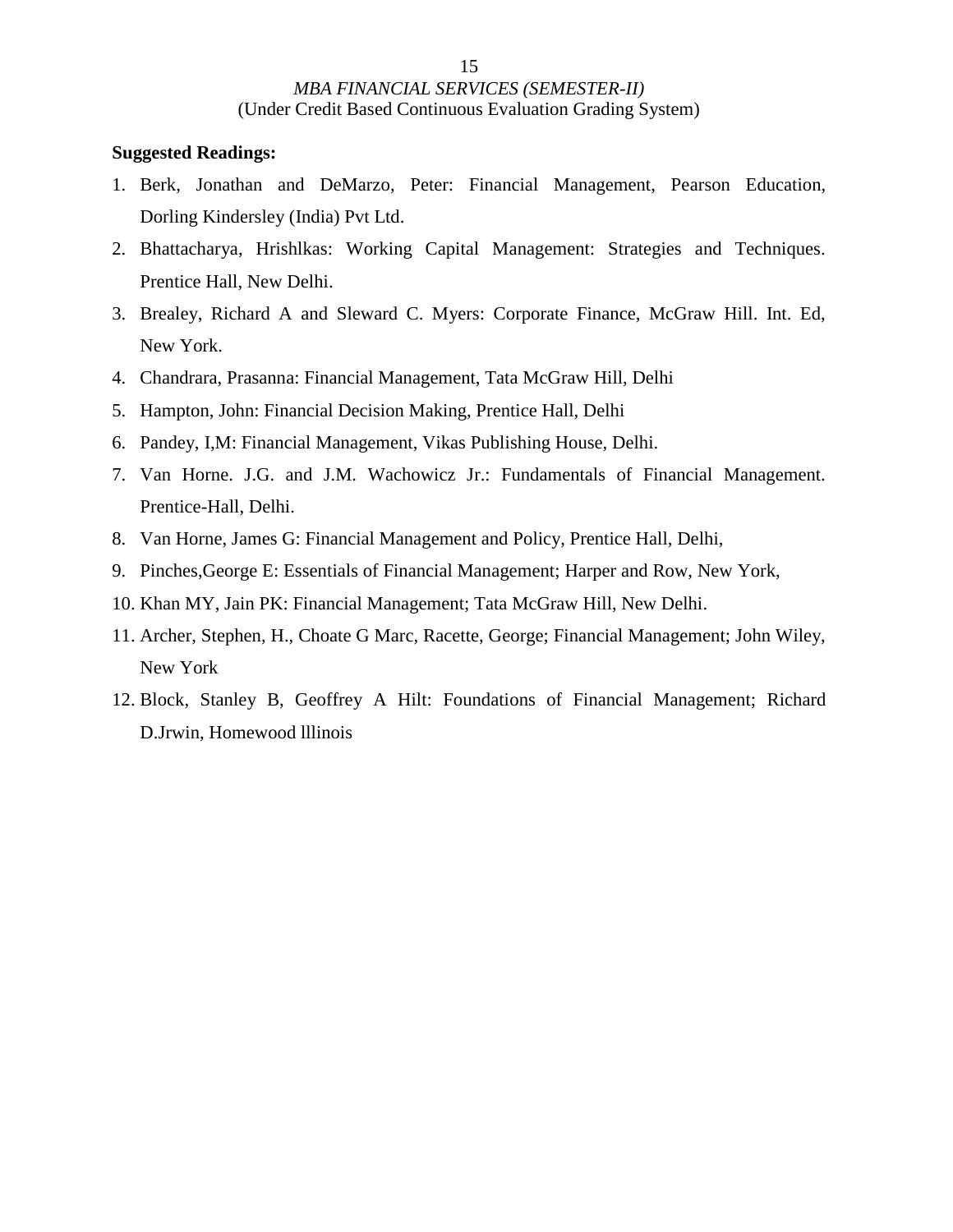### **MFL-453: MARKETING MANAGEMENT**

| <b>Text</b>                                                                                                                                                                                                                                                                                                                                                                                                                                                  |
|--------------------------------------------------------------------------------------------------------------------------------------------------------------------------------------------------------------------------------------------------------------------------------------------------------------------------------------------------------------------------------------------------------------------------------------------------------------|
| The importance of Marketing, The Scope of marketing, Core Marketing Concepts,<br>$\bullet$<br>Marketing Philosophies,, Marketing Mix.                                                                                                                                                                                                                                                                                                                        |
| Building marketing Satisfaction and value, Concepts of Customer Retention and<br>$\bullet$                                                                                                                                                                                                                                                                                                                                                                   |
| <b>Relationship Marketing</b>                                                                                                                                                                                                                                                                                                                                                                                                                                |
| The Scanning and analyzing of the Marketing Environment, Components of marketing<br>$\bullet$<br>Information System, Marketing Research Process.                                                                                                                                                                                                                                                                                                             |
| Analyzing Consumer Markets: Factors Influencing Consumer Behavior, The Buying<br><b>Decision Process</b>                                                                                                                                                                                                                                                                                                                                                     |
| <b>First Minor Test: One Hour</b>                                                                                                                                                                                                                                                                                                                                                                                                                            |
| Segmenting and Targeting the Market: Need and Basis of Segmentation, Targeting<br>$\bullet$<br>Strategies.                                                                                                                                                                                                                                                                                                                                                   |
| Production Decisions: Key Concepts, Production Classification and Differentiation,<br>Product Life Cycle, New Product Development Process, Branding Decisions and<br>Positioning, Packaging Decisions.                                                                                                                                                                                                                                                       |
| Pricing Decisions: Pricing Objectives, Factors Influencing pricing Decisions, Pricing<br>Methods and Strategies.                                                                                                                                                                                                                                                                                                                                             |
| <b>Second Minor Test: One Hour</b>                                                                                                                                                                                                                                                                                                                                                                                                                           |
| Distribution Decisions: Role of Intermediaries, Channel levels, types and nature of<br>$\bullet$<br>intermediaries, Factors influencing Distributing Decisions, channel conflict, E-<br>Commerce marketing Practices, Types and functions of Wholesalers and Retailers.<br>Marketing Communications: The Marketing communication process, the Promotion<br>$\bullet$<br>Mix, factors guiding the selection of promotion mix, Advertising and its objectives, |
| Developing the advertising campaign; sales promotion and its objectives, tools of sales<br>promotion, public relations and major tools; Events and Experiences. Personal Selling:<br>Nature and Process, Direct marketing                                                                                                                                                                                                                                    |
| Marketing Implementation and Control.                                                                                                                                                                                                                                                                                                                                                                                                                        |
| Sustainable Marketing: Social responsibility and Ethics.<br>$\bullet$                                                                                                                                                                                                                                                                                                                                                                                        |
| <b>Final Examination: Three Hours</b>                                                                                                                                                                                                                                                                                                                                                                                                                        |
|                                                                                                                                                                                                                                                                                                                                                                                                                                                              |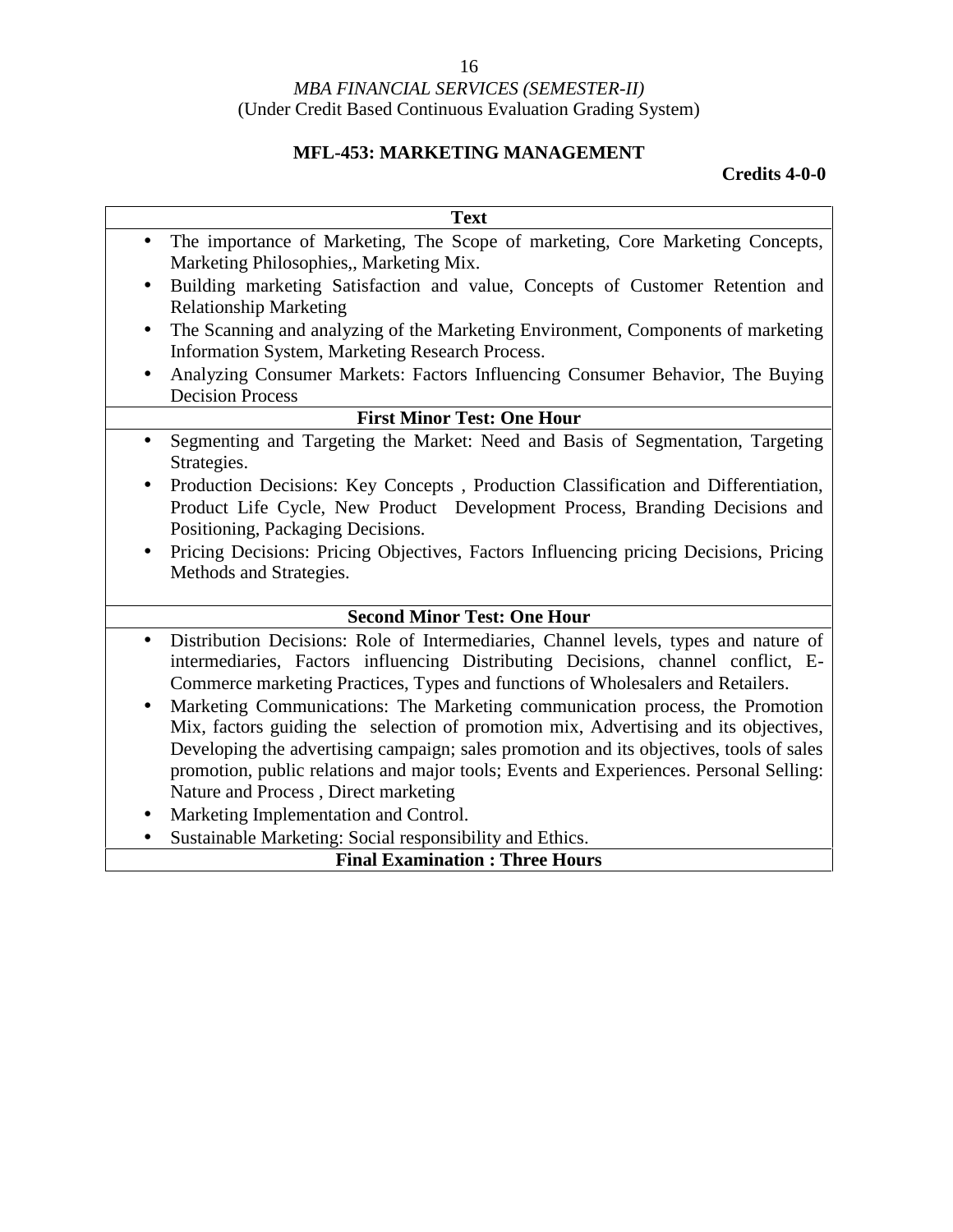- 1. Kotler, Philip; Keller, Kevin; Koshey, Abraham; and Jha, Mithileshwar; Marketing Management: South Asian Perspective. 13th Edition. Pearson Education, New Delhi, 2009.
- 2. Ramaswamy, V.S. and Namakumari, S., Marketing Management: Global Perspective, Indian Context, 4th edition, MacMillan.
- 3. Kurtz, David L. and Boone, Louis E., Principles of Marketing, Thomson South-Western, 12th edition.
- 4. Enis, B. M., Marketing Classics: A Selection of Influential Articles, New York, McGraw- Hill, 1991.
- 5. Saxena, Rajan, Marketing Management, Tata McGraw-Hill, New Delhi, 2006.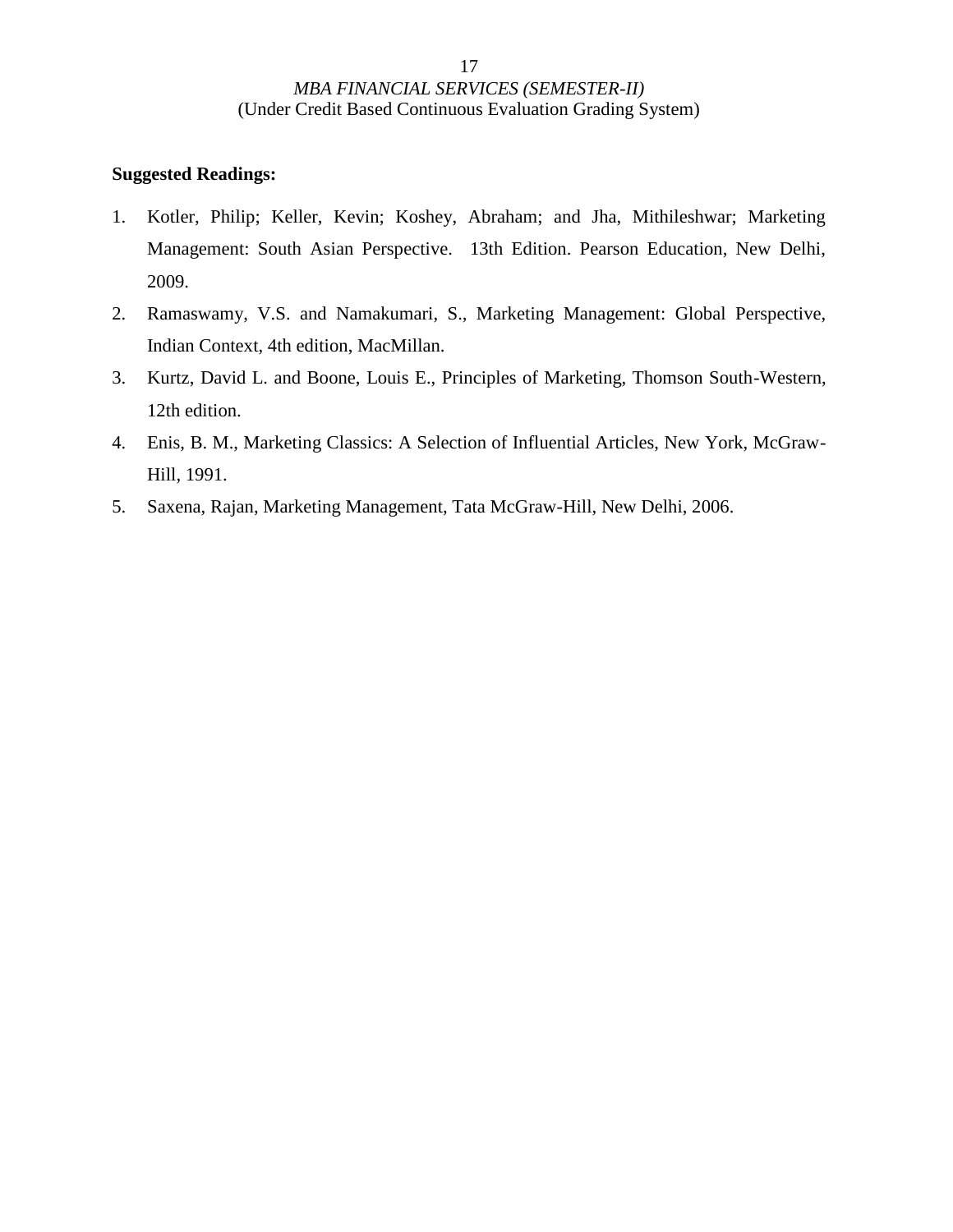### **MFL-454: HUMAN RESOURCE MANAGEMENT**

|                        | <b>Text</b>                                                                                                                                                                                                                                                                                                                                                                                                                                                                                                                                                                                                                                                                             |
|------------------------|-----------------------------------------------------------------------------------------------------------------------------------------------------------------------------------------------------------------------------------------------------------------------------------------------------------------------------------------------------------------------------------------------------------------------------------------------------------------------------------------------------------------------------------------------------------------------------------------------------------------------------------------------------------------------------------------|
| $\bullet$              | Human Resource Management (HRM): Nature, Scope, Objectives and Functions of<br>HRM, Evolution of HRM, Changing Trends in HRM.                                                                                                                                                                                                                                                                                                                                                                                                                                                                                                                                                           |
| $\bullet$              | Strategic Planning and HRM (SHRM): Meaning, Features, Differences between<br><b>SHRM</b> and HRM.                                                                                                                                                                                                                                                                                                                                                                                                                                                                                                                                                                                       |
| $\bullet$              | Human Resource Planning (HRP): Concept, Need and Importance of HRP, Factors<br>affecting HRP, Human Resource Planning Process.                                                                                                                                                                                                                                                                                                                                                                                                                                                                                                                                                          |
| $\bullet$              | Job Analysis: Meaning and Objective, Process, Methods of Collecting Job Data, Uses<br>of Job Analysis, Problems of Job Analysis.                                                                                                                                                                                                                                                                                                                                                                                                                                                                                                                                                        |
| $\bullet$              | Recruitment and Selection: Meaning and Factors Governing Recruitment, Recruitment<br>Sources and Techniques. Meaning and Process of Selection, Problems Associated with<br>Recruitment and Selection.                                                                                                                                                                                                                                                                                                                                                                                                                                                                                   |
|                        | <b>First Minor Test: One Hour</b>                                                                                                                                                                                                                                                                                                                                                                                                                                                                                                                                                                                                                                                       |
| $\bullet$<br>$\bullet$ | Employee Retention: Meaning, Factors Responsible for High Employee Turnover,<br><b>Employee Retention Strategies.</b><br>HR Training and Development: Concept and Need, Process of Training and<br>Development Programme:- Identification of Training and Development Needs,<br>Objectives, Strategy & Designing of Training and Development, Implementation and<br>Methods of Training Programme and Levels of Training Evaluation, Impediments to<br><b>Effective Training.</b><br>Performance Appraisal: Meaning, Purpose, Essentials of Effective Performance<br>Appraisal System, Various Components of Performance Appraisal, Methods and<br>Techniques of Performance Appraisal. |
|                        | <b>Second Minor Test: One Hour</b>                                                                                                                                                                                                                                                                                                                                                                                                                                                                                                                                                                                                                                                      |
| $\bullet$<br>$\bullet$ | Managing Compensation and Employee Remuneration: Concept,<br>Objectives,<br>Employee<br>Remuneration, Factors<br>Employee<br>Components<br>of<br>Influencing<br>Remuneration, Challenges of Remuneration.<br>Job Evaluation: Meaning, Process and Methods of Job Evaluation.                                                                                                                                                                                                                                                                                                                                                                                                            |
| $\bullet$              | Incentives: Concept, Importance and Process of Incentives.                                                                                                                                                                                                                                                                                                                                                                                                                                                                                                                                                                                                                              |
| $\bullet$              | Fringe Benefits: Meaning, Forms and Administration of Benefits.                                                                                                                                                                                                                                                                                                                                                                                                                                                                                                                                                                                                                         |
|                        | <b>Final Examination: Three Hours</b>                                                                                                                                                                                                                                                                                                                                                                                                                                                                                                                                                                                                                                                   |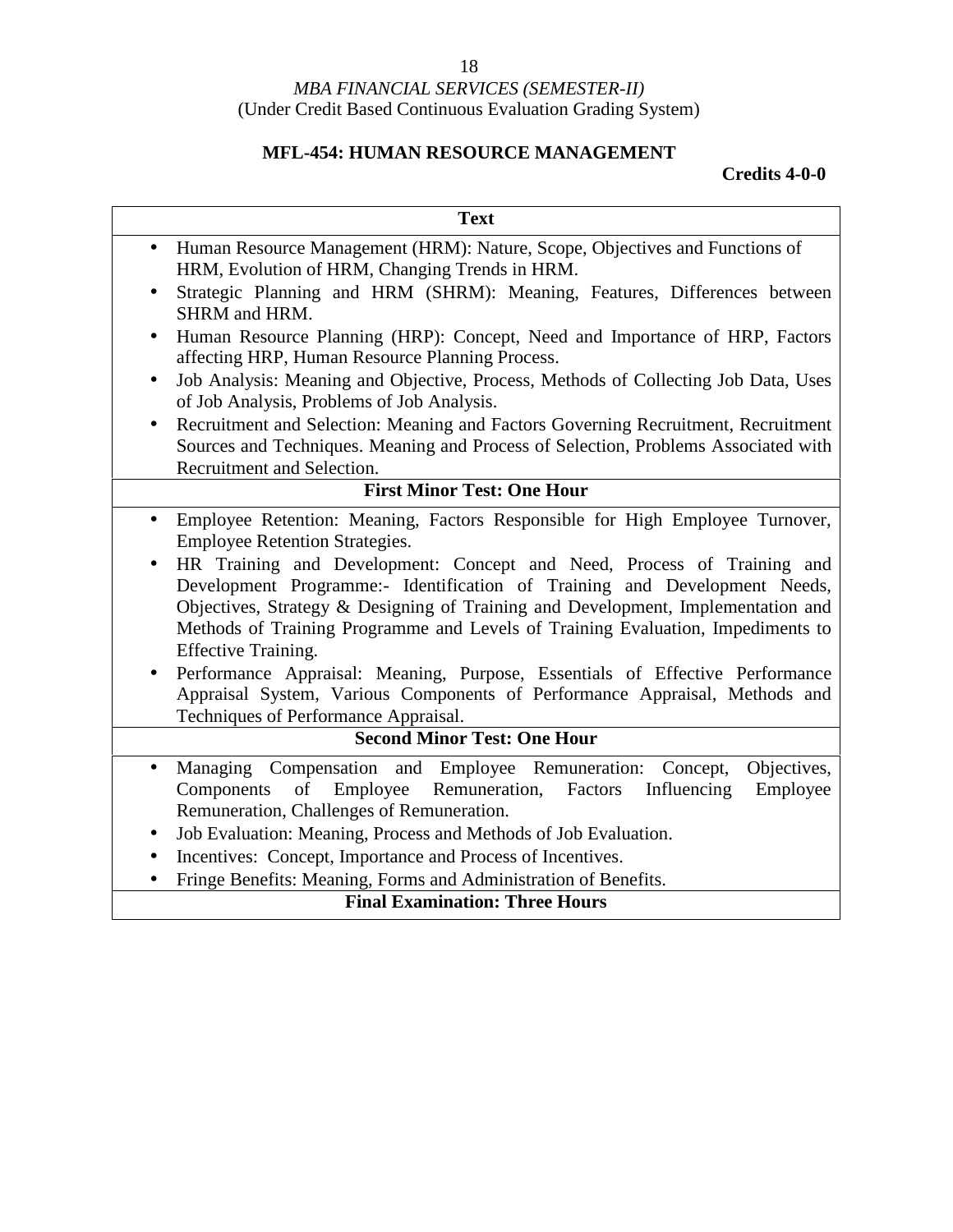- 1) Dessler, Gary, "*Human Resource Management"*, New Delhi, Pearson Education Asia.
- 2) Durai, Pravin, "*Human Resource Management*," New Delhi, Pearson.
- 3) Noe, Raymond A., Hollenbeck, John R, Gerhart, Barry, Wright, Patrick M., "*Human Resource Management: Gaining A Competitive Advantage*," New Delhi, McGraw-Hill.
- 4) Mathis, Robert L. and Jackson, John H., "*Human Resource Management*," New Delhi,Thomson.
- 5) Gomez, Meja, Balkin, Cardy, "*Managing Human Resources*," New Delhi, Pearson Education.
- 6) Aswathappa, K., "*Human Resource Management", Text and Cases*. New Delhi, Tata McGraw – Hill.
- 7) Snell, Scott, and Bohlander, George, "*Human Resource Management*," New Delhi, Cengage Learning.
- 8) Mamoria and Rao, "*Personnel Management"*, New Delhi, Himalaya Publishing House.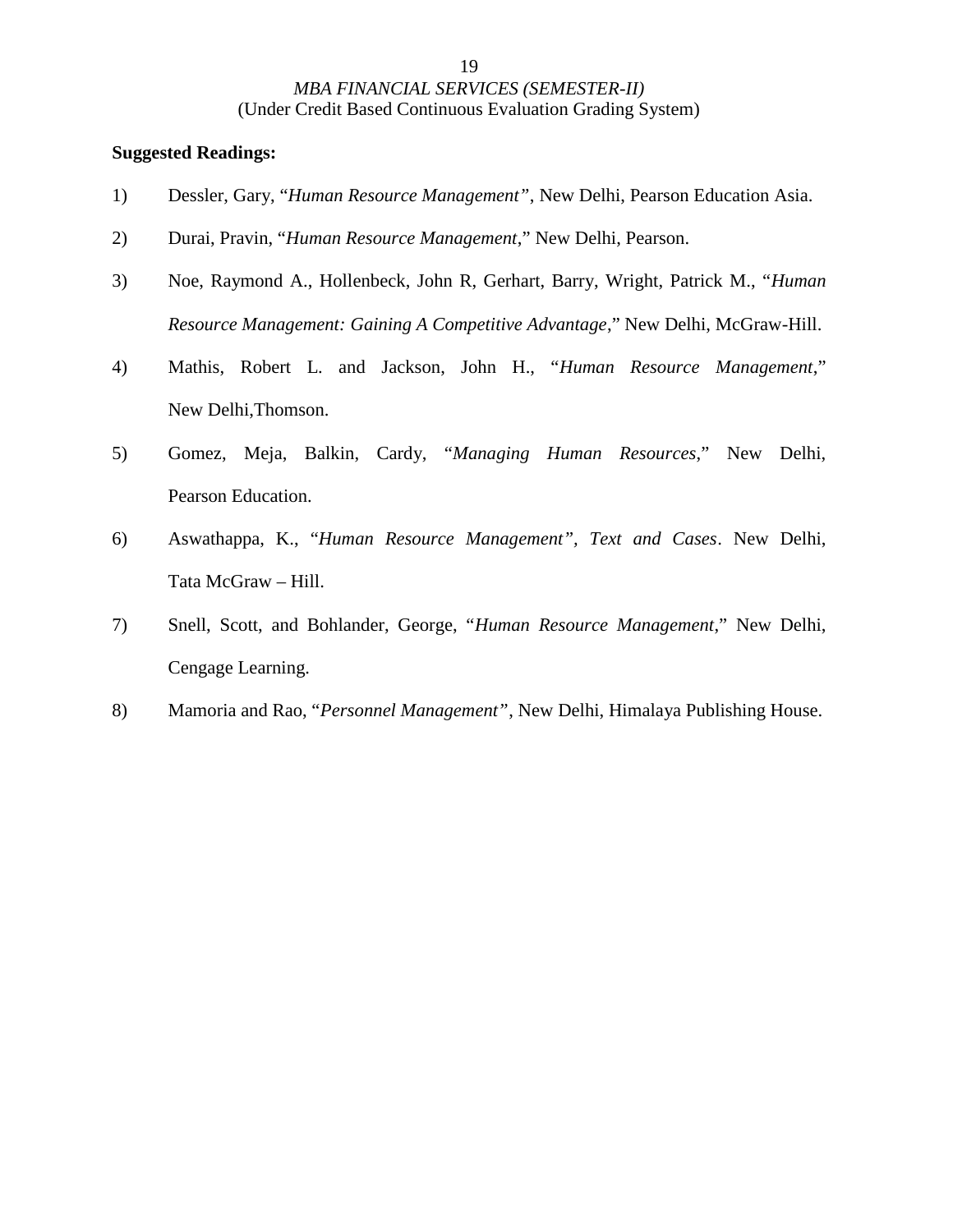### **MFL 455: PRODUCTION AND OPERATIONS MANAGEMENT**

#### **Credits 4-0-0**

|                                   | <b>Text</b>                                                                                                                                                                       |  |
|-----------------------------------|-----------------------------------------------------------------------------------------------------------------------------------------------------------------------------------|--|
| $\bullet$                         | Concept of Production & Operations Management, Product and Service Continuum.                                                                                                     |  |
|                                   | Types of Production Systems.                                                                                                                                                      |  |
| $\bullet$                         | Operations strategy: Linkage with Corporate Strategy, Market Analysis, Competitive<br>Priorities and capabilities.                                                                |  |
|                                   | New Product Design and Development. Introduction to Plant Location and Plant Layout.                                                                                              |  |
| <b>First Minor Test: One Hour</b> |                                                                                                                                                                                   |  |
|                                   | Scheduling for Manufacturing Systems: Production Scheduling Techniques – Sequencing.<br>Economic Batch Quantity with Joint Production Runs, Gantt. Charts. Network Analysis.      |  |
|                                   | Value Analysis.                                                                                                                                                                   |  |
|                                   | Work study: Methods Analysis – Various Charts, Principles of Motion Economy. Work<br>Measurement.                                                                                 |  |
| $\bullet$                         | Resources Planning: Aggregate Planning MRP (Bills of Materials & Product Structure),<br>Enterprise Resource Planning, Resource Planning in Services.                              |  |
|                                   | <b>Second Minor Test: One Hour</b>                                                                                                                                                |  |
| $\bullet$                         | Quality Issues: Concept of Quality, Statistical Quality Control.                                                                                                                  |  |
| ٠                                 | Just in Time Manufacturing Systems.                                                                                                                                               |  |
|                                   | Inventory Management: Concept and Classification of Inventory, Relevant Costs for<br>Inventory Decisions. Inventory Control Models, Reorder Level, Lead Time and Safety<br>Stock. |  |

• Supply Chain Management: Concept & Components of Supply Chain.

#### **Final Examination: Three Hours**

- 1. Operations Management Theory & Practice, B. Mahadevan, Pearson Education.
- 2. Production & Operations Management, Kanishka Bedi, Oxford Higher Education.
- 3. Operations Management Processes & Value Chains, L.J. Krajewski & L.P. Ritzman, Pearson Education.
- 4. Production Operation Management, B.S. Goel.
- 5. Operations Management For Competitive Advantage, Richard B Chase, F Robert Jacobs, Nicholas J Aquilano and Nitin K Agarwal, The McGraw Hill Companies.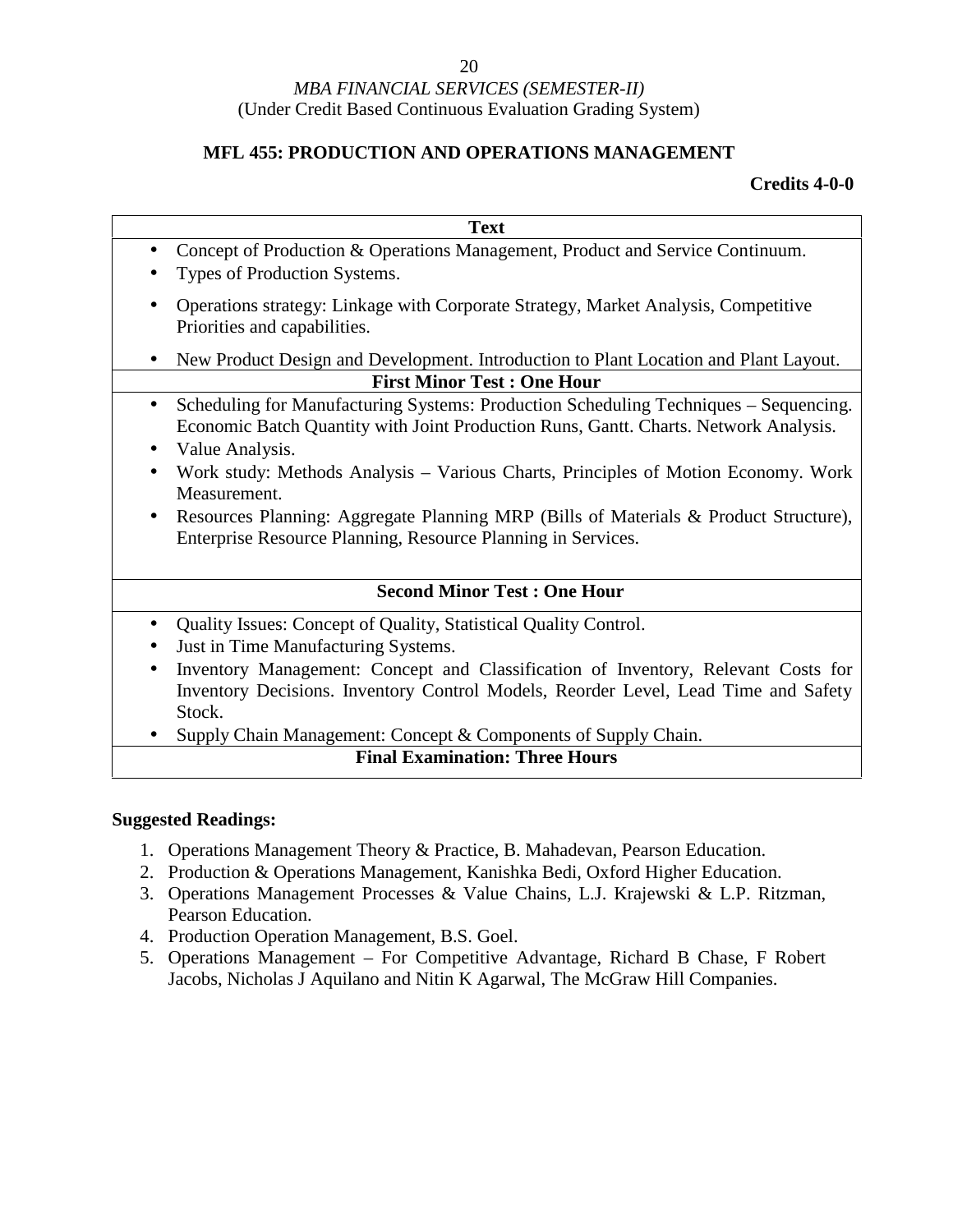### **MFS-457: SEMINAR**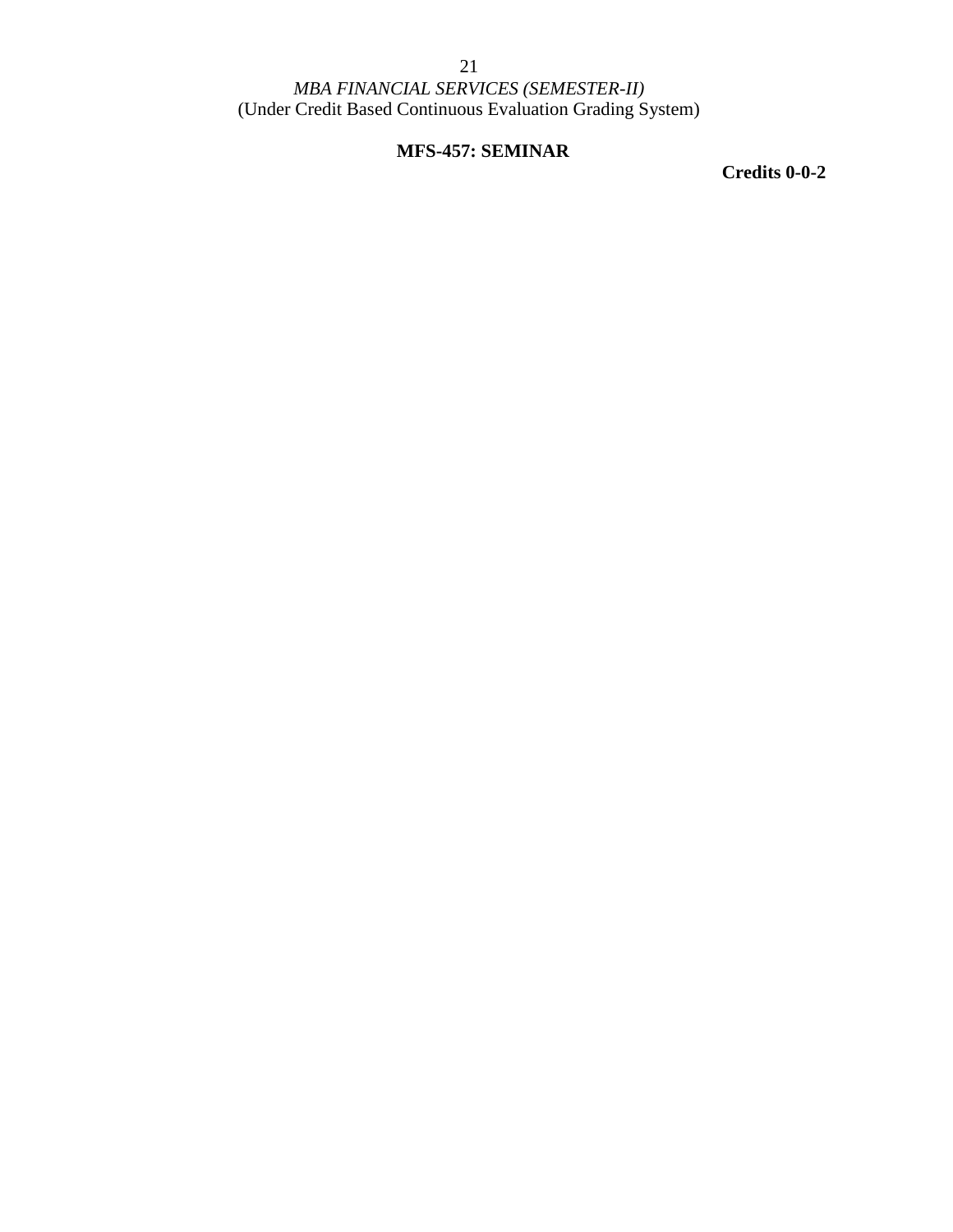### **MFL-458: CASE STUDIES IN MANAGEMENT**

| <b>Text</b>                                                                                   |  |  |
|-----------------------------------------------------------------------------------------------|--|--|
| Case 1: Aviva Life Insurance Company india Ltd. Reducing Policy: Turant time to build         |  |  |
| <b>Customer Satisfaction.</b>                                                                 |  |  |
| Source: Case studies in Consumer Behaviour. S. Ramesh Kumar, Pearson.                         |  |  |
| $Case2:$ MakemyTrip.Com(A) pp.244-260                                                         |  |  |
| MKTG: A South Asia Perspective Lamb, Hair, Sharma, Mc Domel                                   |  |  |
| Case 3: Romantic Rides of Fiery Thrills: Positioning a Motorcycle Brand in the Indian Context |  |  |
| pg. 1-14                                                                                      |  |  |
| Source: Case studies in Consumer Behaviour. S.Ramesh Kumar, Pearson.                          |  |  |
| <b>First Minor Test: One Hour</b>                                                             |  |  |
| Case1: Near Misses in Shinghania Textile Mills(Source: S.N Bagchi, Performance, 2010,         |  |  |
| Cengage Learning, Delhi, pp. 179-184)                                                         |  |  |
| Case2: Sakshi Garments Ltd(Source: Biswajeet Pattanayak, Human Resource Management,           |  |  |
| Fouth Edition, 2014, PHI Learning, Delhi, pp. 629-630)                                        |  |  |
| Case3: Are Five Heads Better Than One?(Source: Robbins Judge and Sanghi, Organizational       |  |  |
| Behaviour, Pearson Education, New Delhi, pp. 769-771).                                        |  |  |
| Case4 : Tata's "Dream Car" Plant Location- Production and Operations Management, Oxford       |  |  |
| Publications, Second Edition, pp. 164-166.                                                    |  |  |
| <b>Second Minor Test: One Hour</b>                                                            |  |  |
| Case1: Hindustan Lever Limited: (Source: By I M Pandey, Financial Management, Vikas           |  |  |
| Publishing House Pvt Ltd, pp-192)                                                             |  |  |
| Case2: Richa Foods Company(Source: By I M Pandey, Financial Management, Vikas                 |  |  |
| Publishing House Pvt Ltd, pp-263)                                                             |  |  |
| Case3: Ganpati Limited (Source: By Paresh Shah, Financial Management, Bizantantra             |  |  |
| Publications, pp-1141)                                                                        |  |  |
| <b>Final Examination: Three Hours</b>                                                         |  |  |
|                                                                                               |  |  |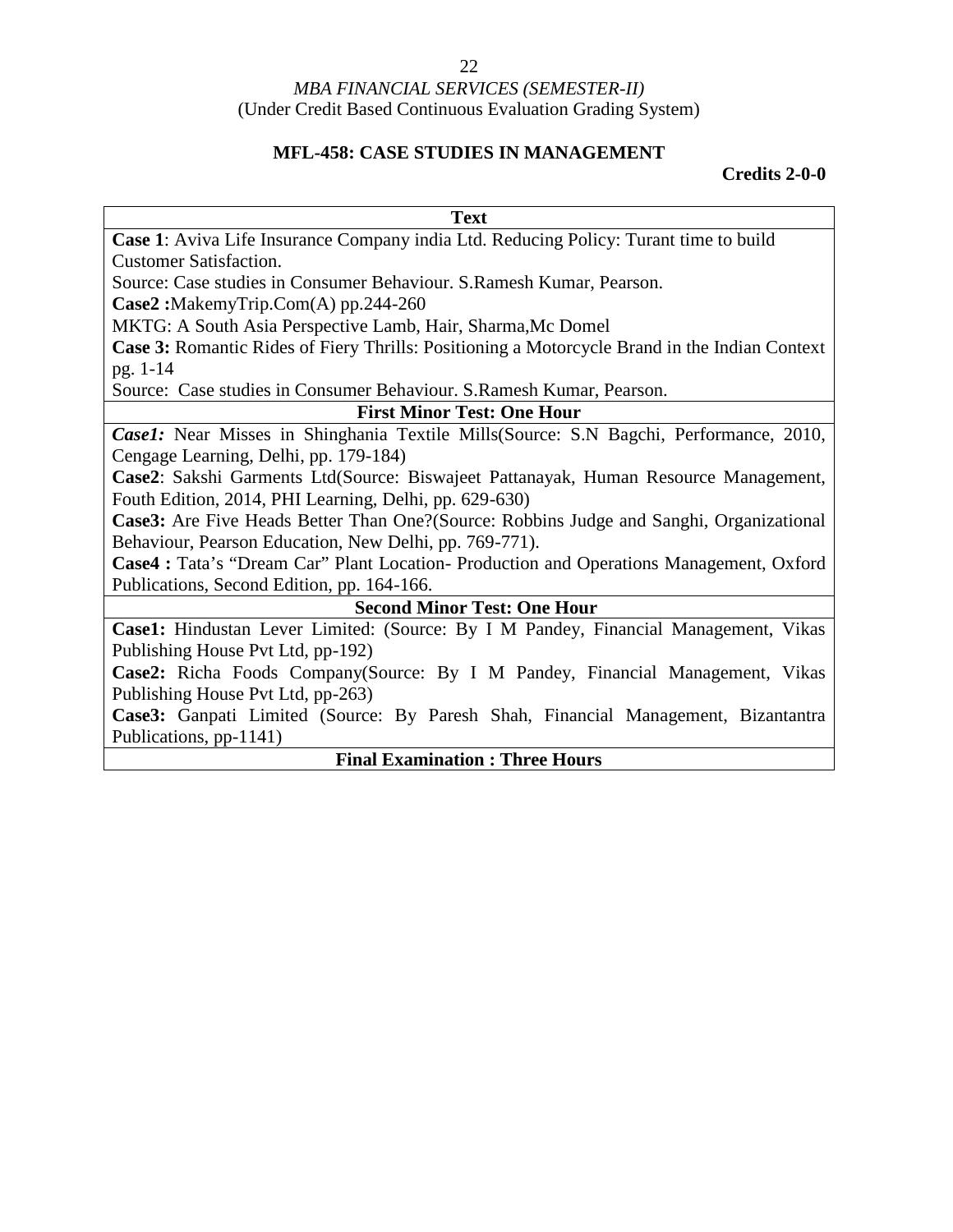### **MFL 503: CAPITAL MARKETS & INVESTMENT MANAGEMENT**

| <b>Text</b>                                                                                                                                                                                                                                                                                                                                                                                                                                                                                                                                                                                                                                                                               |  |  |  |  |
|-------------------------------------------------------------------------------------------------------------------------------------------------------------------------------------------------------------------------------------------------------------------------------------------------------------------------------------------------------------------------------------------------------------------------------------------------------------------------------------------------------------------------------------------------------------------------------------------------------------------------------------------------------------------------------------------|--|--|--|--|
|                                                                                                                                                                                                                                                                                                                                                                                                                                                                                                                                                                                                                                                                                           |  |  |  |  |
| • Introduction: Evolution, Structure and Functions of Capital Market in India.<br>• New Issue Market: Meaning, Functions and Mechanics of Floating New Issues-Public<br>Issues, E-IPOs, Book Building, Private Placement, New Financial Instruments:-<br>Floating Rate Bond, Zero interest Bond, Deep Discount Bond, Secured Premium Notes,<br>Revolving Underwriting Finance Facility, Auction Rated Debentures, Non-convertible<br>Debentures with detachable equity warrants, Differential Shares, Inverse Float Bonds,<br>Municipal Bonds & perpetual Bonds, Reforms in New Issue Market.<br>• Stock Exchange: Organisation, Management, Types of members rules of stock<br>exchange, |  |  |  |  |
| Listing of Securities; Trading on a Stock Exchange-Online Trading, Internet Trading;<br>Recent Reforms in the Stock Exchanges.                                                                                                                                                                                                                                                                                                                                                                                                                                                                                                                                                            |  |  |  |  |
| <b>First Minor Test: One Hour</b>                                                                                                                                                                                                                                                                                                                                                                                                                                                                                                                                                                                                                                                         |  |  |  |  |
| • Clearing and Settlement: Clearing and Settlement-Process, Account Period Settlement,<br>Rolling Settlement, Derivatives Market: Products, Participants and Functions,<br>Derivatives Market in India<br>• Depository System: Need, Depositories: NSDL & CDSL, its constituents, Process of<br>Dematerialisation, Functioning of Depository System.<br>• Security Analysis: Concept and Types of Risk and Return, Risk-Return Trade-off,<br>Valuation of Equity Shares, Preference Shares, and Debentures.<br><b>Second Minor Test: One Hour</b>                                                                                                                                         |  |  |  |  |
| • Investment Analysis: Fundamental Analysis, Technical Analysis, Efficient Market<br>Hypotheses.                                                                                                                                                                                                                                                                                                                                                                                                                                                                                                                                                                                          |  |  |  |  |
| • Portfolio Management: Construction, Revision and Evaluation                                                                                                                                                                                                                                                                                                                                                                                                                                                                                                                                                                                                                             |  |  |  |  |
| <b>Final Examination: Three Hours</b>                                                                                                                                                                                                                                                                                                                                                                                                                                                                                                                                                                                                                                                     |  |  |  |  |
|                                                                                                                                                                                                                                                                                                                                                                                                                                                                                                                                                                                                                                                                                           |  |  |  |  |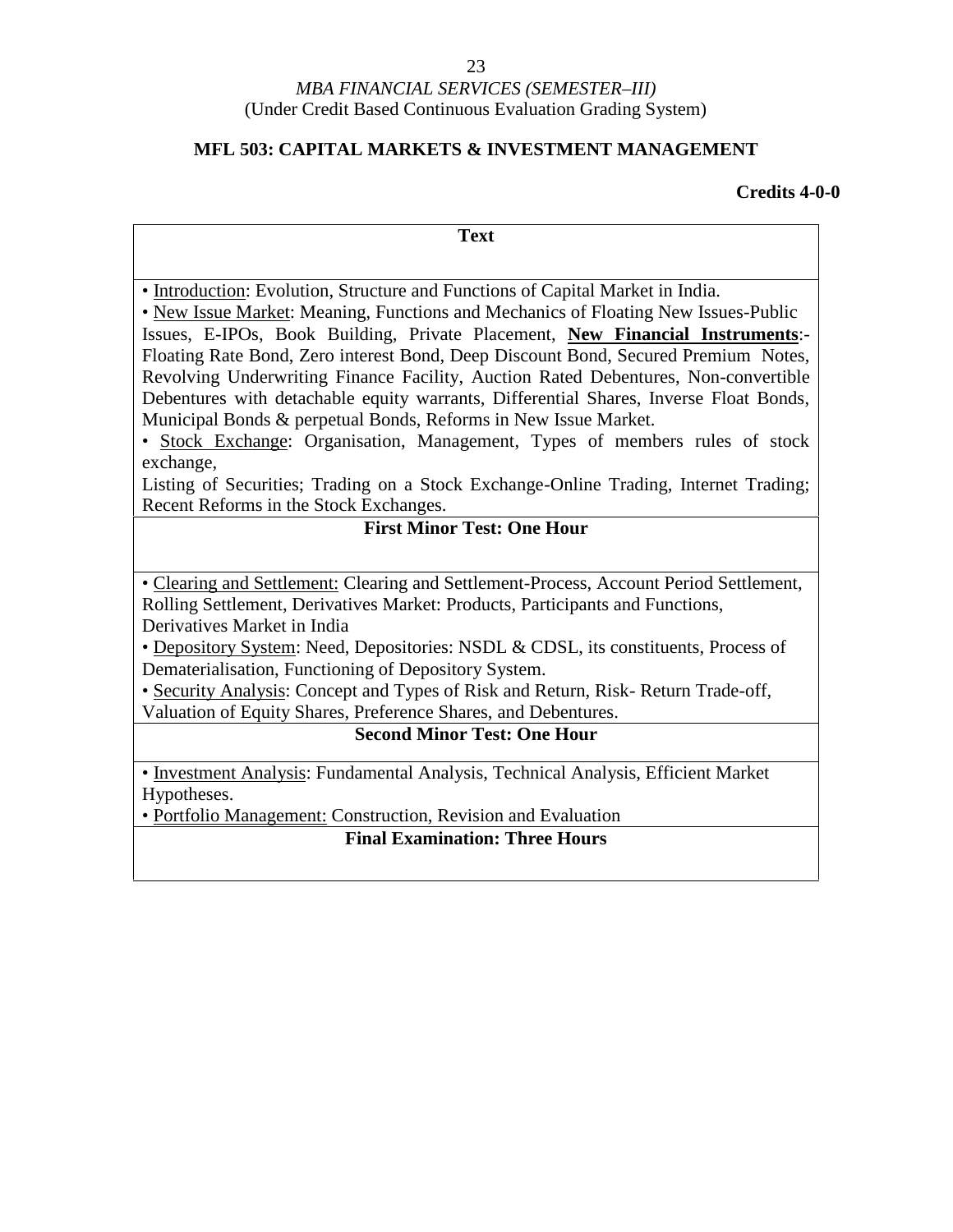#### **Suggested Readings:**

- 1. Sharpe, William F., Gordon J. Alexander and Jeffrey V. Bailey, Investments (Prentice Hall of India)
- 2. Fabozzi, Frank Investment Management (Prentice Hall)
- 3. Haugen, Robert A. The Inefficient Stock Market (Prentice Hall)
- 4. Taggart, Robert A., Quantitative Analysis for Investment Management (Prentice Hall)
- 5. Richard Brealey and Steward Myers. Principles of Corporate Finance, McGraw- Hill.
- 6. Dimson, E. (ed.): Stock Market Anomalies (Cambridge: Cambridge University Press)
- 7. Khan, M Y, Financial Services, Tata McGraw Hill Publishing Company, New Delhi
- 8. Singh, Preeti Investment Management, Himalaya Publishing House, New Delhi
- 9. Avadhani, V A, Investment Management, Himalaya Publishing House, New Delhi
- 10. Annual Reports of RBI
- 11. Annual Reports of SEBI

#### **Journals:**

- 1. SEBI Bulletin
- 2. Capital Market
- 3. NSE Newsletter
- 4. The Stock Exchange Review (Bombay Stock Exchange)
- 5. SEBI and Corporate Laws (Laxmann)

#### **Websites:**

www.sebi.gov.in www.bseindia.com www.nseindia.com www.iseindia.com www.stockholding.com www.capitalideasonline.com www.indiainfoline.com www.rbi.org.in www.goidirectory.nic.in www.otcei.net www.capitalmarket.com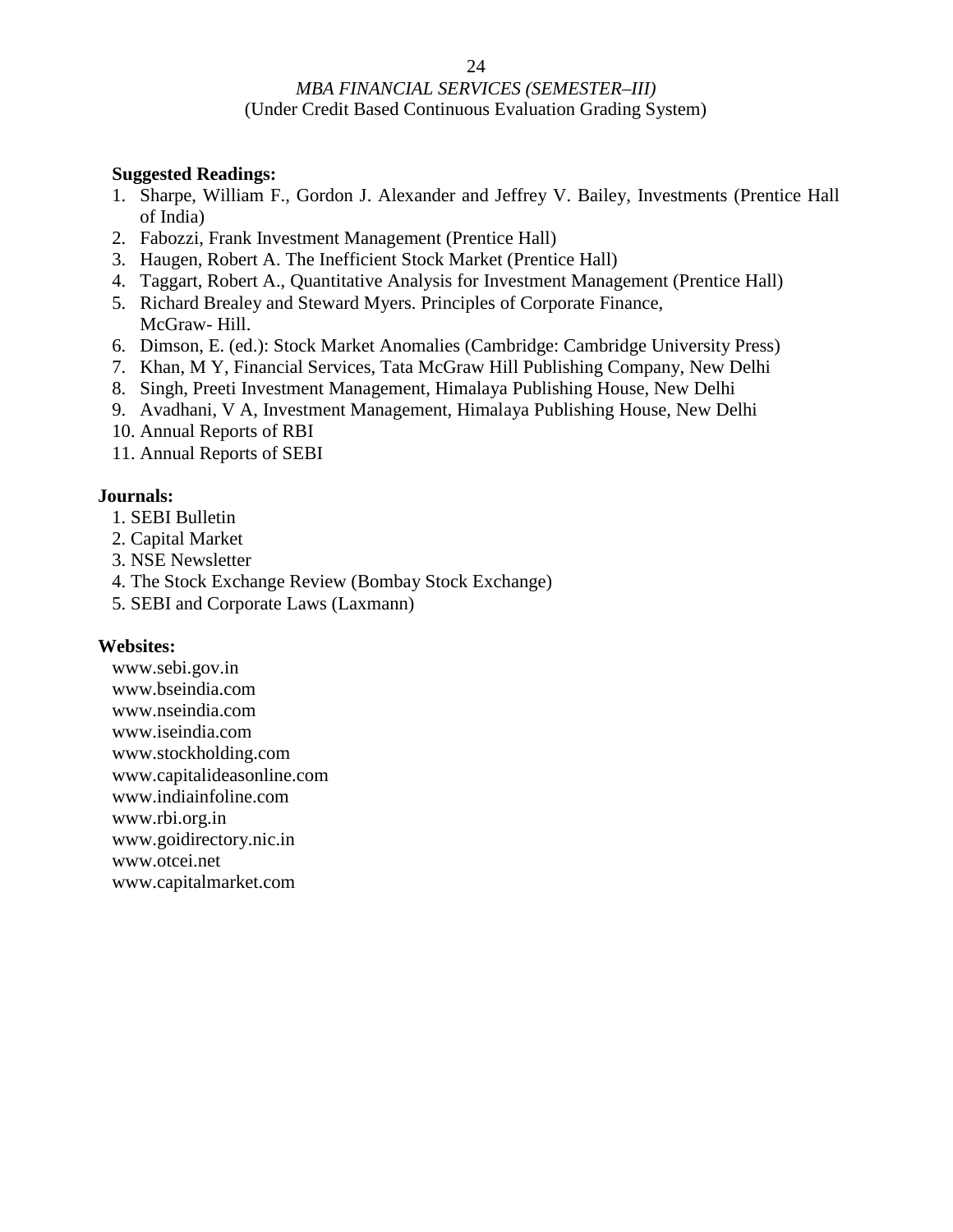# 25

#### *MBA FINANCIAL SERVICES (SEMESTER–III)* (Under Credit Based Continuous Evaluation Grading System)

### **MFL 506: MANAGEMENT CONTROL SYSTEMS**

| <b>Text</b>                                                                                                             |  |  |
|-------------------------------------------------------------------------------------------------------------------------|--|--|
| Understanding Strategy: Concept of strategy and its need, Corporate & Business Level<br>$\bullet$                       |  |  |
| <b>Strategies</b>                                                                                                       |  |  |
| Management Control System: Nature, Scope & Process of Management Control                                                |  |  |
| System, Pre-requisites of a successful Management Control System, Relationship &                                        |  |  |
| distinction between Strategic Planning, Operational Control and Management Control                                      |  |  |
| Cases; Xerox Corporation (A); NUCOR (A)<br>$\bullet$                                                                    |  |  |
| Behavioural Aspects Of Management Control: Goal congruence - factors affecting                                          |  |  |
| goal congruence – formal and informal systems. NUCOR (B) Case                                                           |  |  |
| Management Control Structure: Types of Organization Structures $\&$ its Implications to<br>$\bullet$                    |  |  |
| MCS, Matching Structure to Strategy, Controller's organization- Functions & Role of<br>Controller, Rendell Company Case |  |  |
| <b>First Minor Test: One Hour</b>                                                                                       |  |  |
| Responsibility Accounting: Meaning, Responsibility Centre-Types, advantages and<br>$\bullet$                            |  |  |
| implementation.                                                                                                         |  |  |
| Transfer Pricing: Objectives, Types & Methods of transfer pricing, Arms length                                          |  |  |
| principle, Issues in fixing transfer pricing, Managing Inter-departmental conflicts                                     |  |  |
| related to transfer pricing,                                                                                            |  |  |
| International Transfer Pricing. General Appliances corporation case                                                     |  |  |
| Activity Based Costing: Need over existing traditional costing systems, meaning &<br>$\bullet$                          |  |  |
| nature of Activity Based Costing, Steps in Implementing ABC, Utility of ABC for                                         |  |  |
| <b>Managerial Decision</b>                                                                                              |  |  |
| Making and Improving Cost Management & Profitability.                                                                   |  |  |
| Budgeting and Budgetary Control: Preparation of Budgets, Relevance of Budgetary<br>$\bullet$                            |  |  |
| Control in MCS, Behavioural Aspects of Budgets.                                                                         |  |  |
| <b>Second Minor Test: One Hour</b>                                                                                      |  |  |
| Performance Measurement: Financial & Non-financial Measures, Return on Sales,<br>$\bullet$                              |  |  |
| ROI, Residual Income, Economic Value Added & Market Value Added, Performance                                            |  |  |
| Measurement Issues in Case of MNCs.                                                                                     |  |  |
| Balanced Score Card: Four Perspectives, Aligning BSC to Strategy, Features of a Good                                    |  |  |
| BSC,                                                                                                                    |  |  |
| Implementation of BSC and Pitfalls of BSC.                                                                              |  |  |
| Management Compensation & Rewards: Principles of managerial compensation,                                               |  |  |
| Linking Rewards to Performance, Types of Rewards & Compensation.                                                        |  |  |
| Management Control Systems in Services organizations and Multinational<br>$\bullet$<br>Corporations                     |  |  |
| <b>Major Test: Three Hours</b>                                                                                          |  |  |
|                                                                                                                         |  |  |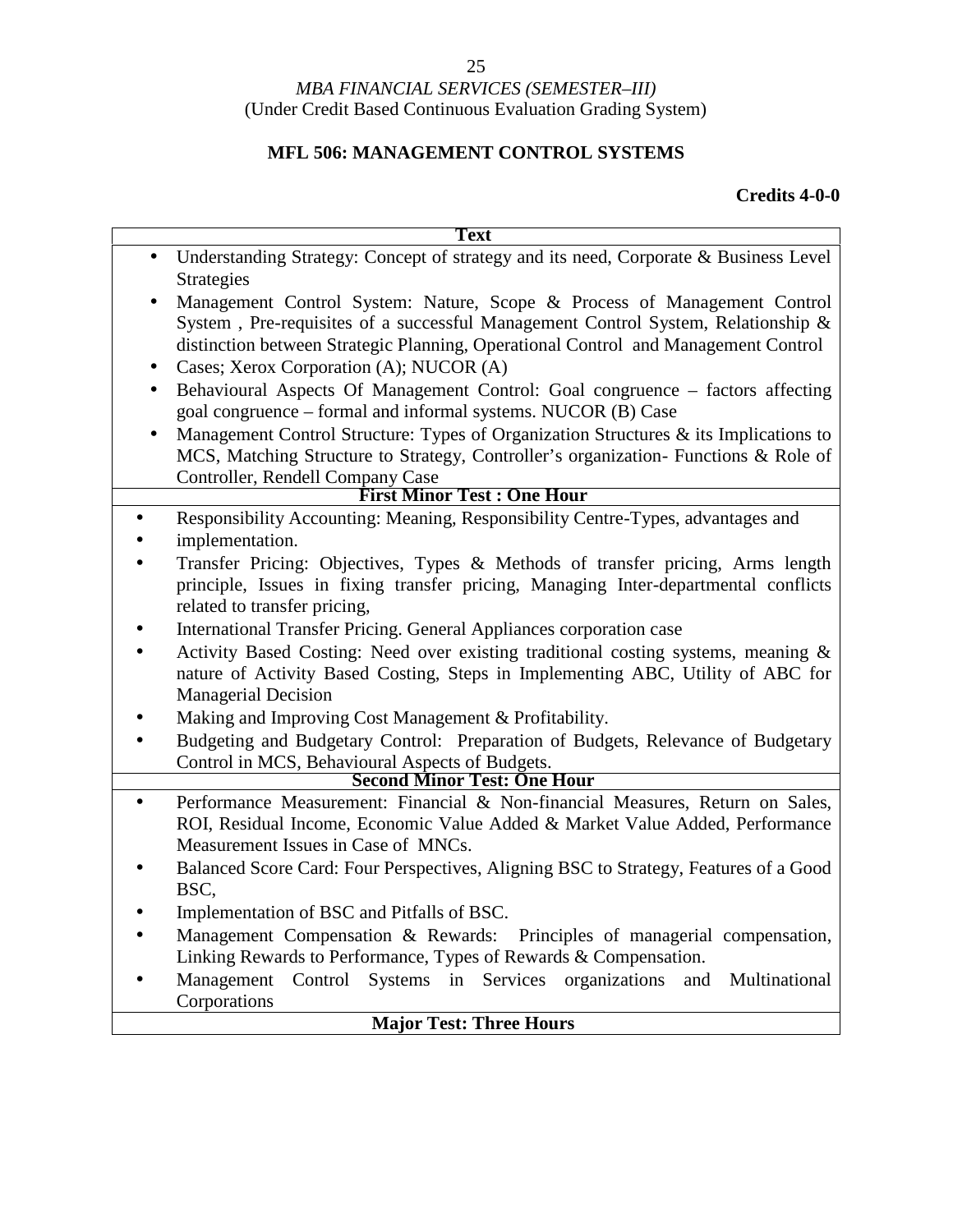- 1. Management Control Systems P. Saravnaval, Himalaya Publications.
- 2. Management Control System, Robert Anthony and Govindrajan, Tata McGraw Hill Pub.
- 3. Management Control Systems- Using Adaptive Systems to Attain Control- Joseph A
- 4. Maciariello & Calvin J Kirby, second Edition, Prentice Hall of India.
- 5. Cost Accounting– A Management Emphasis, Charles Horngren, Srikan Datar, George
- 6. Foster, Pearson Publications.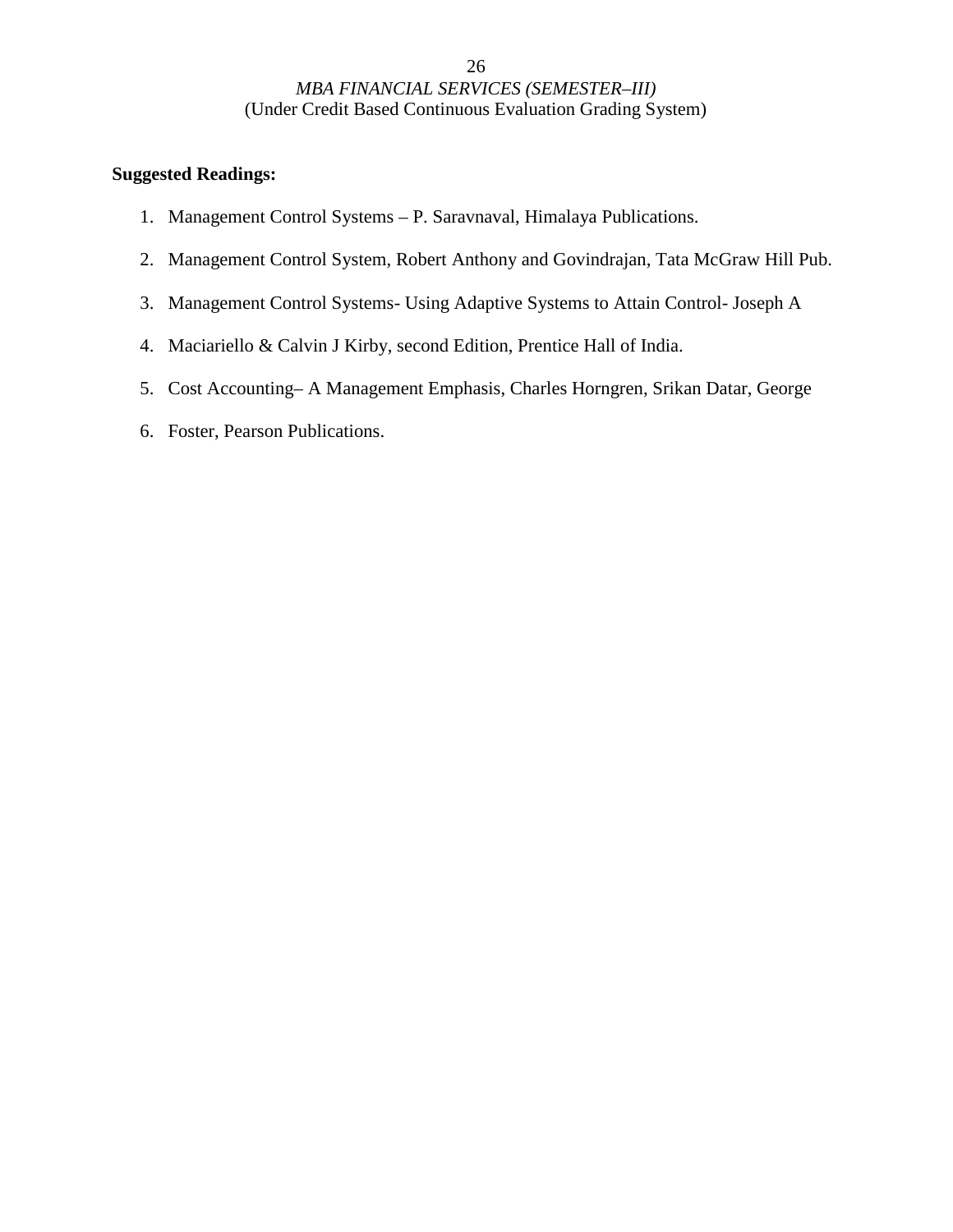#### 27

#### *MBA FINANCIAL SERVICES (SEMESTER–III)* (Under Credit Based Continuous Evaluation Grading System)

#### **MFL-508: FINANCIAL RESEARCH AND ECONOMETRICS**

#### **Credits 4-0-0**

#### **Text**

Introduction to Econometrics: Definition, Difference between Statistics and Econometrics, Methodology of Econometrics, Meaning of Financial econometrics. Variables: Meaning, types. Propositions and Hypotheses: Meaning, Types. Types of Data: Metric and non-metric data; Cross Sectional data, Time series data, Pooled data, Panel Data. Sources of Data: Primary and Secondary Sources. Examination of the data: Graphical examination of data; Missing data; Outliers; Data cleaning and transformation.

Practical: Data entry, cleaning, and transformation in E-views. Introduction to Regression Analysis: Meaning; Types: Two variable regression analysis, Multiple regression analysis, Dummy Variable Regression Analysis.

#### **First Minor Test: One Hour**

Two-Variable Regression Analysis: The Method of Least Squares (OLS); Assumptions; Properties of Least Square Estimators: The Gauss-Markov Theorem. The Coefficient of Determination;  $R^2$  and Adjusted  $R^2$ , Hypothesis Testing using OLS. Nature and Consequences of  $|$ Regression Assumptions: Multicollinearity, Heteroscedasticity, Autocorrelation. Practicals: Simple Linear Regression, Multiple Regression and Dummy Regression in EViews; Detecting and Remedying Multicollinearity, Heteroscedasticity and Autocorrelation in E-views.

#### **Second Minor Test: One Hour**

Introduction to Time Series Econometrics: Basic Characteristics of Time Series Data. Basic concepts Univariate Time Series Modelling and Forecasting- Stationary Process, Moving Average Processes, Autoregressive Processes, The Partial Autocorrelation Function, ARMA Processes, Modelling Long-Run Relationships in Finance: Stationarity and Unit Root Testing, Granger Causality Cointegration

Practicals: Constructing ARMA Models in EViews, Forecasting using ARMA Models in EViews

Testing for Unit Roots in EViews Testing for Cointegration and Modeling Cointegrated Systems using EViews

#### **Final Examinations**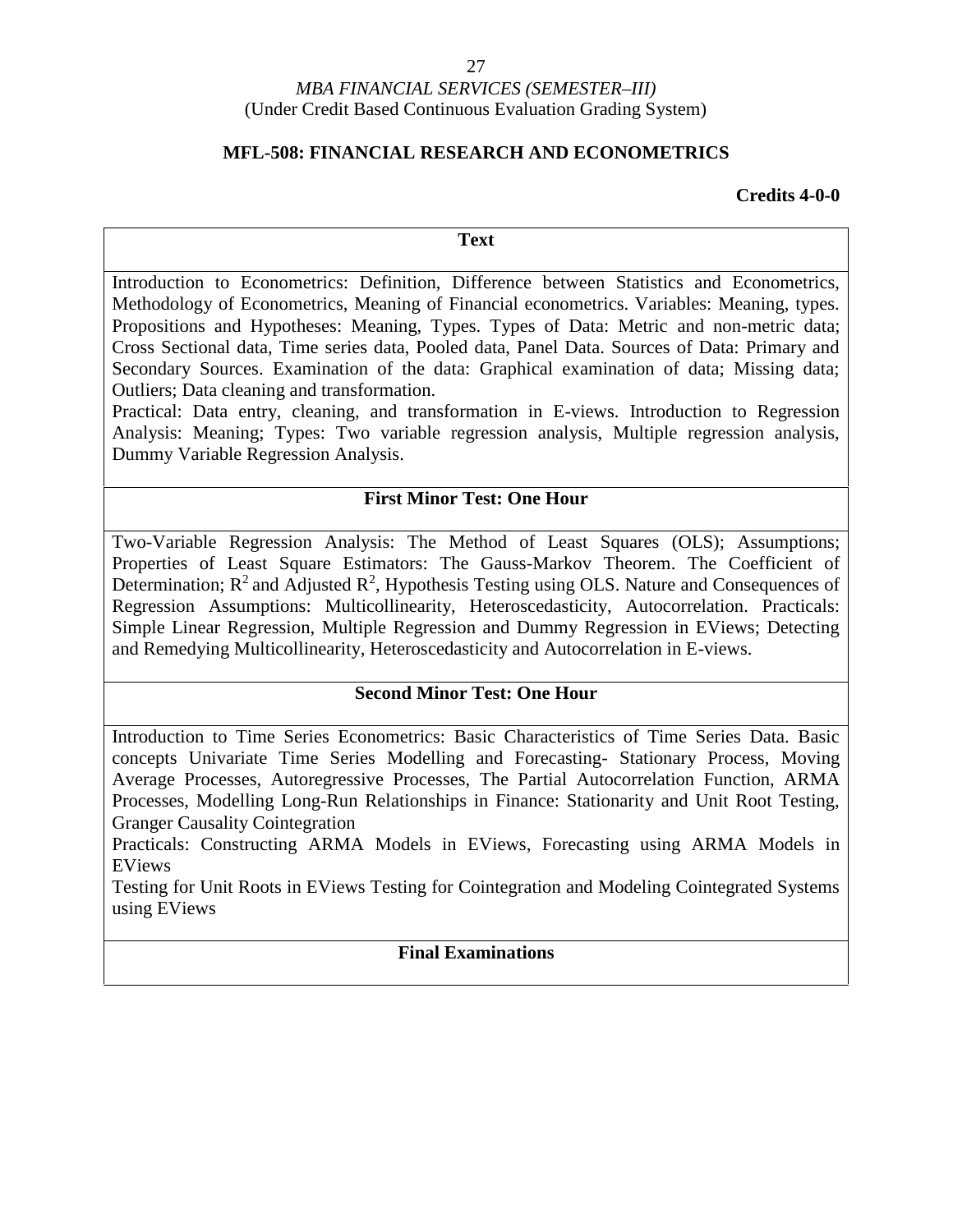- 1. Chris Brooks (2002). Introductory Econometrics for Finance, Cambridge University Press.
- 2. Walter Enders (2003). Applied Econometric Time Series, Wiley.
- 3. Hamilton, J. (1994), Time Series Analysis, Princeton University Press, Princeton.
- 4. Tsay, Ruey S., (2002) , Analysis of Financial Time Series, John Wiley and Sons
- 5. Campbell Lo and MacKinlay,(1997) The Econometrics of Financial Markets, Princeton.
- 6. Greene, William (2000), Econometric Analysis, Prentice Hall, 4th Edition.
- 7. Gujarati, Damodar N. (2007). Basic Econometrics, New Delhi: Tata McGraw-Hill.
- 8. Wang, P. (2003). Financial Econometrics, London: Routledge
- 9. Cooper, D. R. and Schindler, P.S. Business Research Methods, New Delhi: Tata McGraw Hill.
- 10. Hair, Black, Babin, Anderson and Tatham, Multivariate Data Analysis, New Delhi: Pearson Education.
- 11. Software: Eviews 7 or Higher Version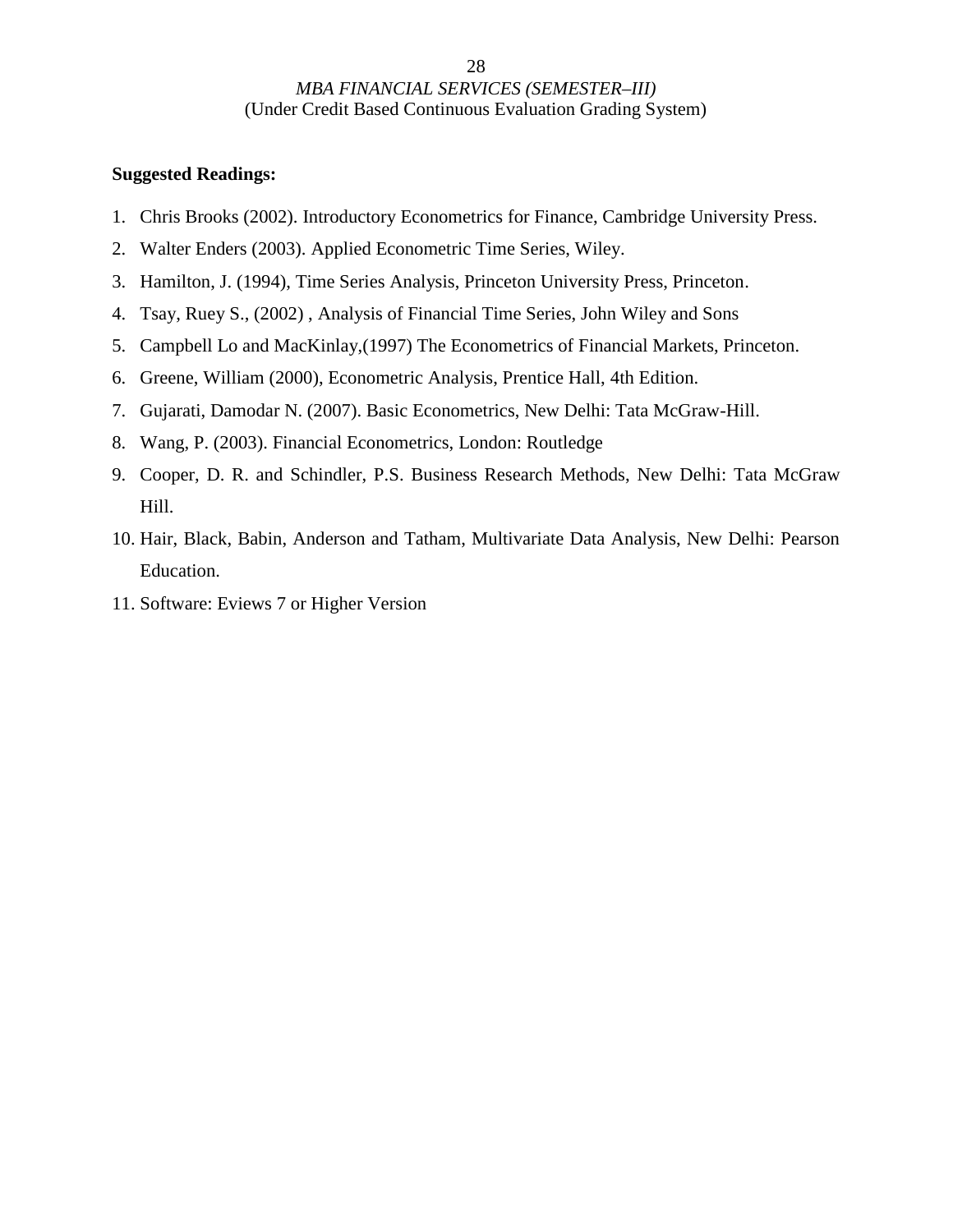### **MFL-509: MANAGEMENT OF BANKING OPERATIONS AND TREASURY MANAGEMENT**

| <b>Text</b>                                                                                                                                                                                                                                                                                                                                                                                                                                                                                                                                                                                                                                                                                                                                                                                                                                                                                            |  |
|--------------------------------------------------------------------------------------------------------------------------------------------------------------------------------------------------------------------------------------------------------------------------------------------------------------------------------------------------------------------------------------------------------------------------------------------------------------------------------------------------------------------------------------------------------------------------------------------------------------------------------------------------------------------------------------------------------------------------------------------------------------------------------------------------------------------------------------------------------------------------------------------------------|--|
| · Evolution of Modern Commercial Banking in India: Bank's Financial Statements: Basic<br>Concepts; Banking Structure- Banking Consolidation; Banking Sector Reforms in India.<br>Sources of Bank Funds: Deposit Products- Types of Bank Deposits, Computation of interest<br>$\bullet$<br>on Deposits, Deposit Schemes, Composition of Bank Deposits, Deposit Insurance, The Fee-<br>based services, Letter of credit, Bank Guarantees, Subsidiary Services, Off Balance Sheet<br>activities, Bancassurance.<br>• Uses of Bank Funds: Lending activities; Types of loans, mode of lending and basic<br>requirements for lending. Credit Policy; Need for Credit Policy, Composition of Credit<br>Policy. Investment: Classification and Valuation. Interest Rate determinants in banks.<br>• Management of Capital Funds: Functions, capital Adequacy- The New Basel Accord-<br>Implication for Banks. |  |
| <b>First Minor Test: One Hour</b>                                                                                                                                                                                                                                                                                                                                                                                                                                                                                                                                                                                                                                                                                                                                                                                                                                                                      |  |
| • Banking Regulations: Role of RBI, reserve requirements, CRAR and Prudential norms for<br>asset classification, income recognition and provisioning. Anti money laundering and KYC<br>norms.<br>• Risk Management in Banks: Basic concepts, Need/purpose, process, different types of risks in<br>banks- operational, Liquidity, Credit risk, capital risk, Interest rate risk and systematic risk.<br>Risk management strategies, Asset-Liability Management.<br>• Social Banking: Need, Challenges, Policy Initiatives, Priority Sector Lending, Services Area<br>Approach, Genesis of Microfinance.                                                                                                                                                                                                                                                                                                |  |
| <b>Second Minor Test: One Hour</b>                                                                                                                                                                                                                                                                                                                                                                                                                                                                                                                                                                                                                                                                                                                                                                                                                                                                     |  |
| • Scope and Functions of Treasury Management: What is a Treasury Management; Structure<br>and Organization of Treasury Management; Role of CFO; Functions of a Controller;<br>Functions of a Treasurer; Responsibilities of a Treasure.<br>• Credit Market: The Role of Credit Market in the Financial System; Credit Facilities in the<br>Credit Market; Risks Involved and Pricing Decisions; Role of Indian Credit Market.<br>• Measures of Internal Treasury Control: Internal Treasury Control; Operations of Treasury;<br>Measuring Treasury Performance.<br>• Money Market: Meaning and Instruments of Money Market; CBLO: Features; Issuing<br>Procedure; RBI Guidelines.                                                                                                                                                                                                                      |  |
| <b>Final Examination: Three Hours</b>                                                                                                                                                                                                                                                                                                                                                                                                                                                                                                                                                                                                                                                                                                                                                                                                                                                                  |  |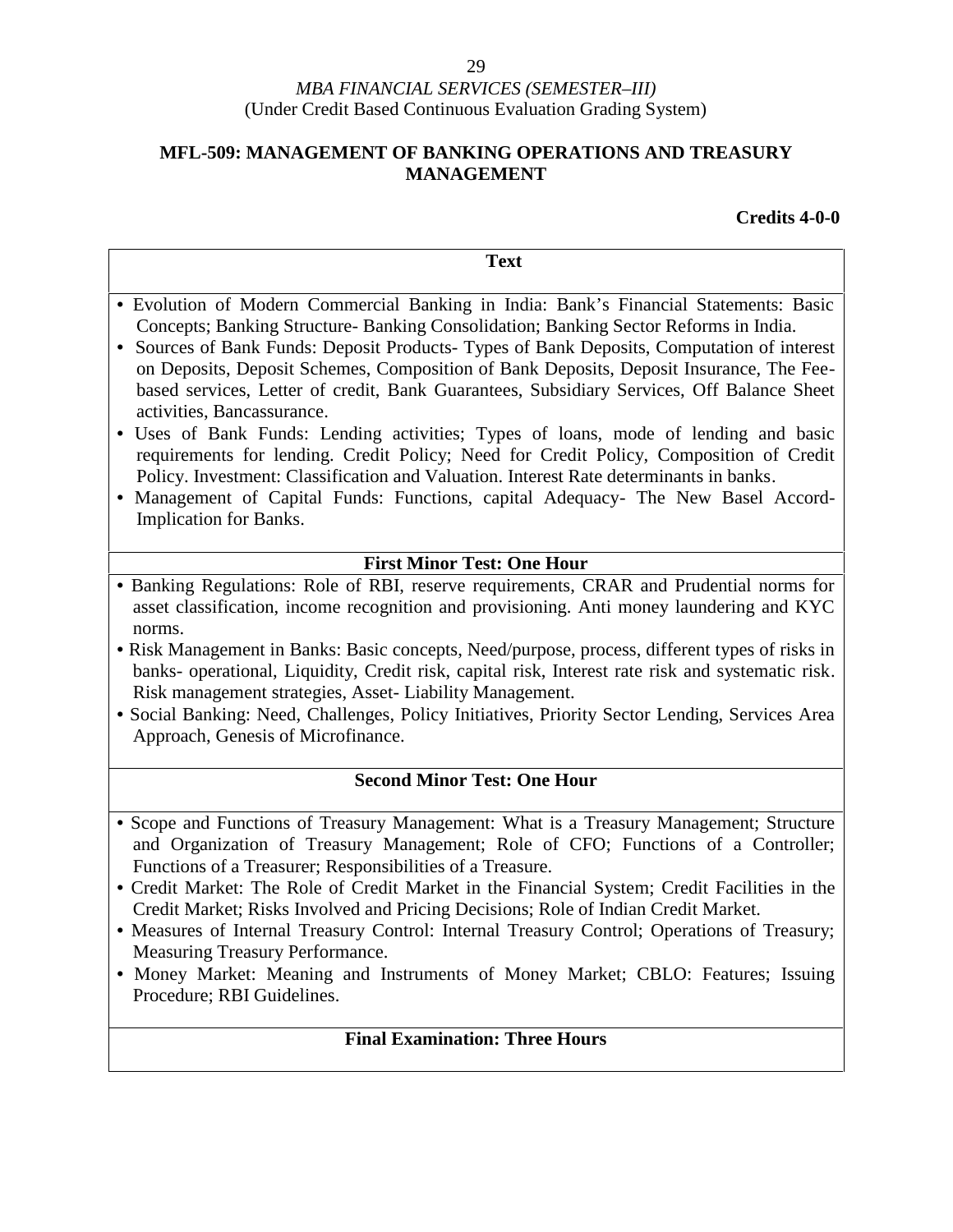- 1. Management of Banking and Financial Services, Paul and Suresh, Pearson education, 2007.
- 2. Financial Institutions and Markets, L.M. Bhole, Tata McGraw Hill, 2004, 4th Edition.
- 3. Indian Financial System, Theory and Practices, M.Y. Khan, Tata McGraw Hill, 2004, 4th Edition.
- 4. An Introduction to Fund & Investment Management in Banks, R Bhaskaran, BIRD, Lucknow
- 5. The Treasury's Hand Book, J P Morgan Fleming
- 6. 2006 Foreign Exchange and Treasury Management Handbook, Euro Money Year Book.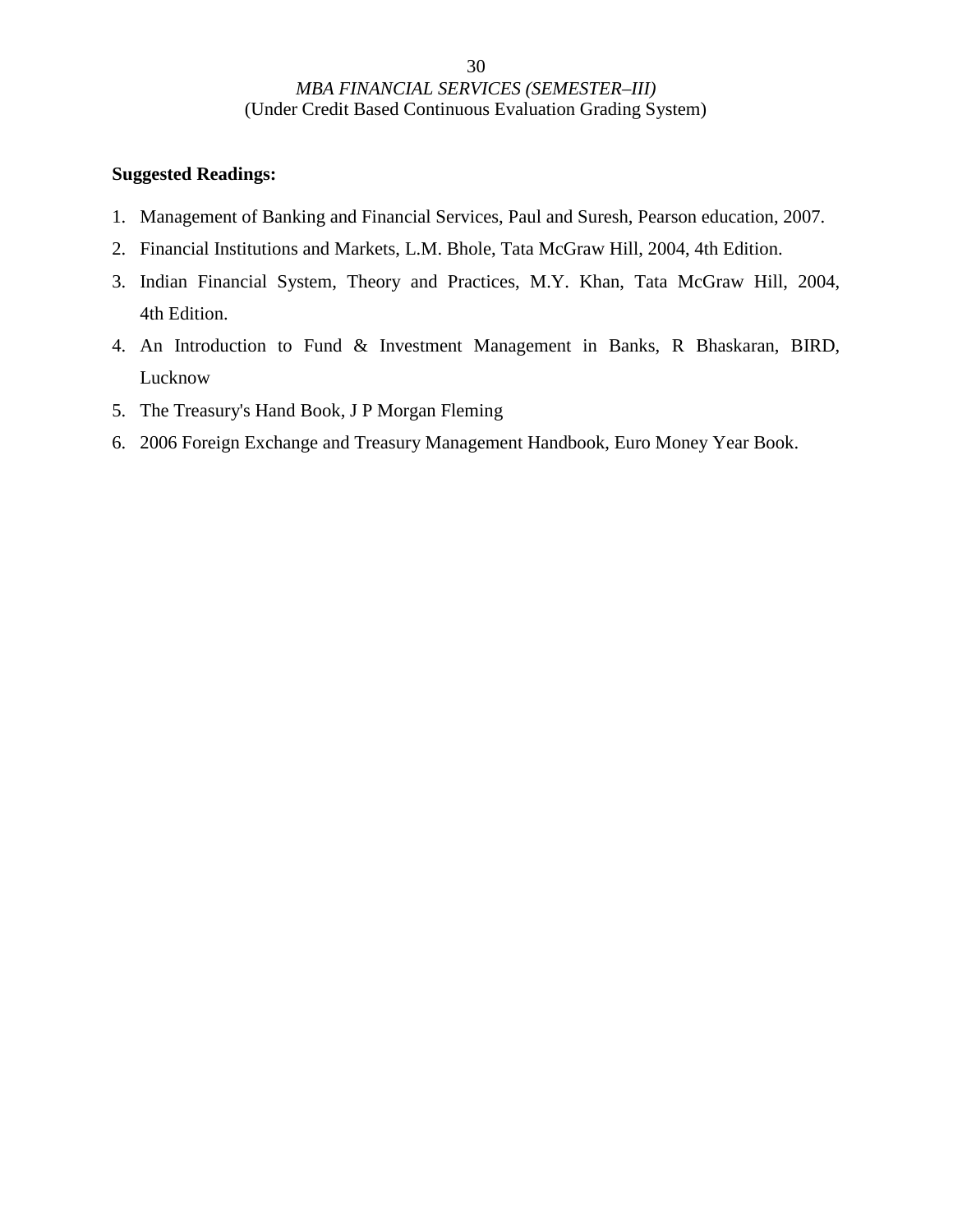### **MFL-510-MANAGEMENT OF FINANCIAL SERVICES AND FINANCIAL INSTITUTIONS**

| <b>Text</b>                                                                                                                                                                  |
|------------------------------------------------------------------------------------------------------------------------------------------------------------------------------|
| Financial Institutions - Meaning - Characteristics - Broad Categories, Role of<br>$\bullet$                                                                                  |
| Financial Institutions in a Financial system, competition among financial institutions,<br>Ethics and social responsibility of financial institutions                        |
| The Securities and Exchange Board of India: Genesis, Objectives and Functions.                                                                                               |
| $\bullet$<br>Non Banking Finance Companies: Nature, importance, The Evolution of Finance<br>٠                                                                                |
| Companies, The present status and regulation of NBFCs, Public deposits with Non-                                                                                             |
| Banking companies- structure, growth.                                                                                                                                        |
| Development Banks/Financial Institutions: concept, Role of DFIs, sources of<br>٠<br>Funds, DFI in India, Recent Trends.                                                      |
| <b>First Minor Test: One Hour</b>                                                                                                                                            |
| Small Saving, Provident Funds and Pension Funds: Growth in India, Types and<br>$\bullet$                                                                                     |
| nature of small saving instruments. Rate of return on PFs, Rules regarding investment                                                                                        |
| of PFs. Pension Plans, reforming the Pension System.                                                                                                                         |
| Discount and Finance House of India Limited (DFHIL) - Financial resources -<br>$\bullet$                                                                                     |
| <b>Objectives - Operations</b>                                                                                                                                               |
| Securities Trading Corporation of India Limited (STCI) - RBI Support - Current<br>٠                                                                                          |
| Activities                                                                                                                                                                   |
| Role of Financial Services in Indian Financial System.<br>$\bullet$                                                                                                          |
| Merchant Banking: Nature and scope of Merchant Banking - Regulation of<br>$\bullet$                                                                                          |
| Merchant Banking Activity - Overview of Current Indian Merchant Banking Scene -<br>Structure of Merchant Banking Industry - primary Markets in India and Abroad              |
| Credit Rating: Concept of Credit Rating. Types of Credit Rating - Advantages and<br>٠                                                                                        |
| Disadvantages of Credit Rating - Credit Rating Agencies                                                                                                                      |
|                                                                                                                                                                              |
| <b>Second Minor Test: One Hour</b>                                                                                                                                           |
| Introduction to equipment leasing: Types of Leases, Evolution of Indian Leasing<br>$\bullet$                                                                                 |
| Industry Tax Aspects of Leasing.                                                                                                                                             |
| Hire purchase: concept and Characteristics of Hire Purchase - 'Mathematics of Hire<br>٠                                                                                      |
| Purchase: Calculation of Effective Interest Rate – Tax Implications of Hire Purchase.                                                                                        |
| Factoring: Concept of Factoring - Forms of Factoring - Factoring vis-à-vis Bills<br>٠<br>Discounting - Factoring vis-à-vis Credit Insurance Factoring vis-à-vis Forfeiting - |
| Evaluation of a Factor - Legal Aspects of Factoring - Evaluation of Factoring                                                                                                |
| Housing Finance: Housing Finance Companies, Refinance Schemes for HFCs,<br>$\bullet$                                                                                         |
| Regulatory Guidelines for HFCs.                                                                                                                                              |
| Securitisation / Mortgages: Securitization - Mortgages and Mortgage Instruments -                                                                                            |
| Concept Securitization as a Funding Mechanism, Securitization of Residential Real                                                                                            |
| Estate - Whole Loans - Mortgages - Graduated-Payment.                                                                                                                        |
|                                                                                                                                                                              |
| <b>Final Examination: Three Hours</b>                                                                                                                                        |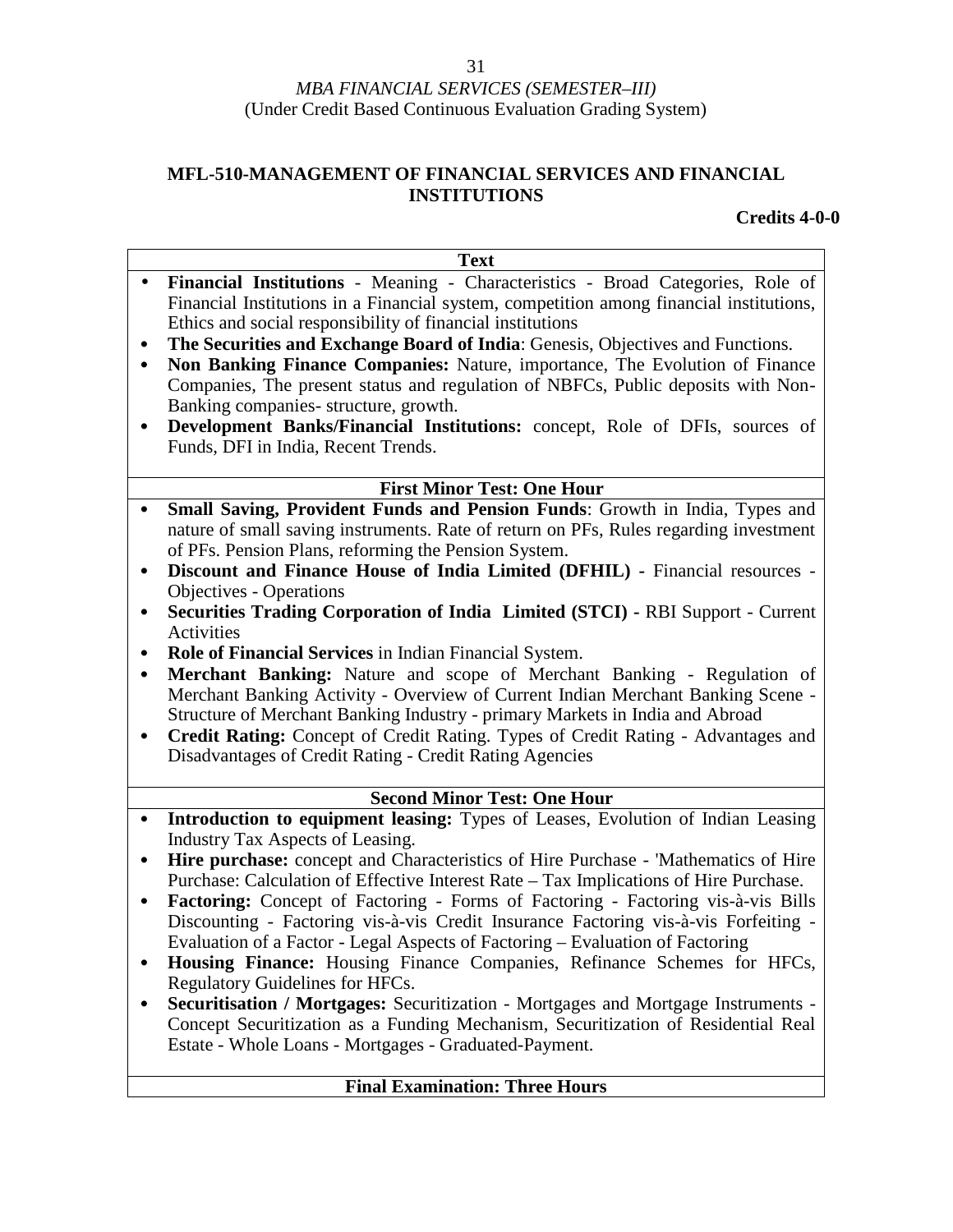- 1. A Manual of Merchant Banking, J C Verma Bharat Law House
- 2. SEBI Guidelines, Nabhi Publications
- 3. Financial Institutions and Market, LM Bhole Tata McGraw Hill
- 4. How to do Lease Financing and Hire Purchase Business, Nabhi Publications
- 5. Inside Leasing, Faroul Irani Tata McGraw Hill
- 6. The Financial Services Revolution, Clifford E Kirsch McGraw Hill.
- 7. Credit Rating, J C Verma Bharat Law.
- 8. Kohn Meir, Financial Institutions and Markets, Tata McGraw Hill.
- 9. Srivastava R M, Management of Indian Financia1 Institutions, Himalaya Publishing.
- 10. Gursamy S., Financial Markets and Institutions, Thomson.(2004)
- 11. Bhalla V.K. Management of Financial Services, Anmol Publications Pvt. Ltd., New Delhi, 2002
- 12. Pathak Bharati, Indian Financial System, Pearson Education, New Delhi, 2004.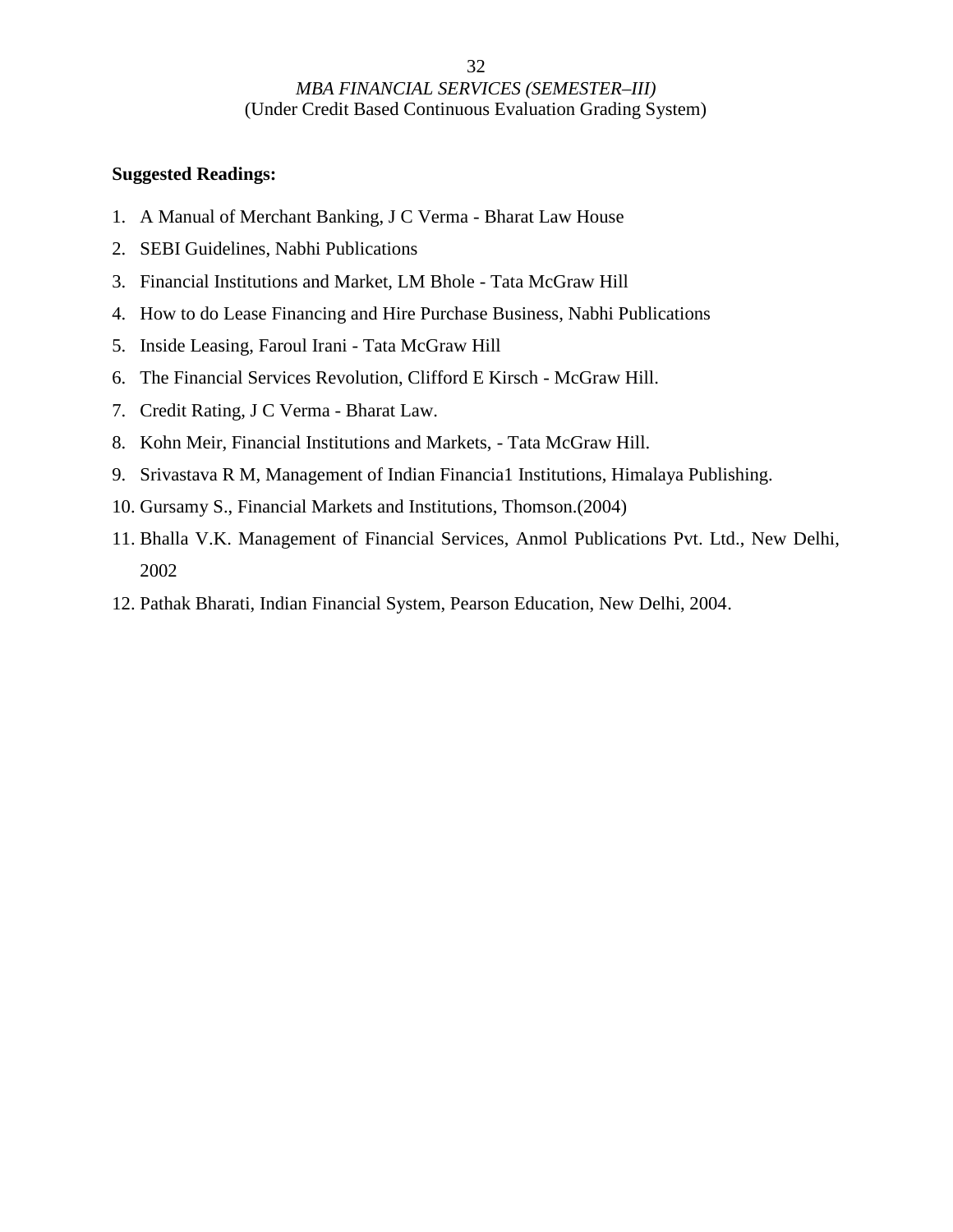### **MFS 507: Seminar**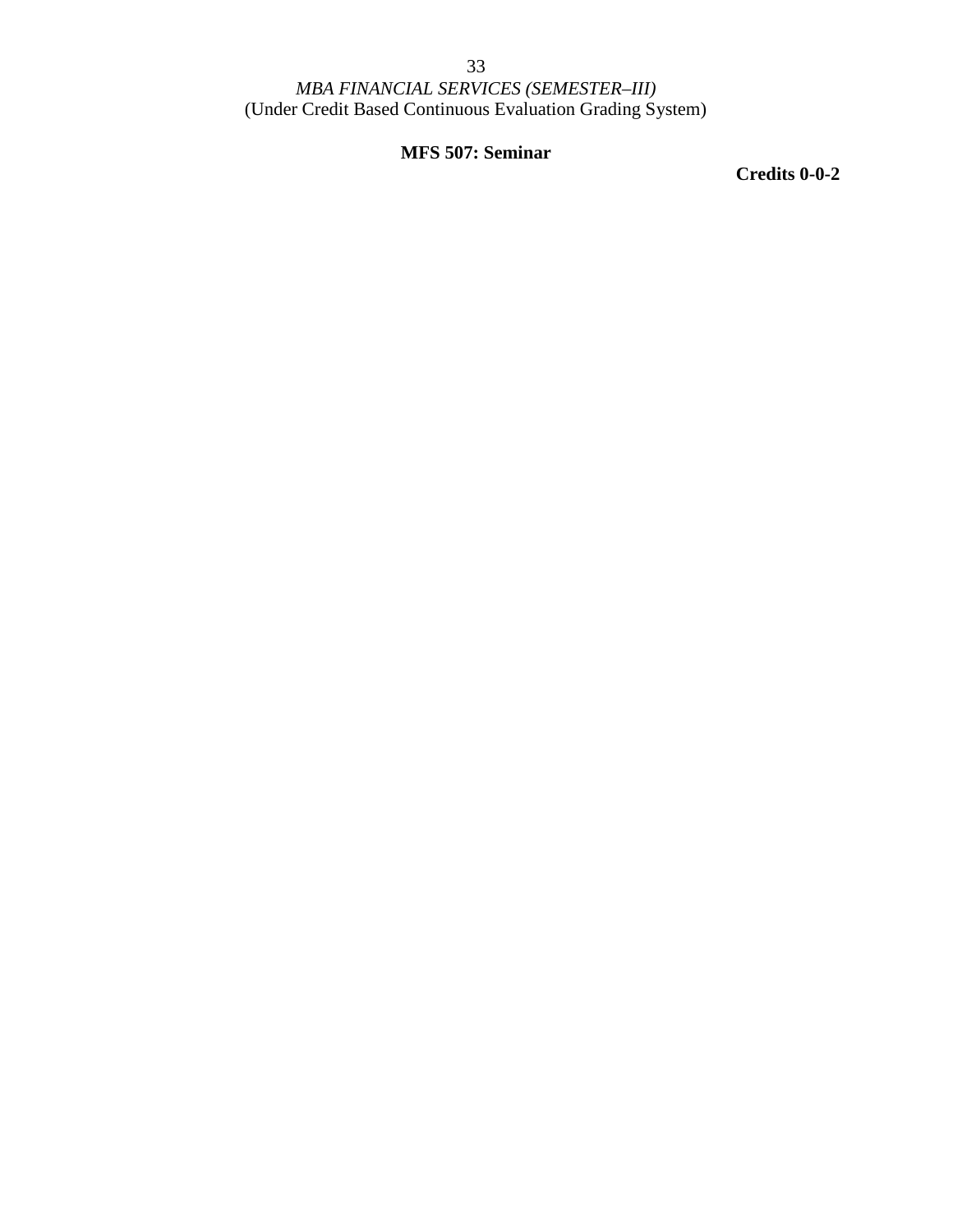#### 34

#### *MBA FINANCIAL SERVICES (SEMESTER–IV)* (Under Credit Based Continuous Evaluation Grading System)

### **MFL-551: STRATEGIC MANAGEMENT**

| Text                                                                                                                                                                                                                                                                                                                                                                                                                                                                                                                                                                                                                                                                                                          |
|---------------------------------------------------------------------------------------------------------------------------------------------------------------------------------------------------------------------------------------------------------------------------------------------------------------------------------------------------------------------------------------------------------------------------------------------------------------------------------------------------------------------------------------------------------------------------------------------------------------------------------------------------------------------------------------------------------------|
| Understanding Strategy and Strategic Management: Strategic Management Process.<br>$\bullet$<br>Strategic Decision Making. Levels of Strategy. Benefits of Strategic Management: The<br>Secret of Success of Successful Companies (Mckinsey's 7 S model)                                                                                                                                                                                                                                                                                                                                                                                                                                                       |
| Defining Strategic Intent: Vision, Mission Goals and Objectives. Characteristics of a<br>٠<br>Good Mission Statement. Designing and Evaluating a Mission Statement.<br>Corporate Governance and Social Responsibilities of Business.<br>$\bullet$<br>External Environment Analysis: Strategically Relevant Components of External<br>$\bullet$<br>Environment.                                                                                                                                                                                                                                                                                                                                                |
| <b>First Minor Test: One Hour</b>                                                                                                                                                                                                                                                                                                                                                                                                                                                                                                                                                                                                                                                                             |
| Industry analysis-Porte's Five Forces Model; Strategic Group Mapping; Industry Driving<br>$\bullet$<br>Forces; Key Success Factors.<br>Internal Environment Analysis - SWOT Analysis, Resource Based View of an<br>$\bullet$<br>Organization: VRIO Framework; Value Chain Analysis; Competitive Advantage and<br>Core Competency.<br>Business Level Strategies - Porter's Framework of Competitive Strategies: Cost<br>Leadership, Differentiation and Focused Strategies.<br>Corporate Level Strategies - Growth Strategies - Horizontal and Vertical Integration;<br>Strategic Outsourcing; Related and Un-related Diversification; International Entry<br>Options; Harvesting and Retrenchment Strategies. |
| <b>Second Minor Test: One Hour</b>                                                                                                                                                                                                                                                                                                                                                                                                                                                                                                                                                                                                                                                                            |
| Multi Business Strategies: Portfolio Strategies - BCG Model, G E Business Planning<br>$\bullet$<br>Matrix, Product Life Cycle Matrix, Corporate Parenting.<br>Strategy Implementation- Strategy- Structure Fit: Developing and Modifying<br>$\bullet$<br>Organizational Structure.                                                                                                                                                                                                                                                                                                                                                                                                                            |
| Leadership and Organization Culture.<br>٠                                                                                                                                                                                                                                                                                                                                                                                                                                                                                                                                                                                                                                                                     |
| Strategy Evaluation and Control - Nature of Strategy Evaluation; Strategy Evaluation<br>$\bullet$<br>Framework; The Balanced Score Card.                                                                                                                                                                                                                                                                                                                                                                                                                                                                                                                                                                      |
| <b>Final Examination: Three Hours</b>                                                                                                                                                                                                                                                                                                                                                                                                                                                                                                                                                                                                                                                                         |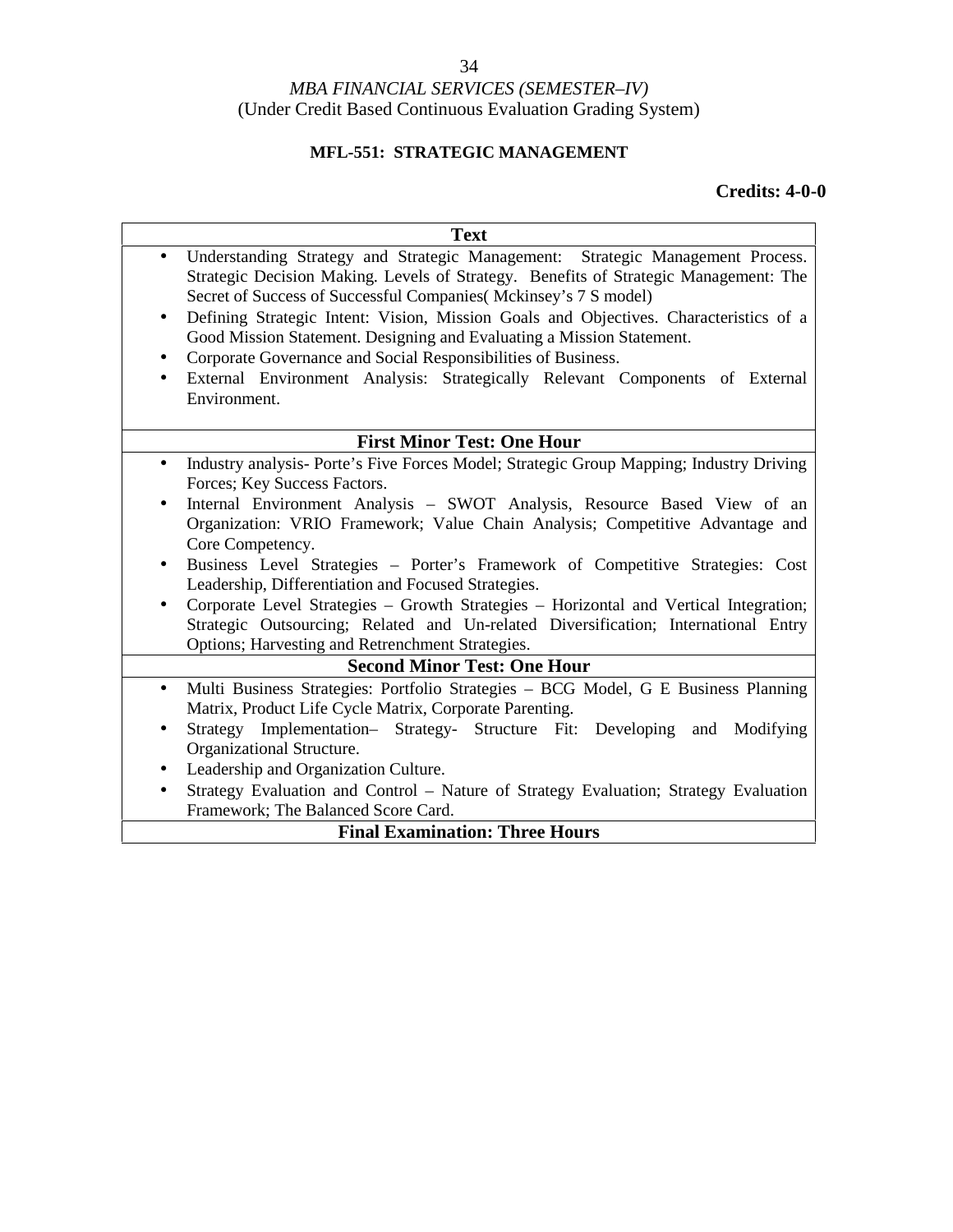- 1. Pearce III, John A, Robinson, Jr., Richard B and Mittal, A "Strategic Management: Formulation, Implementation and Control. Tata McGraw Hill.
- 2. Wheelen, Thomas L., Hungerdavid J. and Rangarajan Krish, " Concepts in Strategic Management and Business Policy", Pearson Education, India.
- 3. David, R Fred, "Strategic Management- Concepts and Cases", Pearson Education, India.
- 4. Hill, Charles W L and Jones Gareth R, " An Integarated Approach to Strategic Management" Cengage Learning
- 5. Thompson, Arthur A Jr.; Strickland A J III; Gamble, John E and Jain, Arun K. " Crafting and Executing Strategy. The Quest for Competitive Advantage.- Concepts and Cases", TMH, New Delhi.
- 6. Pitts, Robert A and Lei, David. "Strategic Management Building and Sustaining Competitive Advantage", Thomson, India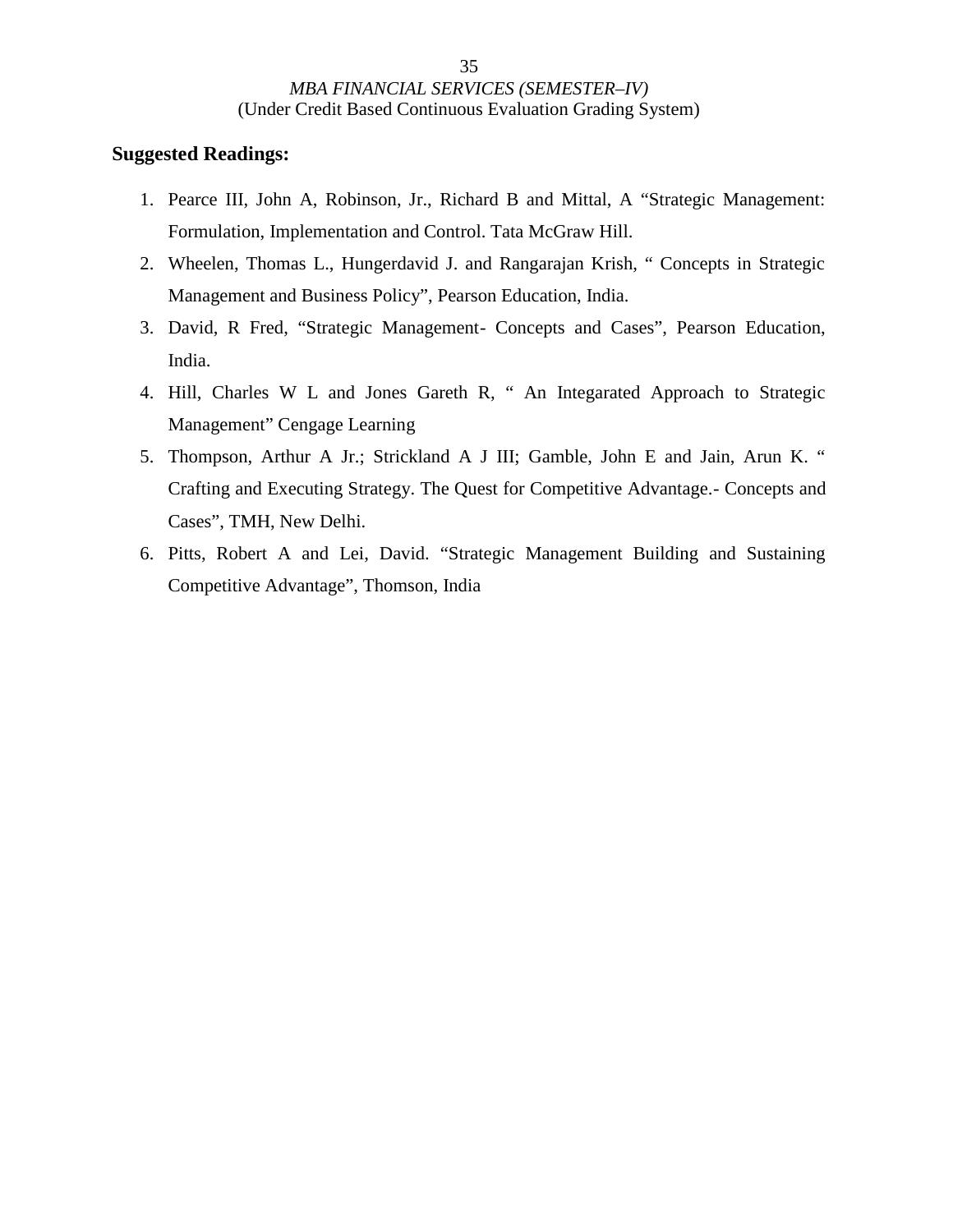### **MFL-552: MANAGEMENT OF INSURANCE SERVICES**

**Text**

#### **Credits 4-0-0**

- Risk: Concept, Types, Risk Management Objectives, Process, Strategies, Risk Management and Insurance.
- Concept of Insurance, Need/Purpose, Principles of Insurance: Principle of Indemnity, Principle of Insurable Interest, Principle of Subrogation, Principle of Utmost Good Faith, Proximate Cause, Contribution.
- An overview of Insurance Industry: Nature of Insurance Business, Structure.
- Regulatory Aspects: Brief overview of the Legal and Regulatory Frameworks Relating to Life and General Insurance in India, Role of IRDA.
- Re-insurance- Concept, Features, Types.

### **First Minor Test: One Hour**

- Financial Planning and Taxation: Different Types of Insurance Plans: Whole Life, Term Assurance, Endowment, Tax Benefits under Insurance Policies.
- Types of Insurance-Group insurance, Health Insurance, Unit linked Insurance Plans, Fire Insurance-Meaning and Principles, Marine Insurance- Meaning and Principles.
- Life Insurance Documents, Insurance premium-Net premium, Gross premium, Bonus, Surrender value, Paid up value, Annuities, Riders.
- Claim settlement in Life Insurance-Types of claims, Procedure.
- Claim settlement in Fire Insurance- Settlement procedure.

- 
- Second Minor Test: One Hour<br>
Distribution Channels for Insurance: Agency, Direct Marketing, Bancassurance, Brokers.<br>
Role of Professional Specialists/ Insurance Intermediaries: Underwriters, Surveyors,<br>
Role of Ombud
- 
- 

#### **Final Examination: Three Hours**

- 1. Risk Management & Insurance, Arhur Williams McGraw Hill.
- 2. Niehaus, Harrington (2007), Risk Management and Insurance, Tata McGraw-Hill Edition
- 3. Sethi Jyotsna and Bhatia, Nishwan (2011) Elements of Banking and Insurance.
- 4. Sahoo, SC and Das, SC (2011) "Insurance management Text and cases, Himalaya Publishing House
- 5. Rejda, George E (2011) Principles Risk Management and Insurance, Pearson Education, New Delhi.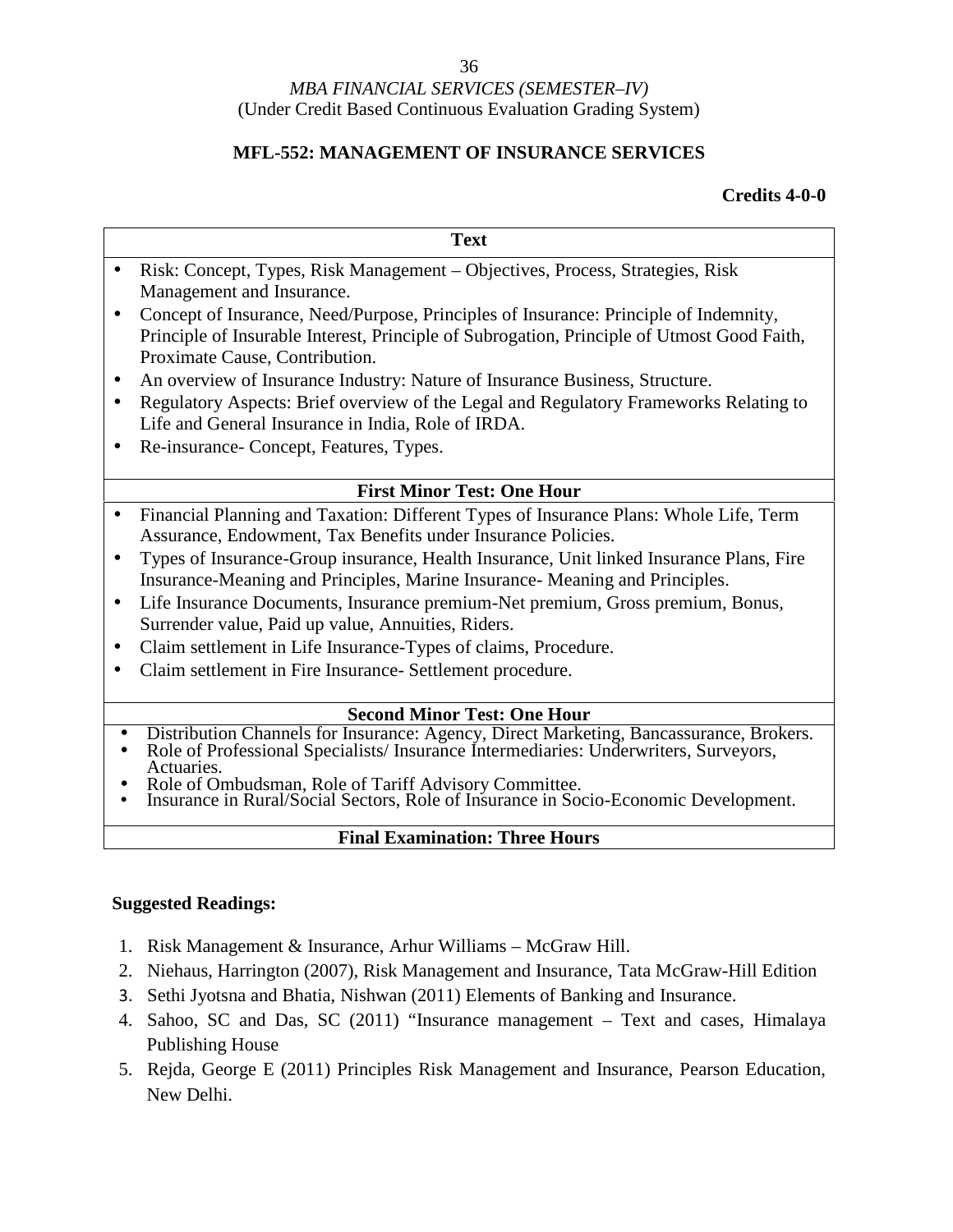#### 37

#### *MBA FINANCIAL SERVICES (SEMESTER–IV)* (Under Credit Based Continuous Evaluation Grading System)

### **MFL-553: FINANCIAL RISK MANAGEMENT**

|                                                  | <b>First Minor Test: One Hour</b>                                                                                                                                                                                                                                                                                                                                                                                                                                     |  |  |
|--------------------------------------------------|-----------------------------------------------------------------------------------------------------------------------------------------------------------------------------------------------------------------------------------------------------------------------------------------------------------------------------------------------------------------------------------------------------------------------------------------------------------------------|--|--|
| $\bullet$<br>$\bullet$<br>$\bullet$<br>$\bullet$ | Introduction to Risk Management: - Managing Risk, Types of Business Risk<br>Introduction to Financial Risk: Meaning of Derivatives, its Products, Classification,<br>Participants, Functions, Evolution of Derivatives, Misuse and Criticism of<br>derivatives.<br>Forward and Futures:-<br>Forward Contract, Its features, Settlement of forward contract<br>The Fundamentals of Future Contract, Its Characteristics, its types and Mechanism of<br>Future Trading. |  |  |
| <b>Second Minor Test: One Hour</b>               |                                                                                                                                                                                                                                                                                                                                                                                                                                                                       |  |  |
| $\bullet$<br>$\bullet$<br>$\bullet$              | Hedging and Speculation with Commodity Futures, Interest Rate Futures, Currency<br>futures, Stock Index Futures. Optimal Hedge Ratio.<br>Options: - Overview, Types of options, Options Valuations, Options Positions<br>(Payoffs), Factors affecting Option Prices, Options Strategies.<br>Swaps: - Evolution of Swap Market, its Features, Types of Swaps, Mechanism and<br>Structure of Swap Transactions, Valuation and Applications of Swaps.                    |  |  |
| <b>Final Examination: Three Hours</b>            |                                                                                                                                                                                                                                                                                                                                                                                                                                                                       |  |  |
| $\bullet$<br>$\bullet$<br>$\bullet$<br>$\bullet$ | Foreign Exchange System: - Foreign Exchange Mechanism, Bretton Wood System,<br>Alternatives Exchange Rates, International Monetary Fund (IMF).<br>Introduction to Spot and Forward Market, Determination of foreign exchange rate.<br>Alternate Measures of Foreign Exchange Exposure.<br>Risk Hedging: Measuring and Managing Transaction Exposure; Measuring and<br>Managing Operating Exposure.                                                                    |  |  |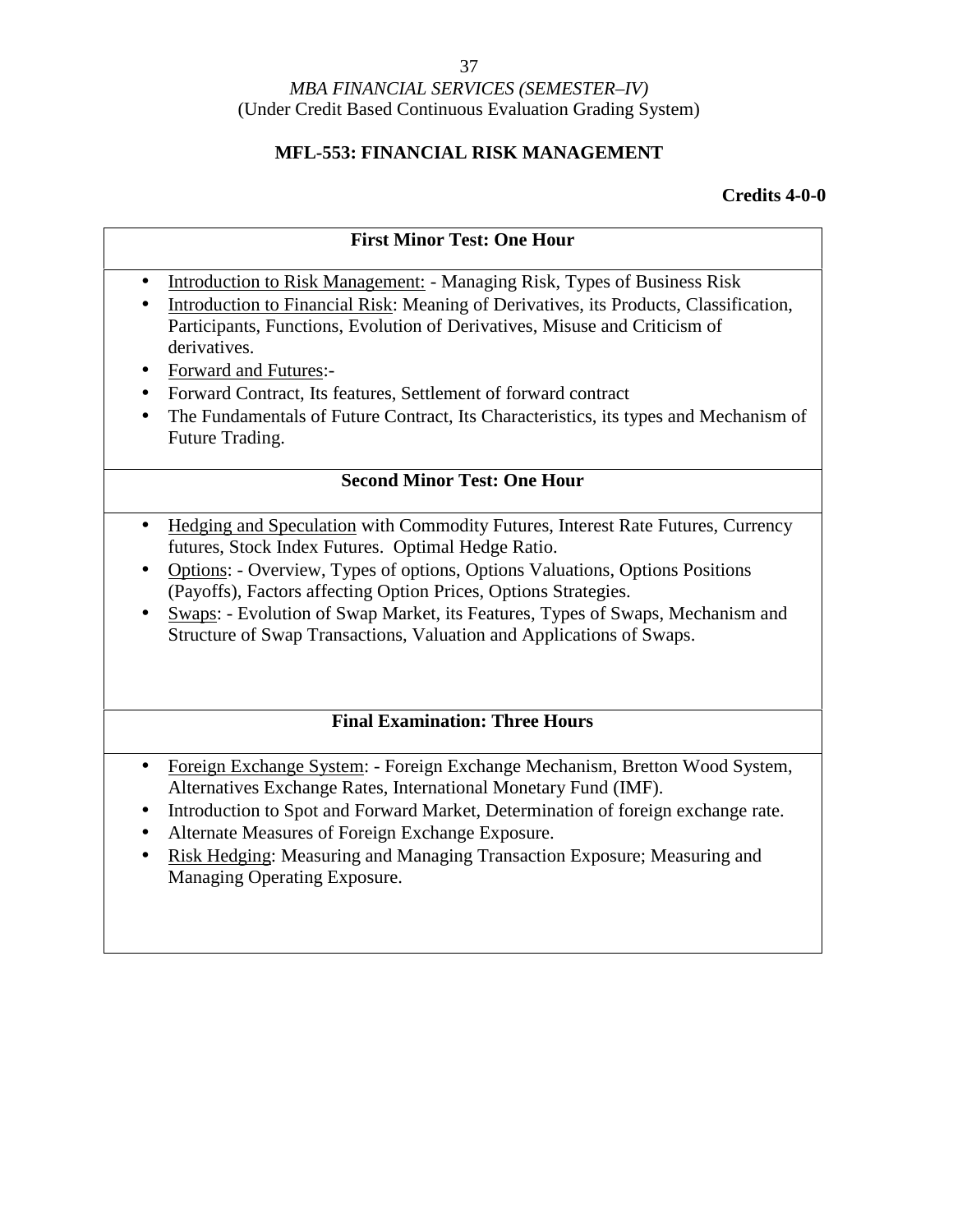- 1. Risk Management & Insurance, 8e, C Arthur Williams, Michael Smith, Peter Young McGraw Hill.
- 2. Foreign Exchange, International Finance & Risk Management, A V Rajwade –Academic of Business Studies.
- 3. 3Introduction to Futures & Options, John C Hull.
- 4. Options and Futures, David A Dubufsky McGraw-Hill.
- 5. Futures and Options, Franklin R Edwards & Cindy W Ma McGraw-Hill.
- 6. Financial Derivatives, Keith Redhed Prentice Hall India.
- 7. Winning in the Options Market, Alans Lyons S Chand & Co.
- 8. Understanding Options, Robert W Kolb John Wiley & Sons Inc.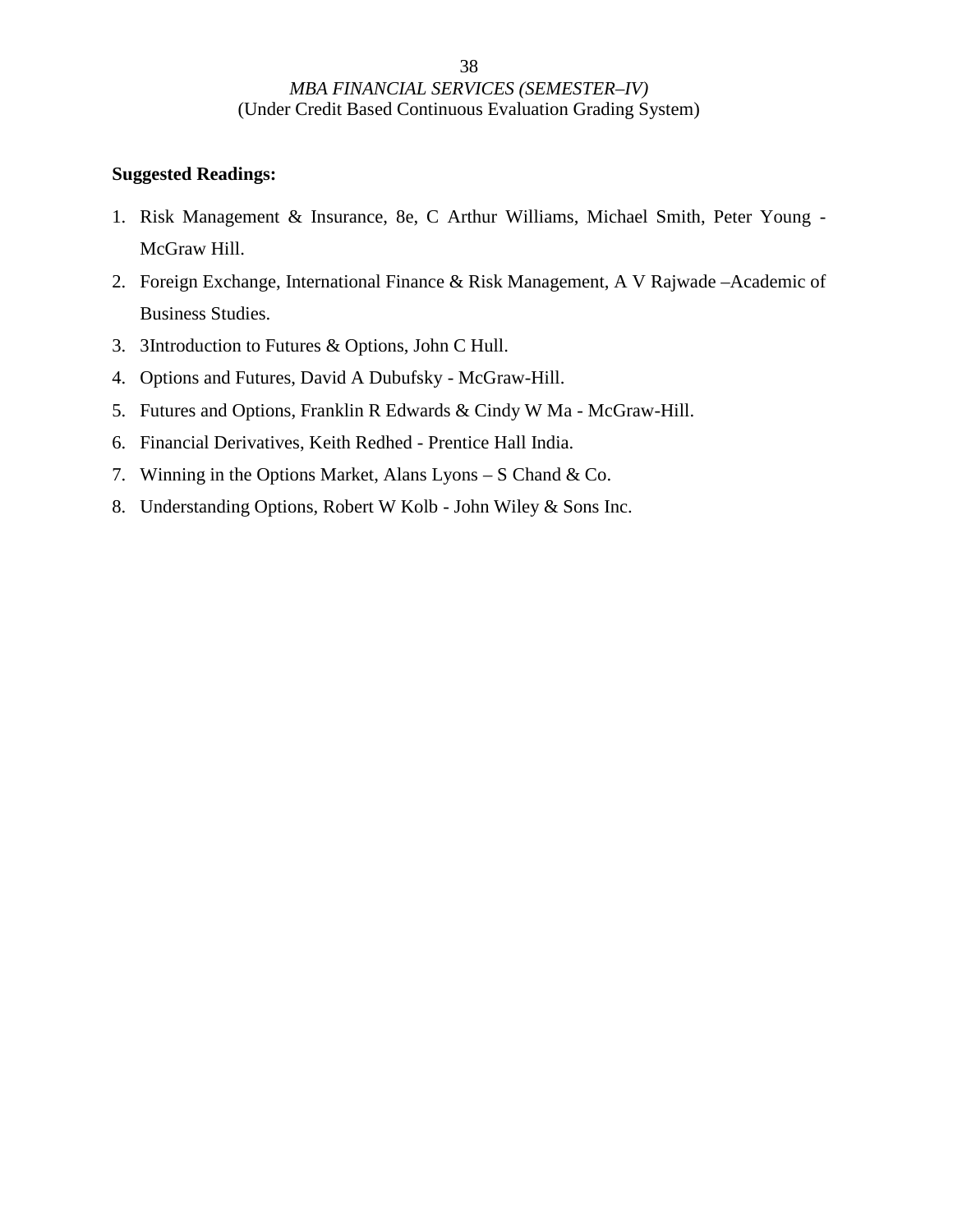### **MFL-554: PORTFOLIO MANAGEMENT AND MUTUAL FUNDS**

| <b>Text</b>                                                                                                                                                                                                                               |  |  |  |  |
|-------------------------------------------------------------------------------------------------------------------------------------------------------------------------------------------------------------------------------------------|--|--|--|--|
| Introduction to Portfolio Management: The Investment Process - Definition of<br>$\bullet$<br><b>Investments - Investment Categories.</b>                                                                                                  |  |  |  |  |
| Capital Market Theory: The capital Asset Pricing Model - Security Market Line -<br>$\bullet$<br>Applications of the Security Market Line, Pricing Model - Arbitrage Pricing<br>Theory.                                                    |  |  |  |  |
| Portfolio Analysis: Diversification, Portfolio, Risk and Return - Markowitz Risk-<br>return                                                                                                                                               |  |  |  |  |
| Optimization - Portfolio Beta - Generating the Efficient Frontier.<br>٠                                                                                                                                                                   |  |  |  |  |
| Portfolio Selection: Defining Investment Objectives - Risk and Investor<br>$\bullet$<br>Preferences - Investment Constraints.                                                                                                             |  |  |  |  |
| <b>First Minor Test: One Hour</b>                                                                                                                                                                                                         |  |  |  |  |
| Bond Portfolio Management Strategies: Passive Strategy - Duration Shift and<br>$\bullet$<br>Immunization - Semi-Active Strategy - Active Strategies.                                                                                      |  |  |  |  |
| Equity portfolio Management Strategies: Efficient Market Hypothesis - Passive vs<br>Active Management Strategies - Types of Passive Portfolios: Index Funds.<br>Managed Portfolios and Performance Measurement: Classification of Managed |  |  |  |  |
| Portfolios, Market Timing Issues in Risk Adjusted performance Measures -<br>Sharpe's – Treynor's – Jensen's Performance Measure for Portfolios.                                                                                           |  |  |  |  |
| <b>Second Minor Test: One Hour</b>                                                                                                                                                                                                        |  |  |  |  |
| Portfolio Management Schemes: Types of Portfolio Management Schemes -<br>Features of Portfolio Management Schemes, SEBI Guidelines on Portfolio                                                                                           |  |  |  |  |
| Management.                                                                                                                                                                                                                               |  |  |  |  |
| Mutual Funds: The Evolution of Mutual Funds - Regulation of Mutual Funds -<br>$\bullet$<br>Organization Structure - Mutual Funds in India - Authority for Decision Making.                                                                |  |  |  |  |
| Design and Marketing of Mutual Fund Schemes: Performance Evaluation -                                                                                                                                                                     |  |  |  |  |
| Analysis and Tax Treatment of Mutual Fund schemes.                                                                                                                                                                                        |  |  |  |  |
| <b>Final Examination: Three Hours</b>                                                                                                                                                                                                     |  |  |  |  |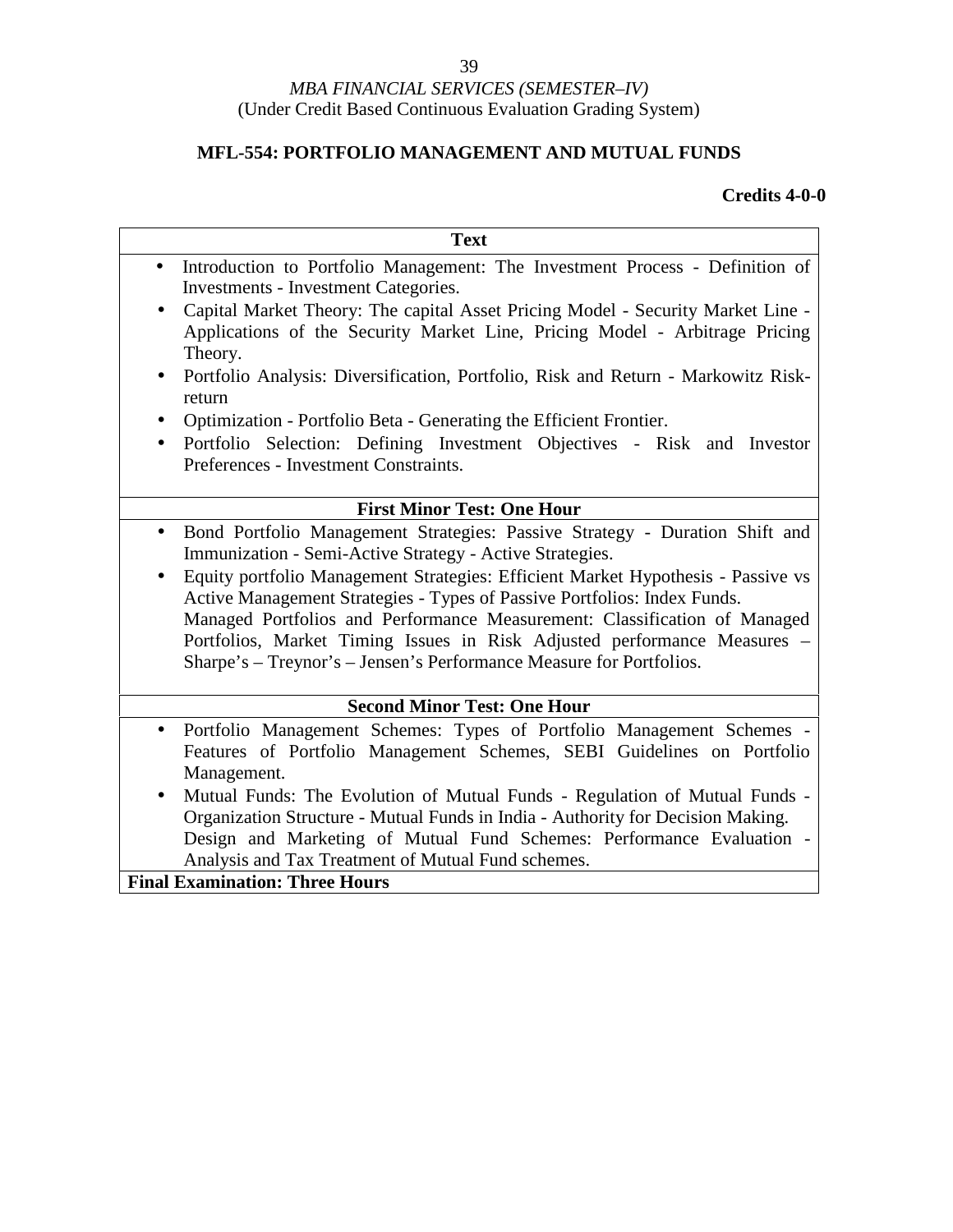- 1. Security Analysis and Portfolio Management. 6e, Donald E Fischer and Ronald J Jordan Prentice-Hall, India.
- 2. Investment Analysis and Management, 5e, Sharpe, Alexander, Bailey Prentice Hall India.
- 3. Fundamentals of Investment, Geoffrey A Hirt, Stanley Block Irwin/McGraw-Hill.
- 4. Stock Market Analysis for Intelligent Investors, N J Yasaswy Vision Books.
- 5. Portfolio Management: Theory & Applications, 2e, James L Farrell Irwin/McGraw-Hill.
- 6. Stock Exchange and Investments, V Raghunathan Tata McGraw-Hi1l.
- 7. Mastering Mutual Funds, C M Kulshreshtha Vision Books .
- 8. Essentials of Investments, 3e, Zvi Bodie, Alex Kane & Alan J Marcus Irwin McGraw- Hill.
- 9. Investment Analysis & Portfolio Management, 8E, Reilly/Brown Thomson.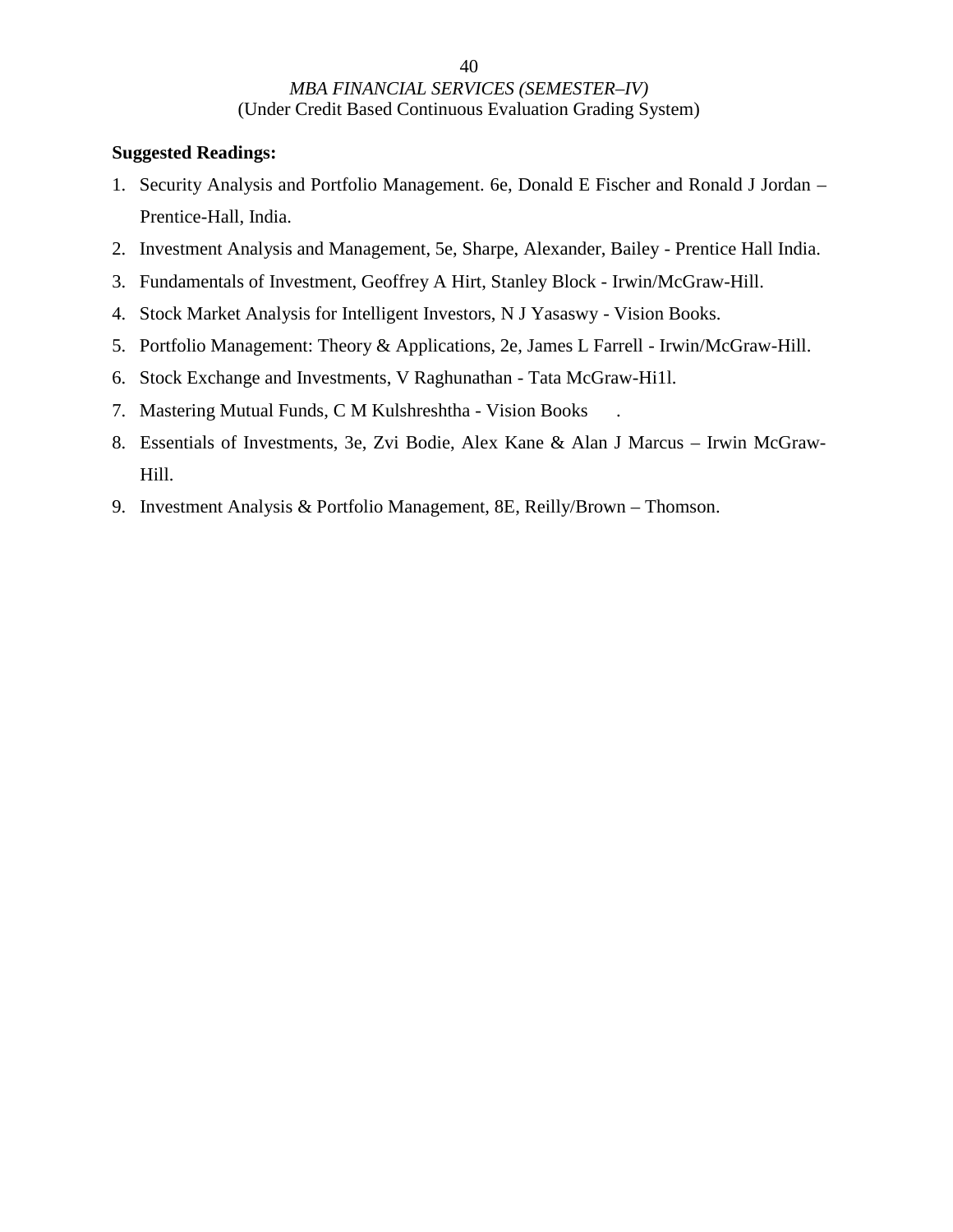#### **MFL– 556: CORPORATE TAX LAW AND PLANNING**

#### **Credit: 4-0-0**

#### **Text**

**Introduction to Income Tax Act, 1961:** Definitions of Person, Assesses, Assessment Year, Previous Year, Average Rate of Tax. Capital and Revenue incomes, expenses, losses and gains Agriculture Income, Concept, scope Partly Agriculture Income.

**Residential Status:** Determination of Residential Status of a Company Individuals, Firms. Incidence of Tax, Scope of Total Income on the Basis of Residential Status.

**Income Under the Head Capital Gains:** Definition of Capital Assets, Assets which are not Capital Assets, Transactions not regarded as Transfer for Computing Capital Gains Short Term/Long Term Capital Assets, Short Term/Long Term Capital Gain Taxation, Indexation, Exemptions, Computation of Capital Gains. Tax Planning for Capital Gains

#### **First Minor Test: One Hour**

**Income Under Head Business and Profession:** Deductions Expressly Allowed and Expenses Disallowed for Computing Business and Profession Income. Tax Audit, Maintenance of Books of Accounts. Exemptions Available to Company Assesses Depreciation; Concept and Computation of Depreciation under Income Tax Law, Assets Eligible for Depreciation Capital, Block of Assets, Indexation and Depreciation, Tax Planning for Income under the Head Business and Profession

**Income from Other Sources;** Scope, Incomes Covered under the Head, Treatment of Income from Cross Words, Puzzles, Horse Races, Casual Income. Exemptions, Deductions Available to Income under this Heads.

**Assessment Procedure:** Voluntary Return of Income, Return of Loss, Belated Return, Revised Return, Best Judgment Assessment. Significance of Carry Forward and Set off Losses in Determining Taxable Income Hierarchy and Powers of Different Income tax Authorities.

#### **Second Minor Test: One Hour**

**Tax Planning, Tax Avoidance and Tax Evasion**; Concept and Distinction. Use of Colourable Devices**;** Implications, Apex Court Judgement. Restrictions on Tax Avoidance; Gaps Covered and More Needed to Check Tax Avoidance and Tax Evasion Measures to Check Tax Avoidance in the Context of; Partnership and HUF and Company Assesses.

**Tax Planning for a Companies;** Tax planning for various heads of income related to companies. Deductions allowed to company, Exemptions available for companies, Set off and carry forward of losses relevant to companies**.** Dividend distribution provisions with special reference to company assesses and Tax Implications. Special Economic Zones; Concept, Tax Benefits to Companies Established in SEZs.

**Deduction of Tax at Source and Advance payment of Tax:** Concept, Provisions of the Act for Advance Payment of Tax and Deduction of Tax at Source including Penalties and Prosecutions

**Final Examination: Three Hours**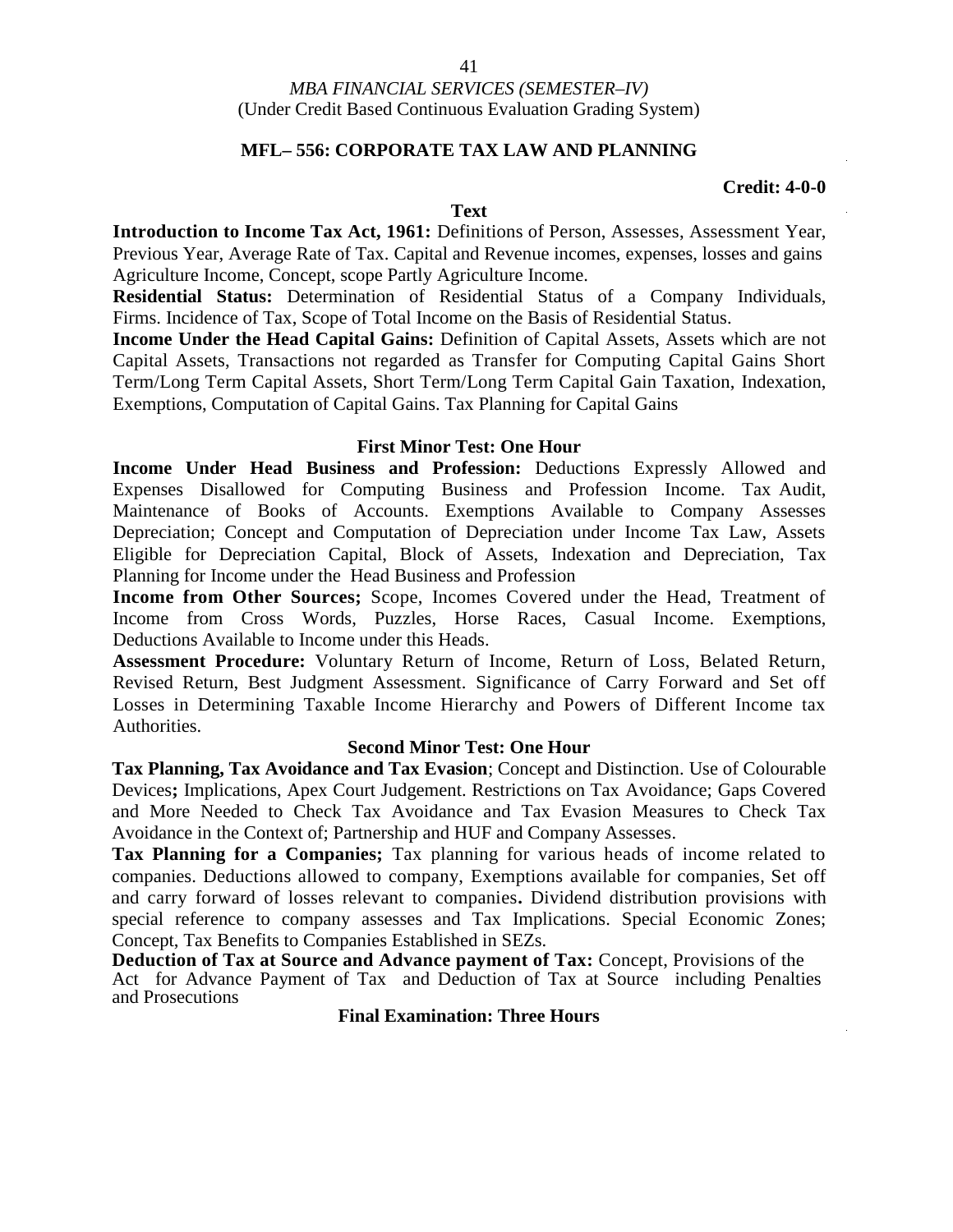- 1. Ahuja Girish, "Systematic Approach to Income Tax", Bharat Law House, New Delhi.
- 2. Gaur, Narang & Puri, "Corporate Tax Planning and Management", Kalyani Publishers, Ludhiana.
- 3. Mehrotra H.C., "Income Tax Law & Practice", Sahitya Bhawan Publications, Agra.
- 4. Singhania K. Vinod, "Direct Tax Theory & Practice", Taxman Publications (P) Ltd.
- 5. Website: www.incometaxindia.gov.in